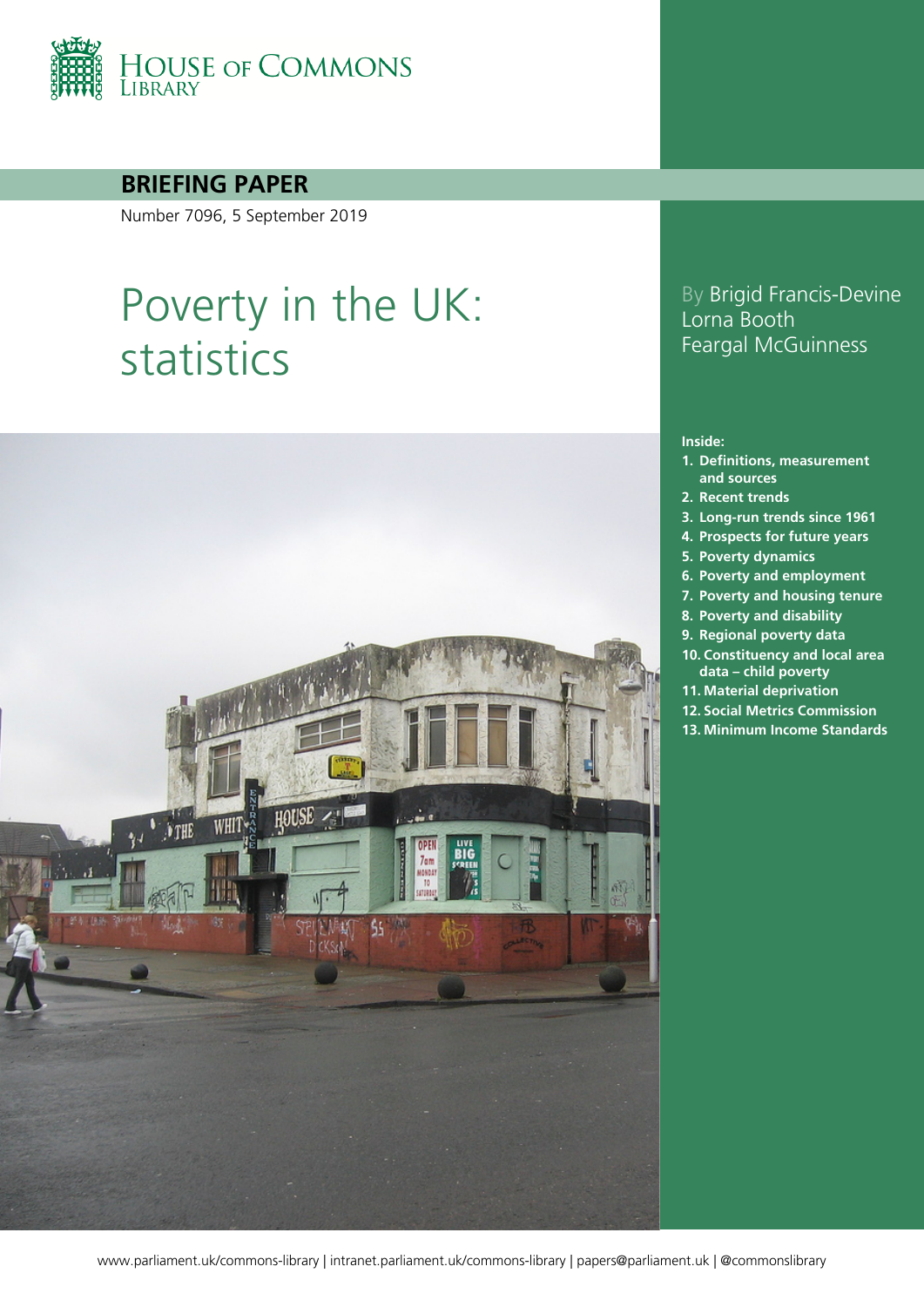# Contents

| <b>Summary</b>                        |                                                                                                                                                                                                                                                      | 4                                                             |
|---------------------------------------|------------------------------------------------------------------------------------------------------------------------------------------------------------------------------------------------------------------------------------------------------|---------------------------------------------------------------|
| 1.<br>1.1<br>1.2<br>1.3<br>1.4        | Definitions, measurement and sources<br>Relative and absolute low income<br>Housing costs<br>Absolute low income and inflation<br>Variations in the inflation experiences of households<br>Production of poverty statistics                          | $\overline{\mathbf{z}}$<br>$\overline{7}$<br>8<br>8<br>9<br>9 |
| 2.<br>2.1<br>2.2<br>2.3<br>2.4<br>2.5 | <b>Recent trends</b><br>Whole population<br>Children<br>Pensioners<br>Working-age adults<br>Under-reporting of benefit income is likely to inflate poverty estimates                                                                                 | 10<br>10<br>12<br>12<br>14<br>16                              |
| 3.                                    | Long-run trends since 1961                                                                                                                                                                                                                           | 18                                                            |
| 4.<br>4.1<br>4.2                      | <b>Prospects for future years</b><br>Regional differences<br>Limitations                                                                                                                                                                             | 20<br>20<br>21                                                |
| 5.<br>5.1<br>5.2<br>5.3<br>5.4<br>5.5 | <b>Poverty dynamics</b><br>Persistent poverty<br>How many people experience poverty?<br>Poverty entry and exit rates<br>Factors associated with entering or exiting poverty<br>Government indicators of disadvantage affecting families and children | 22<br>22<br>24<br>24<br>24<br>26                              |
| 6.                                    | <b>Poverty and employment</b>                                                                                                                                                                                                                        | 28                                                            |
| 7.                                    | Poverty and housing tenure                                                                                                                                                                                                                           | 30                                                            |
| 8.                                    | <b>Poverty and disability</b>                                                                                                                                                                                                                        | 32                                                            |
| 9.<br>9.1<br>9.2                      | <b>Regional poverty data</b><br>Relative low income<br>Persistent low income                                                                                                                                                                         | 33<br>33<br>34                                                |
| 10.                                   | Constituency and local area data – child poverty<br>10.1 End Child Poverty estimates<br>10.2 HMRC estimates                                                                                                                                          | 35<br>35<br>35                                                |
| 11.                                   | <b>Material deprivation</b>                                                                                                                                                                                                                          | 37                                                            |
| 12.                                   | <b>Social Metrics Commission</b><br>12.1 Lived experience of poverty<br>Community<br><b>Family Finances</b><br>Health<br>Labour Market Opportunity                                                                                                   | 39<br>39<br>39<br>40<br>40<br>41                              |

Contributing Authors: Feargal McGuinness, Economic Policy & Statistics section

Cover page image copyright: Attributed to [Whitehouse Roadhouse, Craigmillar](https://www.flickr.com/photos/craigmillar/388135837/in/photolist-Aiigc-2z3WNE-zuTxn-9Q2J6D-Aidk9-5tTZYM-hj6bQ-C6LSa-AiasR-hj4FP-usAhK-MeX1p-Aqo93-sd2iN-HoBJ5-26wMZm-Aiig7-hj6fG-AigRo-9HWj5u-ovAFF-AigRd-x4QNj-Hoy5o-hj5BS-C6LSc-sd2Kq-C6LS9-uYK8L-iVMSy-HoDSx-9PA3PH-HowSn-AidjW-3bDc1c-3bHFJC-ttZrk-uHxLQ-Ai7XQ-uy3Un-hj4XW-3bDd6V-AiasT-q9amY-onP55-uZ2KH-C6LS7-HCa2U-iVPKv-hj4sK) by [Andrew crummy.](https://www.flickr.com/photos/craigmillar/) Licensed under [CC BY 2.0](https://creativecommons.org/licenses/by-nc-sa/2.0/) / image cropped.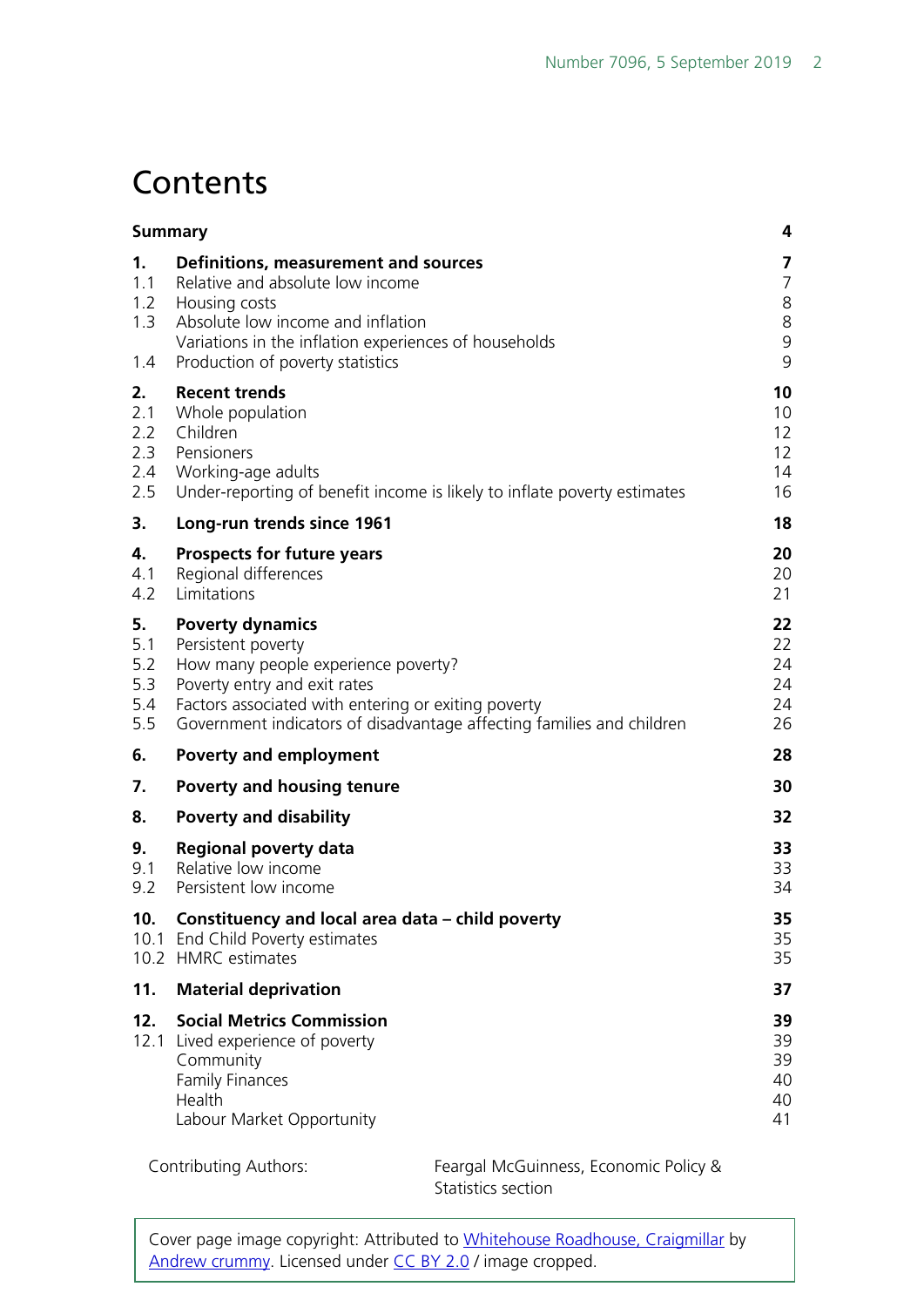### 3 Poverty in the UK: statistics

|     | 12.2 Depth of poverty                                                                                                         | 41              |
|-----|-------------------------------------------------------------------------------------------------------------------------------|-----------------|
| 13. | <b>Minimum Income Standards</b><br>Number of people with income below the standard<br>How has the standard changed over time? | 43.<br>44<br>44 |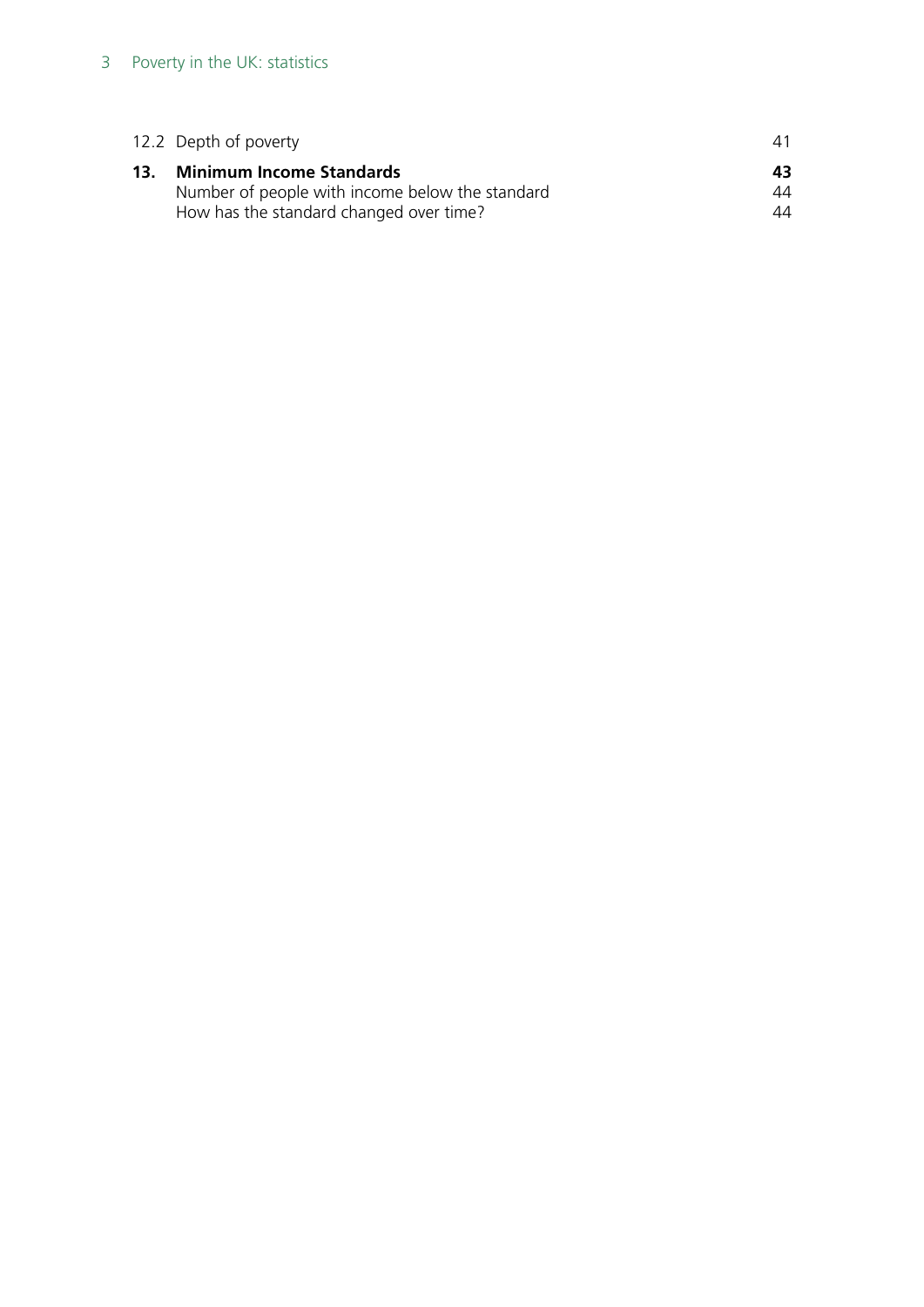# <span id="page-3-0"></span>Summary

This note sets out information on the levels and rates of poverty in the UK, including historical trends and forecasts for future years. The focus here is on poverty defined in terms of disposable household income, although poverty may be defined in different ways and there is no single, universally accepted definition.

### Measuring poverty

Various poverty measures based on disposable household income are in common use and the trend can look quite different depending on the measure used. Two commonly used measures are:

- people in relative low income living in households with income below 60% of the median in that year;
- people in absolute low income living in households with income below 60% of (inflation-adjusted) median income in some base year, usually 2010/11.

So the 'relative low income' measure compares the households with the lowest incomes against the rest of the population in that year, while the 'absolute low income' measure looks at whether living standards at the bottom of the distribution are improving over time. A low income measure can also be combined with an assessment of whether households have access to key goods and services, for a measure of low income and material deprivation.

Income can be measured before or after housing costs are deducted. Poverty levels are generally higher based on income measured after housing costs, because poorer households tend to spend a higher proportion of their income on housing.

### The extent of poverty

Around one in six people in the UK are in relative low income before housing costs (BHC), rising to more than one in five once we account for housing costs (AHC).



Overall, levels of relative low income have been fairly steady over the past few years, but this varies between population groups: the proportion of children and pensioners (to a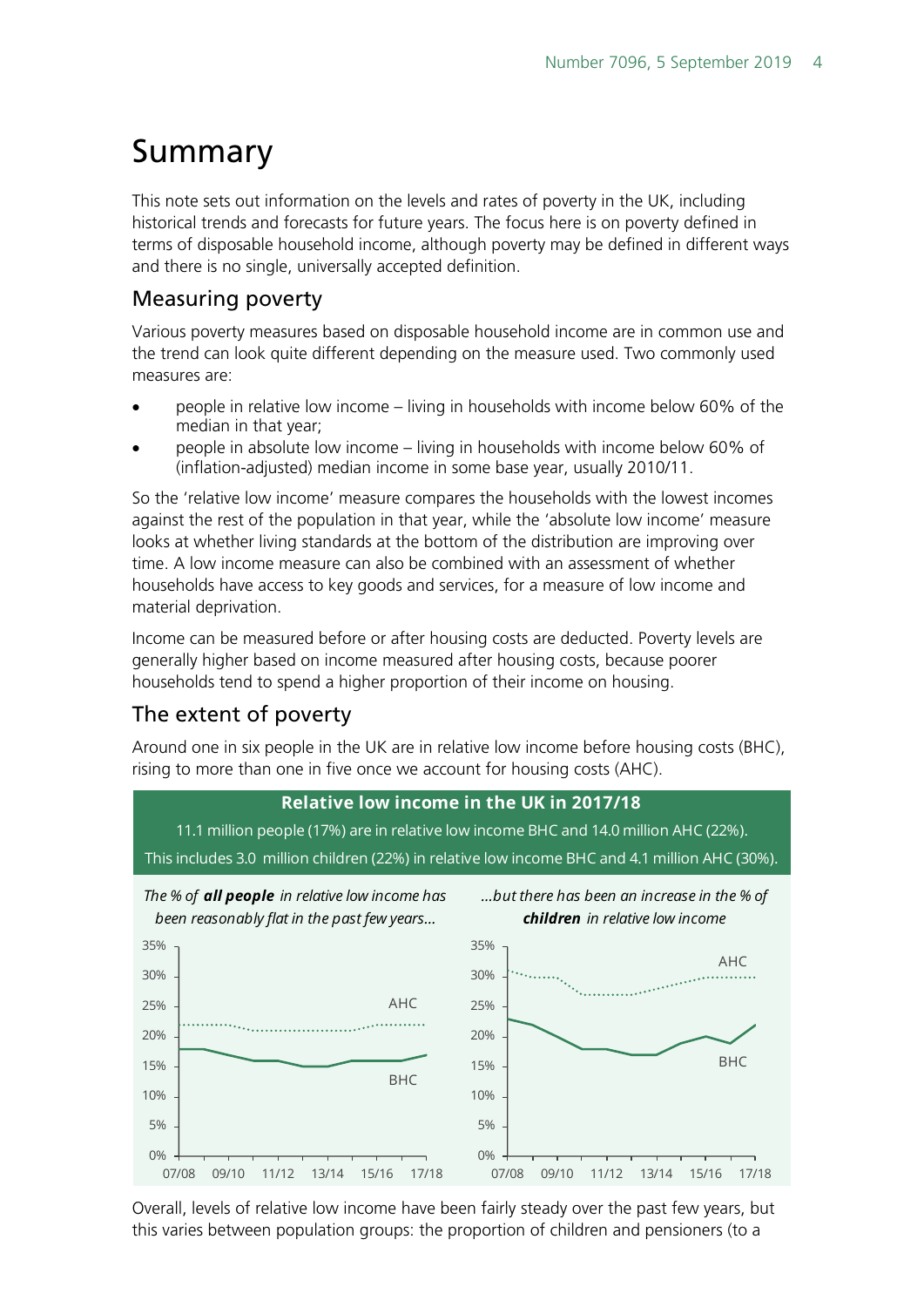lesser extent) in relative low income is higher than it was five years ago. The share of people in absolute low income, on the other hand, has seen a modest decrease over the last five years (continuing a long-term trend of falling levels of absolute low income), at least on the AHC measure. This indicates that there has been some improvement in living standards for the poorest households but the gap between them and middle-income households has remained about the same.



Over the longer-term, there has been a reduction in poverty rates since the late 1990s for children, pensioners and working-age parents. However, for working-age adults without dependent children the likelihood of being in relative low income has increased.

### Forecasts for poverty

Projections produced by the Institute for Fiscal Studies (IFS) and Resolution Foundation suggest that the share of children in relative low income will increase between 2015/16 and 2021/22, assuming no change in government policy. These projections were prepared before the publication of the latest poverty estimates.

The Resolution Foundation's projections suggest child poverty will rise within the next five years, and will be 6 percentage points higher in 2023/24 than in 2016/17: equivalent to an extra 1 million children in poverty. The Resolution Foundation have also modelled the effect of various benefit changes on child poverty – finding that child poverty is likely to rise without "serious new spending or the cancellation of planned cuts". Changes for other groups are forecast to be less dramatic.

### Other ways of thinking about poverty

Although this note discusses income-based measures of poverty, these have been criticised by government ministers since 2010 as failing to acknowledge the root causes of poverty and resulting in skewed policy responses that try to lift those just below the poverty threshold to just above it. The Welfare Reform and Work Act 2016 removed four child poverty targets previously set out in the Child Poverty Act 2010, and instead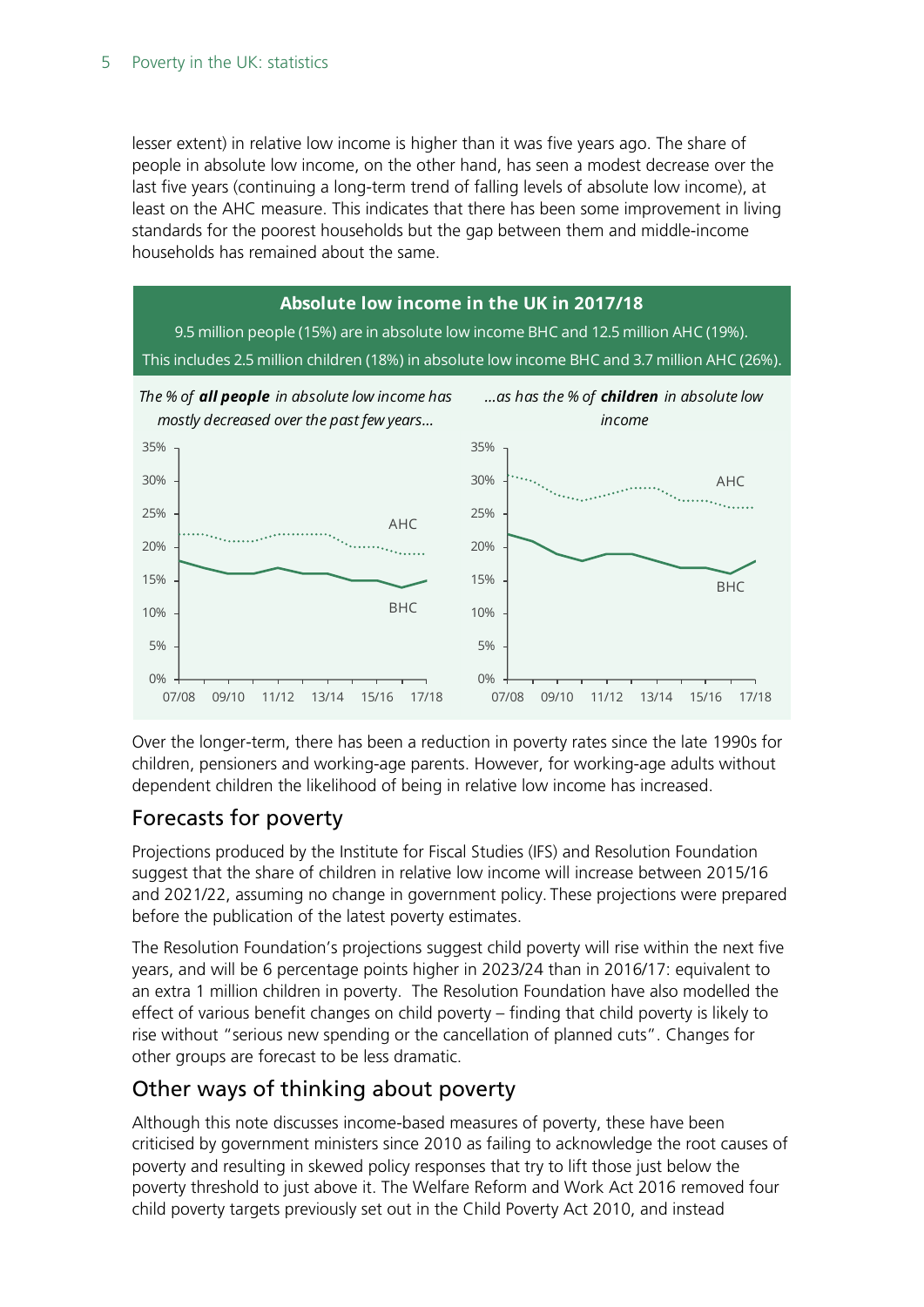introduced statutory 'life chances' indicators relating to children in England living in workless households and educational attainment at the end of Key Stage 4 (age 16).

A policy paper published by the Department for Work and Pensions in April 2017, [Improving Lives: Helping Workless Families](https://www.gov.uk/government/publications/improving-lives-helping-workless-families), set out seven other non-statutory indicator areas, relating to parental conflict; poor parental mental health; drug and alcohol dependency; problem debt; homelessness; early years; and youth employment.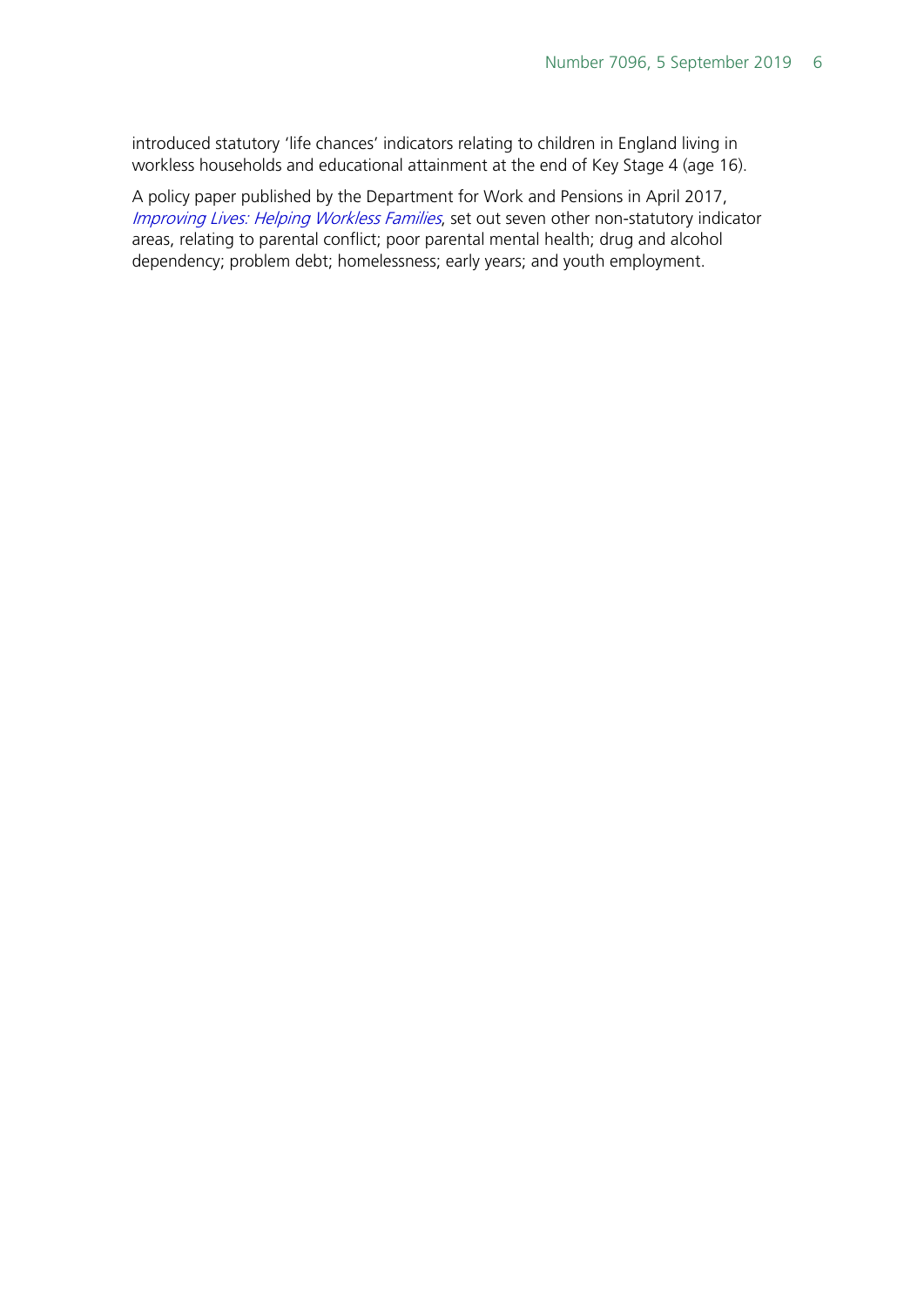# <span id="page-6-0"></span>1. Definitions, measurement and sources

### **Defining poverty: Relative and absolute low income**

There are various ways of defining poverty and no single definition is universally accepted. In the UK, the headline measures are based on household income and so these are the focus of this paper. In particular, two commonly used measures are:

- An individual is in **relative low income** (or relative poverty) if they are living in a household with income below 60% of median household income in that year. This measure essentially looks at inequality between low- and middle-income households.
- An individual is in **absolute low income** (or absolute poverty) if they are living in households with income below 60% of the 2010/11 median, uprated for inflation. By using an income threshold that is fixed in time, this measure looks at how living standards of low-income households are changing over time.

Income can be measured before or after housing costs have been deducted (BHC or AHC). Poverty levels are generally higher when household incomes are measured AHC, as households at the lower end of the income distribution tend to spend a larger share of their income on housing than higher-income households.

Official poverty estimates for the UK are published by the Department for Work and Pensions (DWP) in its annual *[Households below average income](https://www.gov.uk/government/collections/households-below-average-income-hbai--2)* (HBAI) publication.

### <span id="page-6-1"></span>1.1 Relative and absolute low income

The headline poverty measures used in the UK count the number of individuals falling below a threshold of household disposable income. This threshold can vary from year to year in line with average incomes or may be held constant in real terms (i.e. after adjusting for inflation).

One commonly used measure is people in **relative low income** (sometimes referred to as relative poverty). This counts people living in households with income below 60% of median household income.

Another measure is **absolute low income** (or absolute poverty), which counts people living in households with income below 60% of the median in some base year (usually 2010/11), uprated for inflation.

The median is the point at which half of households have a lower income, and half have a higher income. In simple terms, the relative low income measure looks at inequality between low- and middle-income households. The absolute low income measure on the other hand indicates the extent to which living standards of low-income households are improving over time, although it does not take into account changes in what is commonly perceived as an acceptable standard of living.

However, income will not always reflect the extent to which a family can afford necessities. Therefore a low income threshold may be combined with some assessment of whether households are able to access key goods and services for a measure of **low income and material deprivation** (see [section 11](#page-36-0) of this briefing paper).

**What do we mean by income?**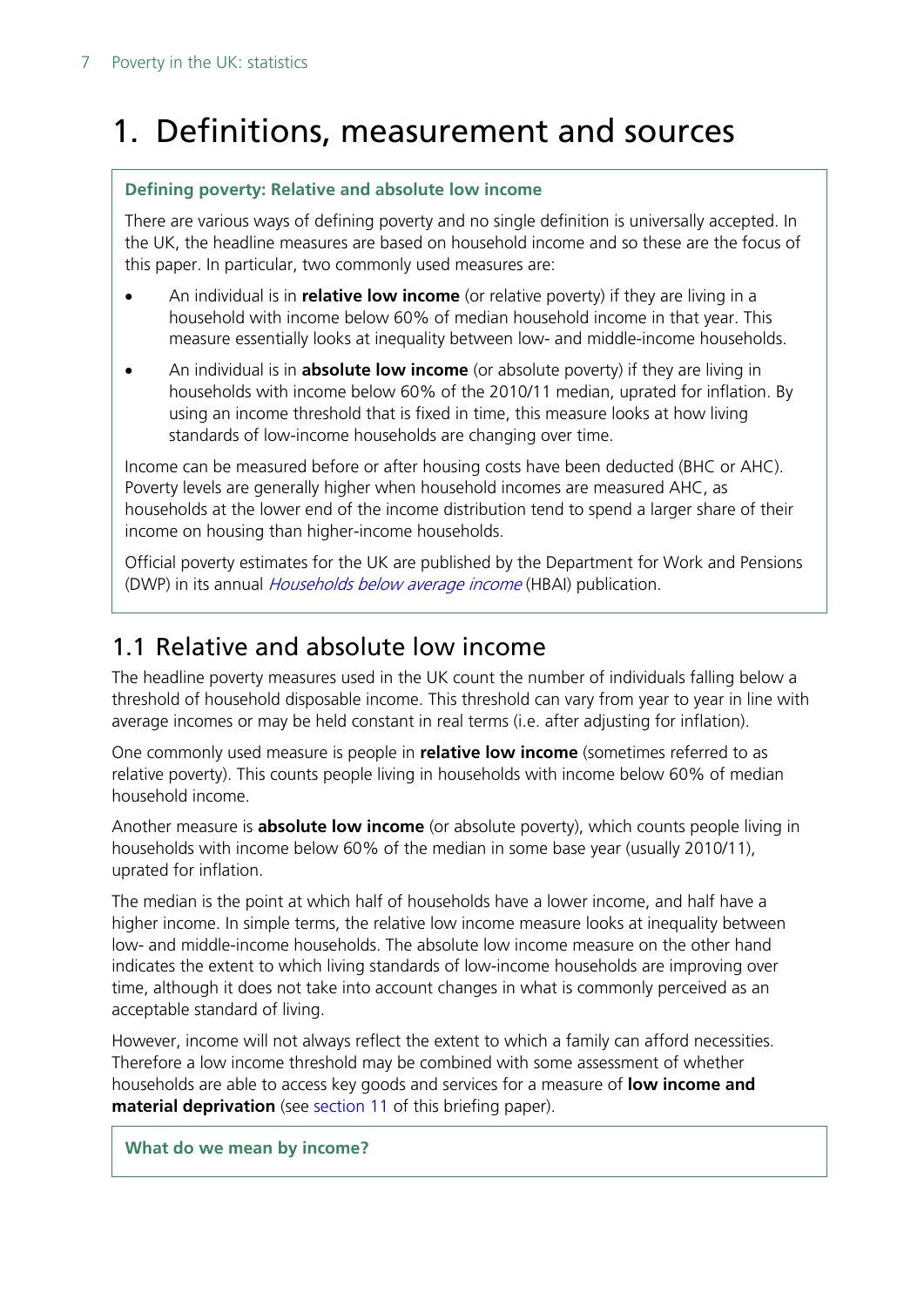Individuals and households can obtain income from a range of sources. These include earnings from employment, cash benefits (for example the State Pension, housing benefit, tax credits, etc), investments, private pensions and other forms of income. Some of this income may be taxed. In the context of poverty statistics, we generally look at household income measured after adding on benefits and after deducting direct taxes (that is, disposable income) as a guide to the resources available to the household.

Household income is likely to be more informative than individual income in this context, since we may expect income to be shared between household members. Certain forms of income are also determined by household composition – for example, tax credit awards or child benefit payments. However, a larger household is likely to need a higher level of income in order to enjoy the same standard of living as a smaller household. Therefore, to better enable comparisons of living standards, the statistics on household income are 'equivalised' to adjust for differences in household size and composition.

Equivalisation means that the income threshold below which someone is considered to be in poverty differs by household type. Suppose a family with children has the same (unequivalised) disposable income as a single person: it is possible for the family to be counted as being in poverty even if the single person is not, because they have to make their income stretch across all household members. The standard of living afforded by a given level of income will of course depend on the price of goods and services, so when making comparisons between years we adjust incomes for inflation (to obtain 'real' incomes).

## <span id="page-7-0"></span>1.2 Housing costs

Household income may be measured before or after housing costs are deducted (BHC or AHC). Both measures are commonly used, although in some cases one measure may be more appropriate than the other.

A BHC measure acknowledges that some households may choose to spend more on housing in order to enjoy a better quality of accommodation. On the other hand, variations in housing costs may not always reflect differences in the quality of accommodation (for example, geographical differences mean two households could face very different costs for a comparable standard of housing). In this case, an AHC measure is arguably more illuminating. [1](#page-7-2)

Poverty levels are generally higher when household incomes are measured AHC, as households at the lower end of the income distribution tend to spend a larger share of their income on housing than higher-income households.

## <span id="page-7-1"></span>1.3 Absolute low income and inflation

An individual is in absolute low income if their household income is below 60% of the median in some base year, adjusted for inflation. DWP's [Households below average income](https://www.gov.uk/government/collections/households-below-average-income-hbai--2) (HBAI) publication uses 2010/11 as the base year in order to measure absolute low income. This briefing paper follows HBAI and also uses 2010/11 as its base year.

The number and percentage of people in absolute low income depends on how you adjust for inflation. The official poverty statistics presented in the HBAI report for 2016/17 use an absolute low income threshold uprated based on the Consumer Prices Index (CPI) measure of inflation.

Editions of HBAI before 2014/15 used the Retail Prices Index (RPI) measure, which tends to show a higher rate of inflation than the CPI. This affected the estimated number and proportion of people counted as being in absolute low income. Annex 4 of the [HBAI Quality and](https://www.gov.uk/government/statistics/households-below-average-income-19941995-to-20132014) 

<span id="page-7-2"></span> <sup>1</sup> A short summary of the arguments for and against deducting housing costs from household income can be found in DWP, [Households Below Average Income, 2010/11](https://www.gov.uk/government/uploads/system/uploads/attachment_data/file/200775/appendix_2_hbai12.pdf), 11 June 2012, Appendix 2: Methodology, p266. See also Appendix A in Jonathan Cribb et al, *[Living standards, poverty and inequality in the UK: 2017](https://www.ifs.org.uk/publications/9539)*, Institute for Fiscal Studies Report R129, 19 July 2017, pp77-9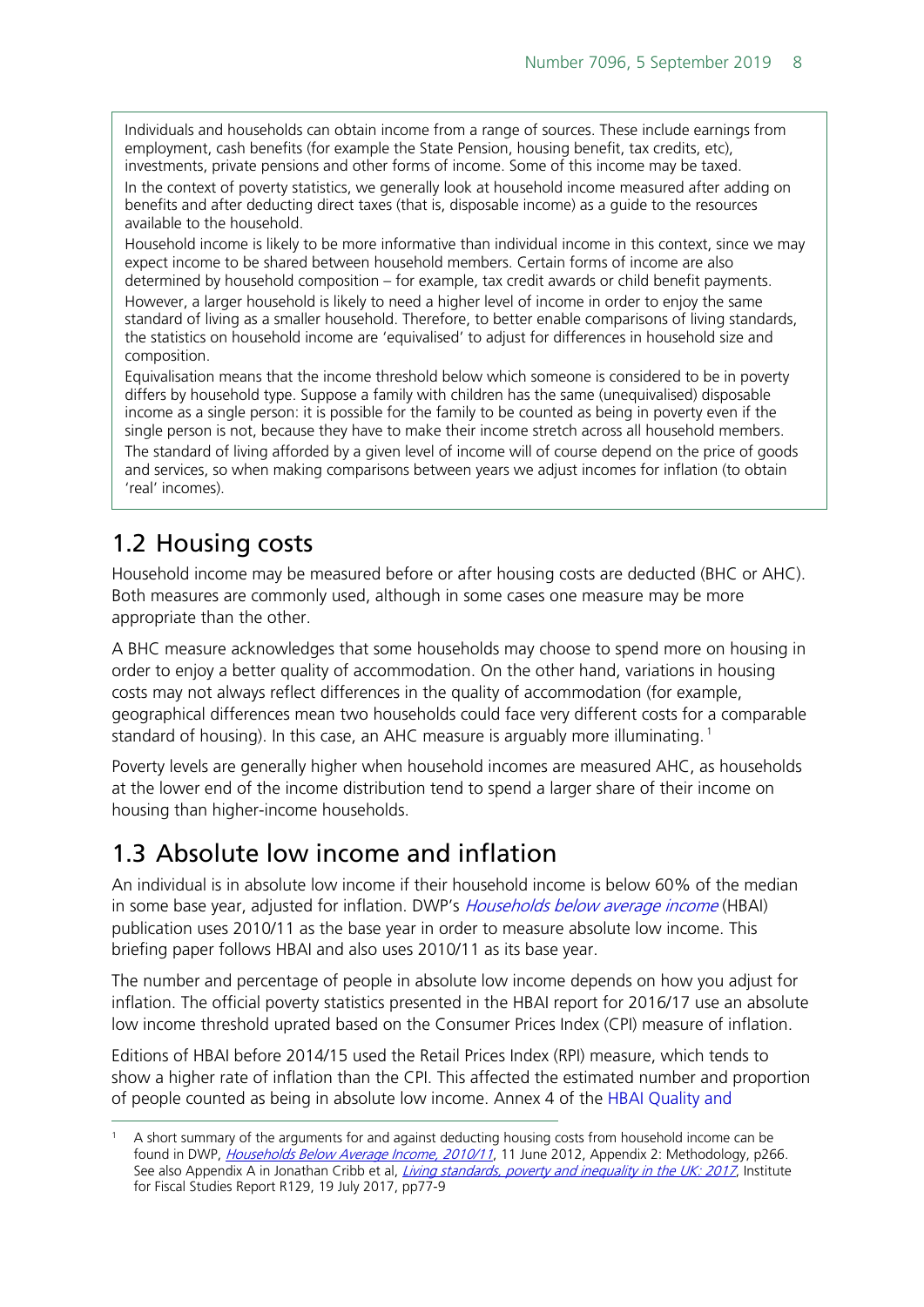[Methodology Information Report for 2014/15](https://www.gov.uk/government/statistics/households-below-average-income-19941995-to-20132014) compares the trend in absolute low income under both CPI and RPI.

### <span id="page-8-0"></span>Variations in the inflation experiences of households

Regardless of the choice of inflation index, the absolute low income measure does not account for differences in households' experiences of inflation. Households with different levels of income will have different spending patterns, meaning the cost of living may rise more quickly for some households than for others.

Research funded by the Joseph Rowntree Foundation and conducted by the Institute for Fiscal Studies found that low-income households experienced a higher average annual rate of inflation than richer households over the period 2002/03 to 2013/14. The research estimates that the proportion of people in absolute low income would have been 0.5% points higher in 2013/14 if the threshold was uprated based on inflation rates that vary with household income. [2](#page-8-2) More recent data from the Office for National Statistics indicates that higher-income households experienced (if anything) a slightly higher rate of inflation than lower-income households during much of 2017, 2018 and early 2019.<sup>[3](#page-8-3)</sup>

## <span id="page-8-1"></span>1.4 Production of poverty statistics

Official figures for the number of people in relative and absolute low income are published by the Department for Work and Pensions (DWP) in its annual *[Households below average income](https://www.gov.uk/government/collections/households-below-average-income-hbai--2)* (HBAI) publication. The latest figures are for 2017/18 and were published on 14 June 2019.

The figures in HBAI are derived from the Family Resources Survey, which surveys over 19,000 households in the UK annually. Survey findings are weighted to produce estimates for the whole UK population. **All data in this briefing come from this source unless otherwise stated**. [4](#page-8-4)

<span id="page-8-2"></span>A Adams and P Levell, *[Measuring poverty when inflation varies across households](http://www.jrf.org.uk/publications/measuring-poverty-inflation)*, Joseph Rowntree Foundation, 5 November 2014. Research by the Office for National Statistics (ONS) also found low-income households tend to experience higher rates of inflation than richer households: Variation in the Inflation Experience of UK [Households, 2003-2014](http://www.ons.gov.uk/ons/rel/elmr/variation-in-the-inflation-experience-of-uk-households/2003-2014/index.html), 15 December 2014

<span id="page-8-3"></span><sup>&</sup>lt;sup>3</sup> Office for National Statistics, *[CPIH-consistent inflation rate estimates for UK household groups: 2005 to 2019](https://www.ons.gov.uk/economy/inflationandpriceindices/articles/cpihconsistentinflationrateestimatesforukhouseholdgroups20052017/2005to2019/relateddata)*, 15 August 2018

<span id="page-8-4"></span>Analysis of trends in relative low income by housing tenure in section 7 are based on analysis of survey microdata: Department for Work and Pensions. (2019). Households Below Average Income, 1994/95-2017/18. [data collection]. 12th Edition. UK Data Service. SN: 5828, http://doi.org/10.5255/UKDA-SN-5828-10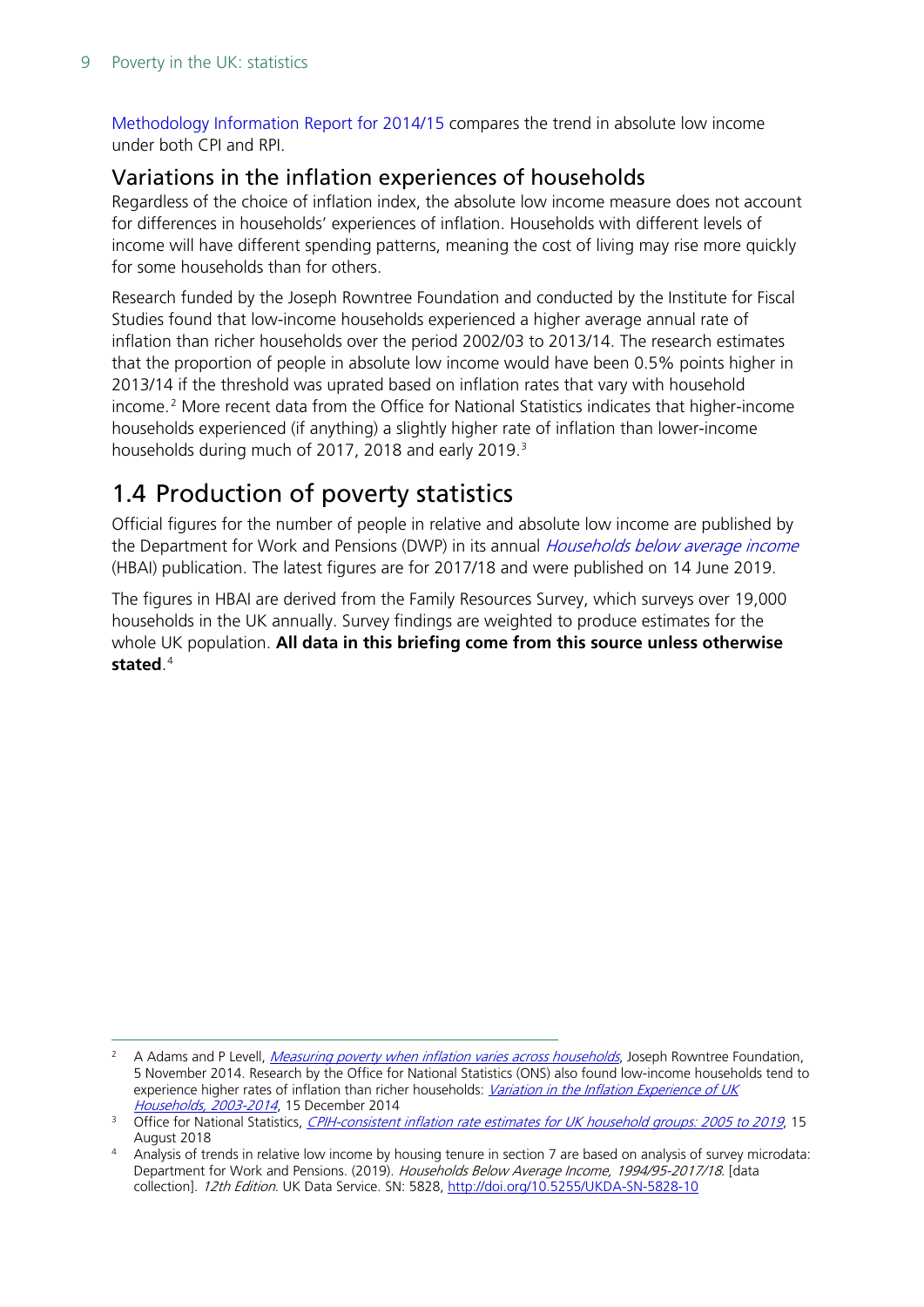# <span id="page-9-0"></span>2. Recent trends

## <span id="page-9-1"></span>2.1 Whole population

In 2017/18, there were 11.1 million people in the UK in relative low income before housing costs (BHC), up from 10.4 million the previous year. 17% of the population were in relative low income BHC.

On an after housing costs (AHC) basis, 14.0 million people were in relative low income, down from 14.3 million the previous year (and the same as the year before that). 22% of the population were in relative low income AHC.



There were 9.5 million people in absolute low income BHC, an increase of 600,000 from the previous year (but similar to the figure from 2014/15). 15% of the population were in absolute low income BHC.

The number of people in absolute low income AHC was 12.5 million, similar to the previous year. The proportion of the population in absolute low income AHC was 19%.



Previously, the proportion of people in relative low income fell between 2009/10 and 2010/11, both on a BHC and AHC basis. This was because there was a larger decrease in real incomes for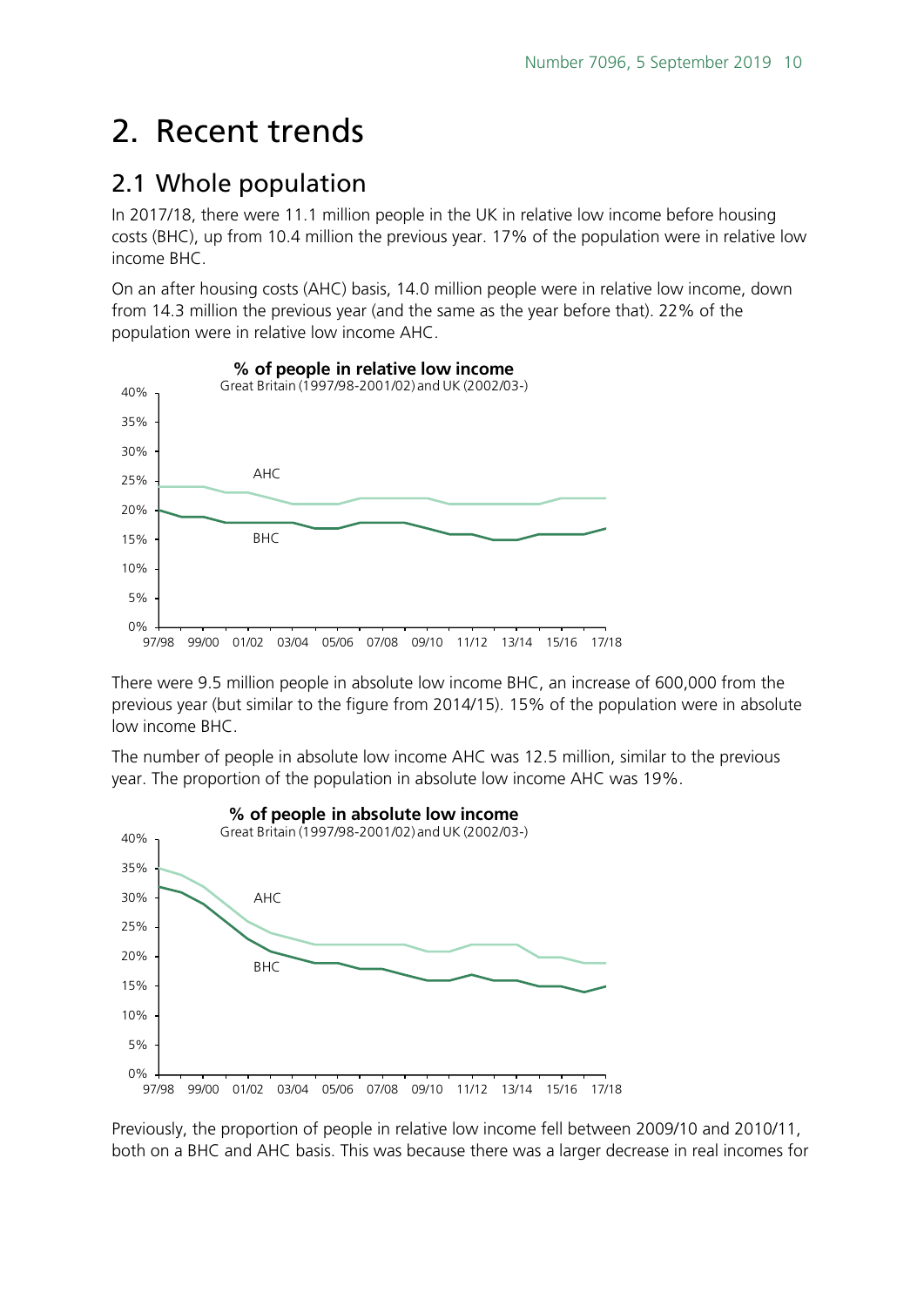### 11 Poverty in the UK: statistics

households at the middle of the income distribution than for households at the bottom, and the relative low income threshold moves in line with median income.

This decrease in median income between 2009/10 and 2010/11 reflected a decrease in real median earnings. Benefit and tax credit income, on the other hand, fell only slightly in real terms meaning that poor households in receipt of benefits and tax credits saw a smaller fall in their real incomes than was the case for middle-income households.

One group which did not experience a reduction in relative low income following the 2008 economic downturn was working-age adults without children. However, this group is less likely to be in receipt of benefits than pensioners or families with children.<sup>[5](#page-10-0)</sup>

<span id="page-10-0"></span><sup>&</sup>lt;sup>5</sup> DWP, *[Households Below Average Income, 2010/11](https://www.gov.uk/government/statistics/households-below-average-income-hbai-199495-to-201011)*, 11 June 2012, p46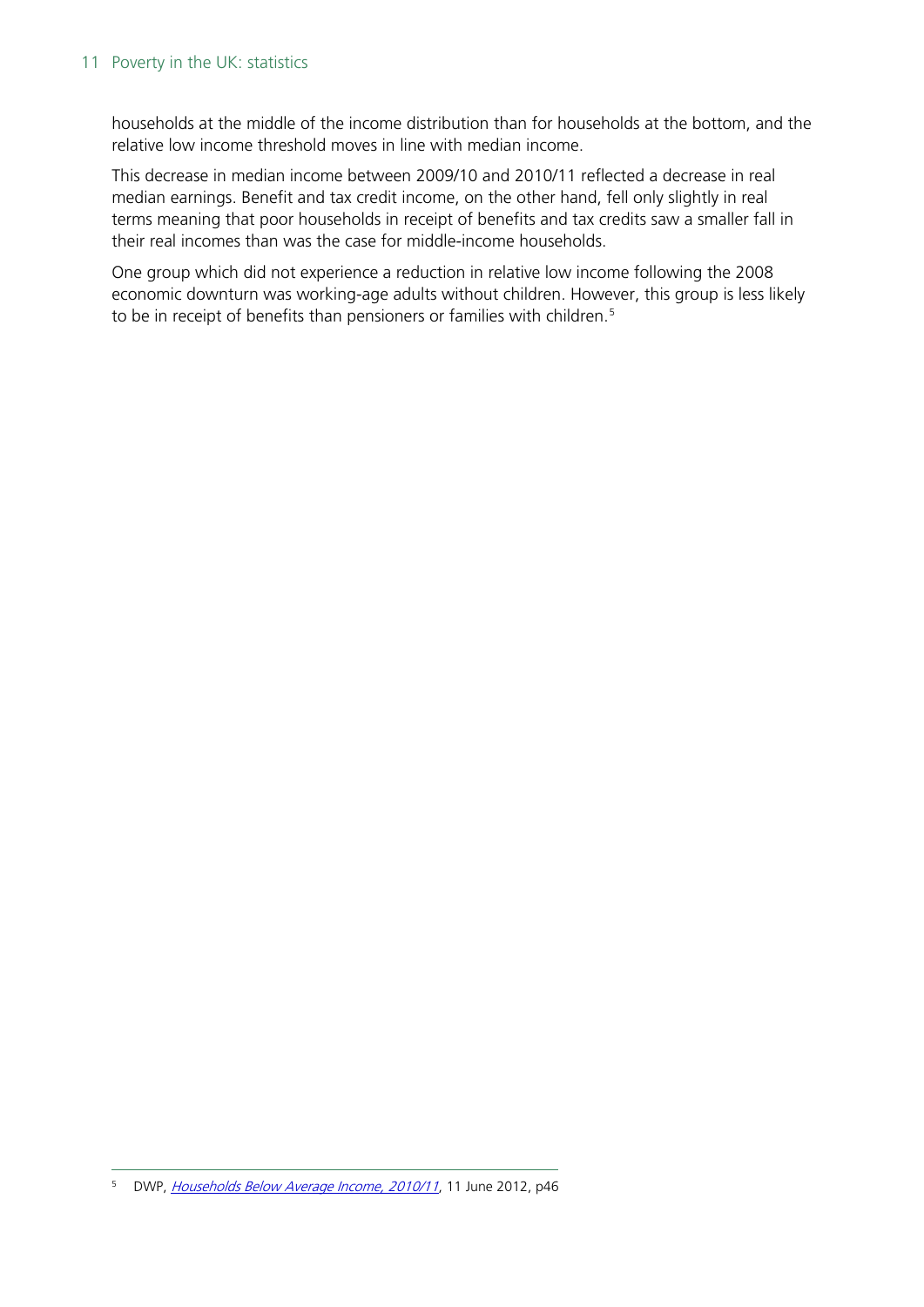## <span id="page-11-0"></span>2.2 Children

3.0 million children were in relative low income BHC in 2017/18, up 300,000 from the previous year. 22% of children were in relative low income BHC. [6](#page-11-2)

On an AHC basis, there were 4.1 million children in relative low income, about the same as the previous year. 30% of all children were in relative low income AHC.



The number of children in absolute low income BHC was 2.5 million, an increase of 300,000 from the previous year. 18% of children were in absolute low income BHC.

3.7 million children were in absolute low income AHC, up 200,000 from the previous year. 26% of children were in absolute low income AHC.



## <span id="page-11-1"></span>2.3 Pensioners

When analysing pensioner incomes, it is often more useful to look at incomes AHC since around three-quarters of pensioners own their homes (otherwise we may get a misleading

<span id="page-11-2"></span> <sup>6</sup> Children are defined here as people aged under 16, or who are aged 16-19, not married or co-habiting and in full-time non-advanced education.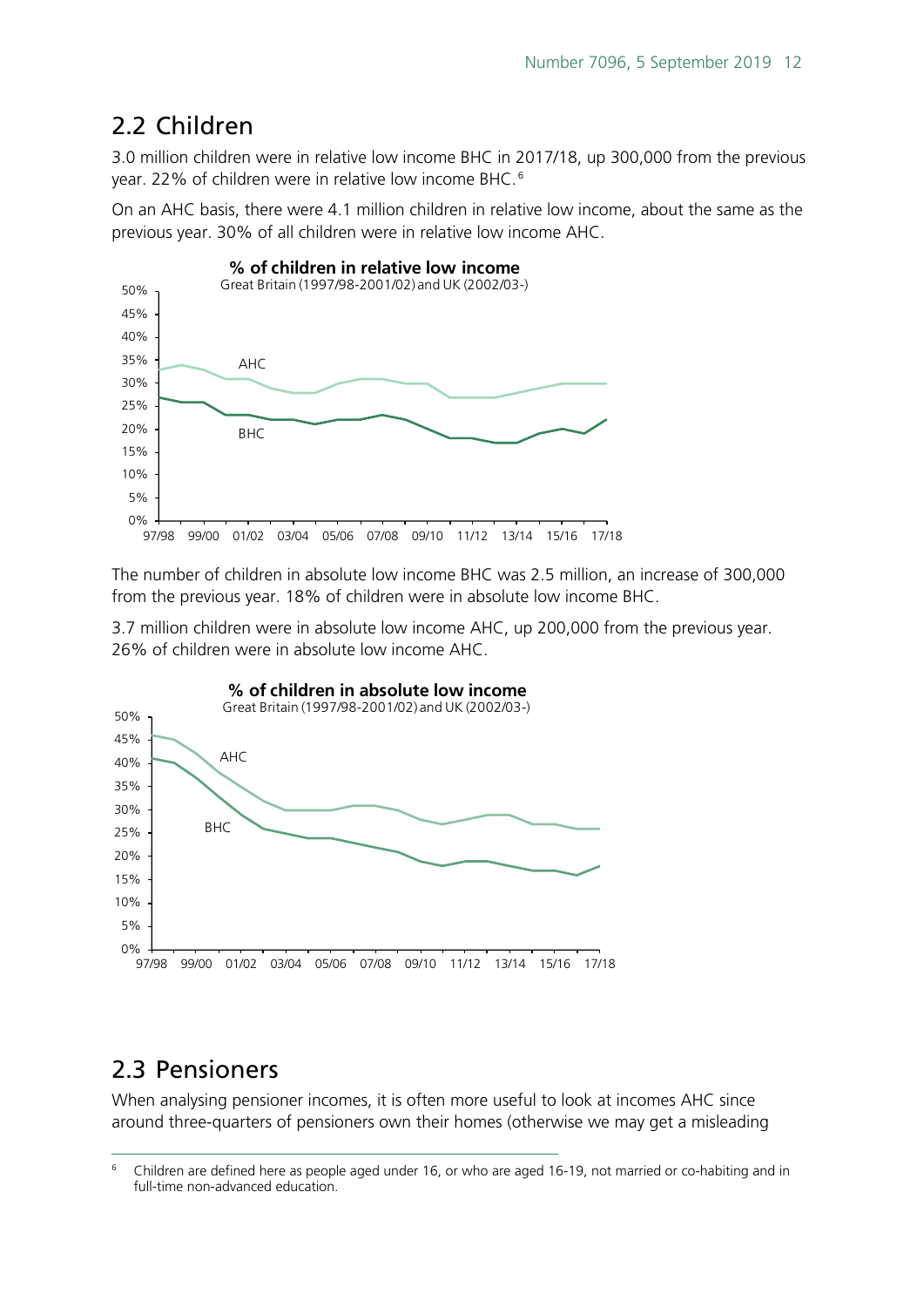impression of the relative living standards of pensioners who do not own their home and so incur significantly higher housing costs). Pensioners are defined as all adults above State Pension age.

2.0 million pensioners were in relative low income AHC in 2017/18, similar to the year before. 16% of pensioners were in relative low income AHC. (On a BHC measure, 2.2 million pensioners were in relative low income. This was around 18% of all pensioners.)



1.6 million pensioners were in absolute low income AHC in 2017/18, 100,000 more than the previous year. 14% of all pensioners were in absolute low income AHC. (On a BHC measure, the number in absolute low income was 1.8 million, 15% of all pensioners.)

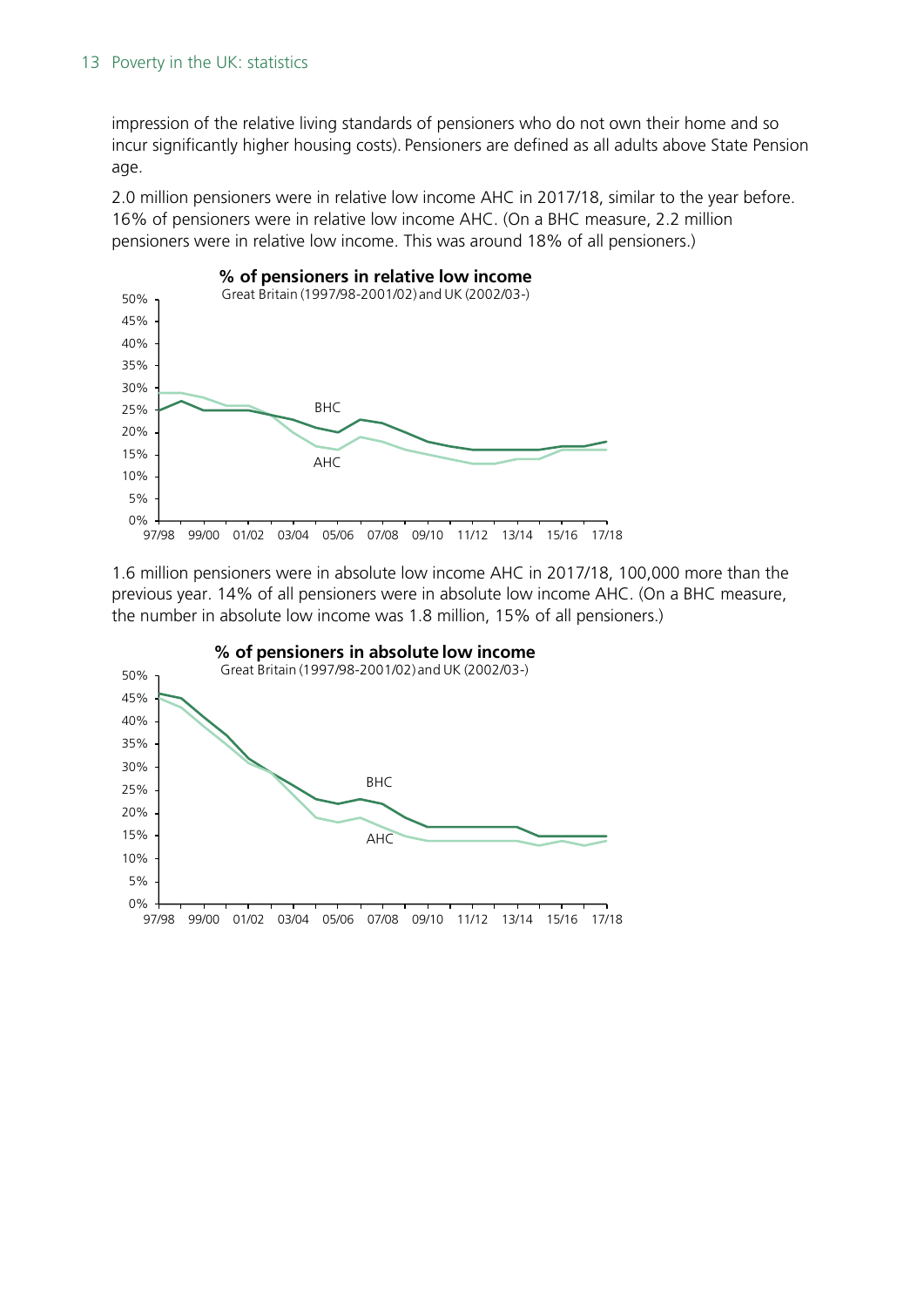## <span id="page-13-0"></span>2.4 Working-age adults

There were 5.9 million working-age adults in relative low income BHC in 2017/18, 15% of all working-age adults. The number increased by 200,000 on the previous year.

The likelihood of being in low income varies by family status. 18% of adults with dependent children ("working-age parents") were in relative low income BHC, slightly higher than the previous year (16%). The proportion of working-age adults without children in relative low income BHC remained about the same at 14%. Over the longer term, the trend in poverty rates for those with children has contrasted with the trend for those without children, as discussed below.

Based on incomes AHC, 8.0 million working-age adults were in relative low income in 2017/18. This was 200,000 less than the previous year.

20% of all working-age adults were in relative low income AHC. The rate was higher for working-age parents at 24% (down a little from 26% the previous year), compared to 18% for working-age adults without dependent children.



### **% of working-age adults in relative low income**

Note: figures for 1997/98 to 2001/02 are for Great Britain; figures for 2002/03 onwards are for the UK.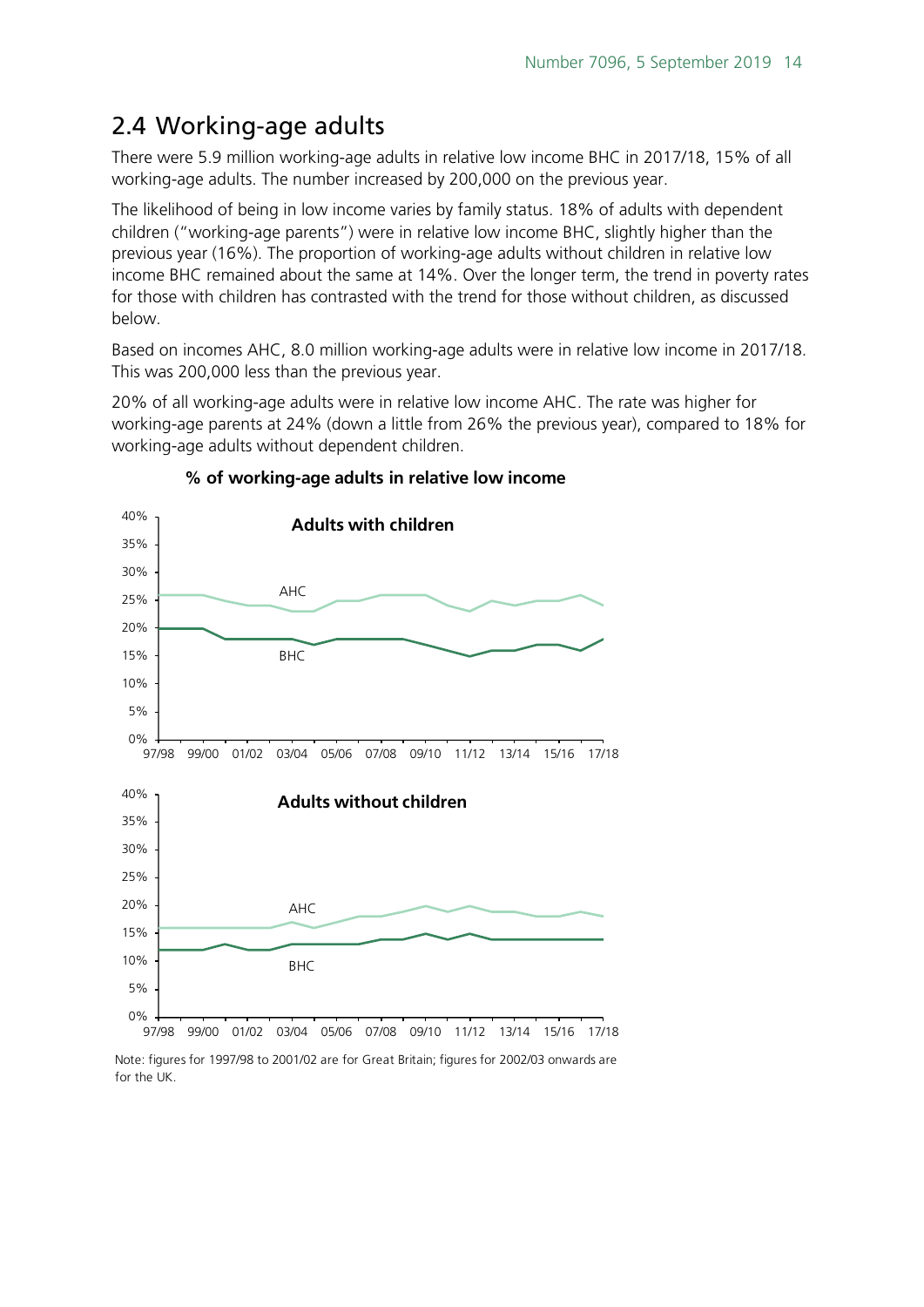5.2 million working-age adults were in absolute low income BHC, 200,000 more than the previous year. This was 13% of all working-age adults. The rate was 15% for working-age parents and 12% for those without children.

On an AHC basis, the number of working-age adults in absolute low income fell by 200,000 from the previous year to 7.2 million. This was 18% of all working-age adults. The rate of absolute low income AHC was 22% for working-age parents and 16% for those without children.





As can be seen from the charts, over the past twenty years, poverty rates for working-age adults with children have followed a different trend to rates for those without children. Firstly, the likelihood of being in **relative low income** declined during the late 1990s and early 2000s for working-age adults with children, but increased for those without children. One reason for this is the contrast in state support for families with and without children under the 1997-2010 Labour government, as explained by the Institute for Fiscal Studies:

The increase in the generosity of state support for low-income families with children and pensioners stands in stark contrast to the lack of priority in this area attached to the childless working-age population. Indeed, direct tax and benefit reforms under Labour had almost no net impact on poverty rates among that group. [7](#page-14-0)

Note: figures for 1997/98 to 2001/02 are for Great Britain; figures for 2002/03 onwards are for the UK.

<span id="page-14-0"></span>R Joyce and L Sibieta (2013), [An assessment of Labour's record on income inequality and poverty](http://oxrep.oxfordjournals.org/content/29/1/178.abstract), Oxford Review of Economic Policy, vol. 29, pp. 178–202.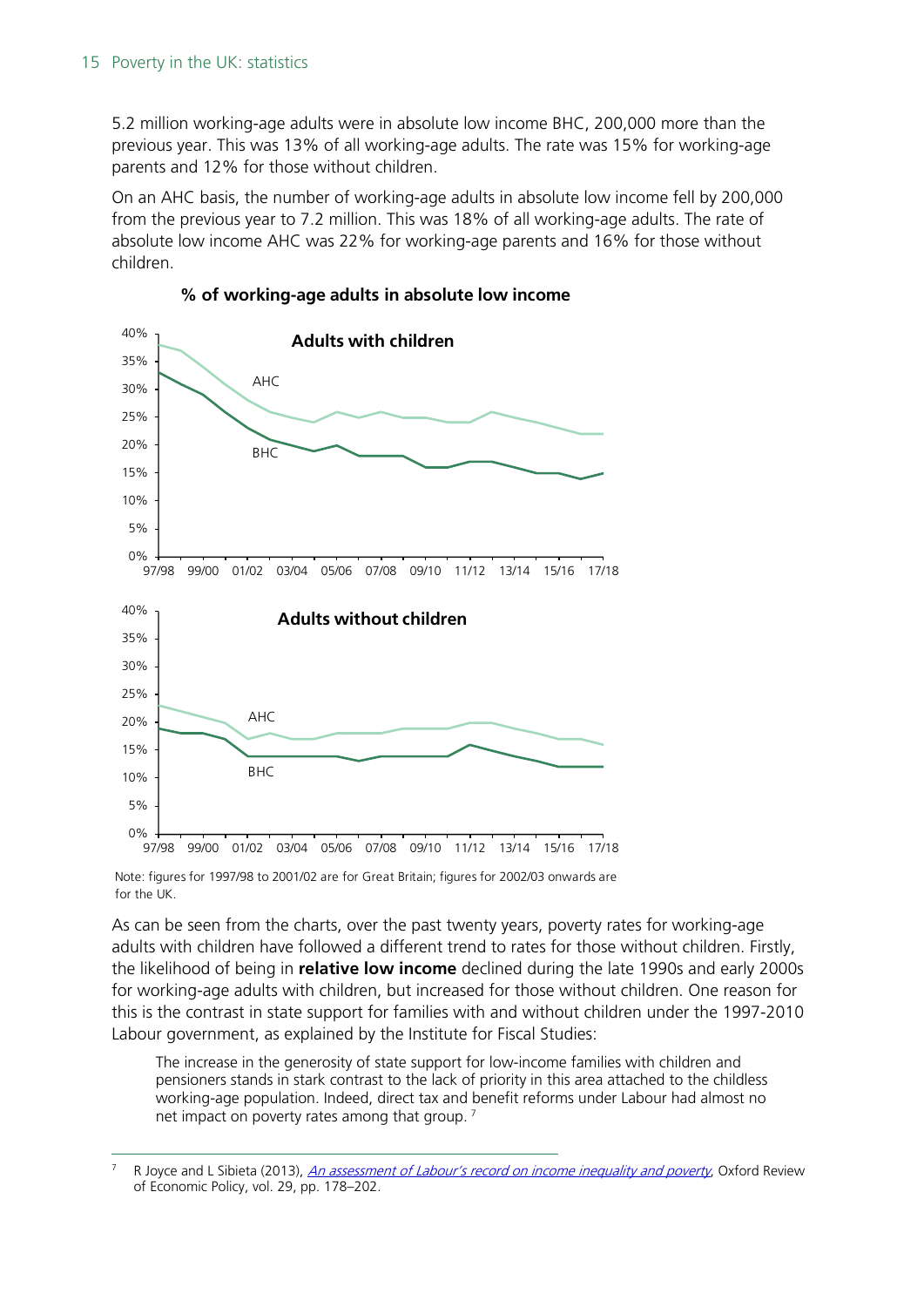Poverty trends for working-age parents and those without children diverged again after the 2008 recession. Unlike pensioners or families with children, there was no decrease in relative low income among working-age adults without children after 2007/08. People in this group tend to draw more of their income from earnings and less from benefits than pensioners or families with children, so were particularly affected by real terms falls in earnings following the recession:

Working-age non-parents were the only major demographic group not to see a fall in relative poverty between 2007–08 and 2012–13 (although there was a fall when looking just at the change between 2011–12 and 2012–13; however, this was not significant). This is a group who are, on average, more reliant on earnings and less reliant on benefits than children and pensioners, even when focusing only on low income groups. In 2012–13, benefits made up 88% of household income for the poorest 30% of pensioners, 62% for the poorest 30% of children and 38% for the poorest 30% of working-age non-parents. This helps to explain why they benefited less from the rise in benefits relative to earnings during the recession. In addition, working-age adults without dependent children are relatively likely to be young adults, and […] adults aged under 30 saw the largest falls in wages and employment rates during the recession. [8](#page-15-1)

## <span id="page-15-0"></span>2.5 Under-reporting of benefit income is likely to inflate poverty estimates

Poverty levels may be somewhat lower than stated in the official statistics once we make adjustment for households under-reporting the amount they receive in benefits.

Estimates of relative and absolute low income are obtained from the Family Resources Survey, which surveys over 19,000 households in the UK each year. Although this is recognised as the best source of data on the distribution of household incomes in the UK, it does not perfectly record all income received by a household. In particular, the survey underestimates the total amount of benefit income received by households compared to administrative data on what the government actually pays out in benefits.

Analysis by the Resolution Foundation, a think tank, indicates that benefit income as recorded in the Family Resources Survey in 2016/17 only came to 82% of actual government expenditure on benefits for private households in the UK. This left an unexplained gap of £37 billion compared to government expenditure, or around 4% of total disposable income reported in the survey. The gap has increased from around 2% of total disposable income at the start of the 2000s.[9](#page-15-2)

The under-reporting of benefit income is likely to have the greatest impact on income estimates for households at the lower end of the income distribution, since these households tend to draw a larger share of their total income from benefits. If this is indeed the case, then incomes across the bottom half of the distribution will be higher relative to median income than is reported in the Family Resources Survey. That would mean official estimates for the proportion of people in relative low income are overstated.

### How do poverty estimates change when we factor in the missing benefit income?

There is no easy way to correct the survey data so that it balances with the administrative data on benefit expenditure, because we cannot know which households in the survey are underreporting their income from benefits. Nevertheless, estimates from the Resolution Foundation

<sup>&</sup>lt;sup>8</sup> C Belfield et al, *[Living standards, poverty and inequality in the UK: 2014](http://www.ifs.org.uk/publications/7274)*, IFS Report 96, 15 July 2014, p80

<span id="page-15-2"></span><span id="page-15-1"></span>Adam Corlett et al, *[The Living Standards Audit 2018](https://www.resolutionfoundation.org/publications/the-living-standards-audit-2018/)*, Resolution Foundation Report, 24 July 2018, pp48-54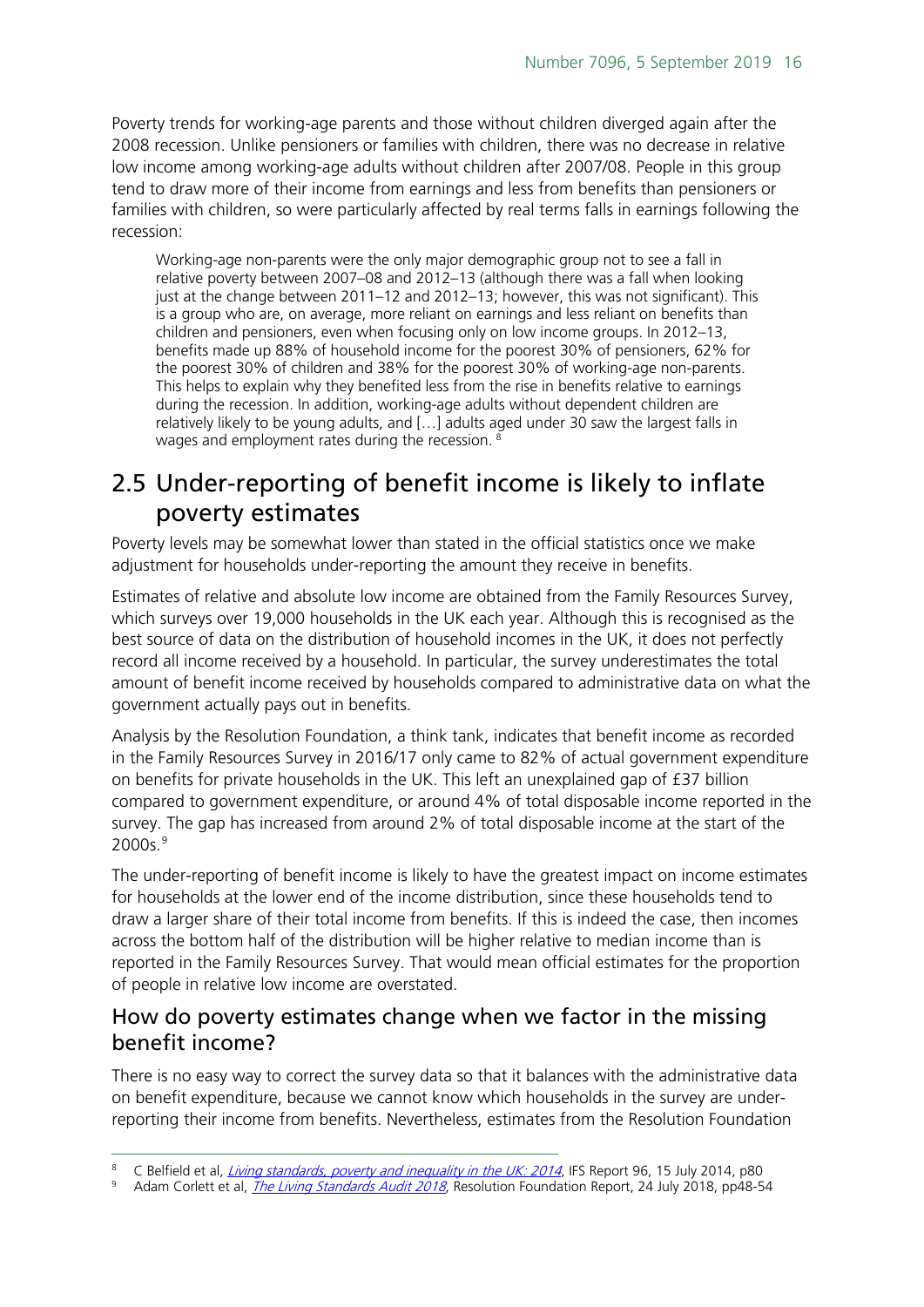suggest that once we adjust for the 'missing' benefit income in the Family Resources Survey then 18% of people were in relative low income AHC in 2016/17, compared to an estimate of 22% based on the unadjusted survey data.<sup>[10](#page-16-0)</sup>

### **Poverty levels are lower when we account for under-reporting of benefit income**

% of people in relative low income after housing costs, GB, 2016/17: Resolution Foundation estimates

|                    |                   | Estimate adjusted for |
|--------------------|-------------------|-----------------------|
|                    | Headline estimate | missing benefit       |
|                    | (unadjusted)      | income                |
| All people         | 22%               | 18%                   |
| Children           | 30%               | 24%                   |
| Working-age adults | 21%               | 18%                   |
| Pensioners         | 16%               | 11%                   |

Source: Resolution Foundation estimates, published in Adam Corlett et al, The Living Standards Audit 2018 , July 2018

<span id="page-16-0"></span>After adjusting for the missing benefit income, poverty levels are estimated to be lower in every year since 1994/95. What is more, the adjusted data suggest that poverty levels **fell more quickly during the 2000s** than is indicated by the unadjusted data.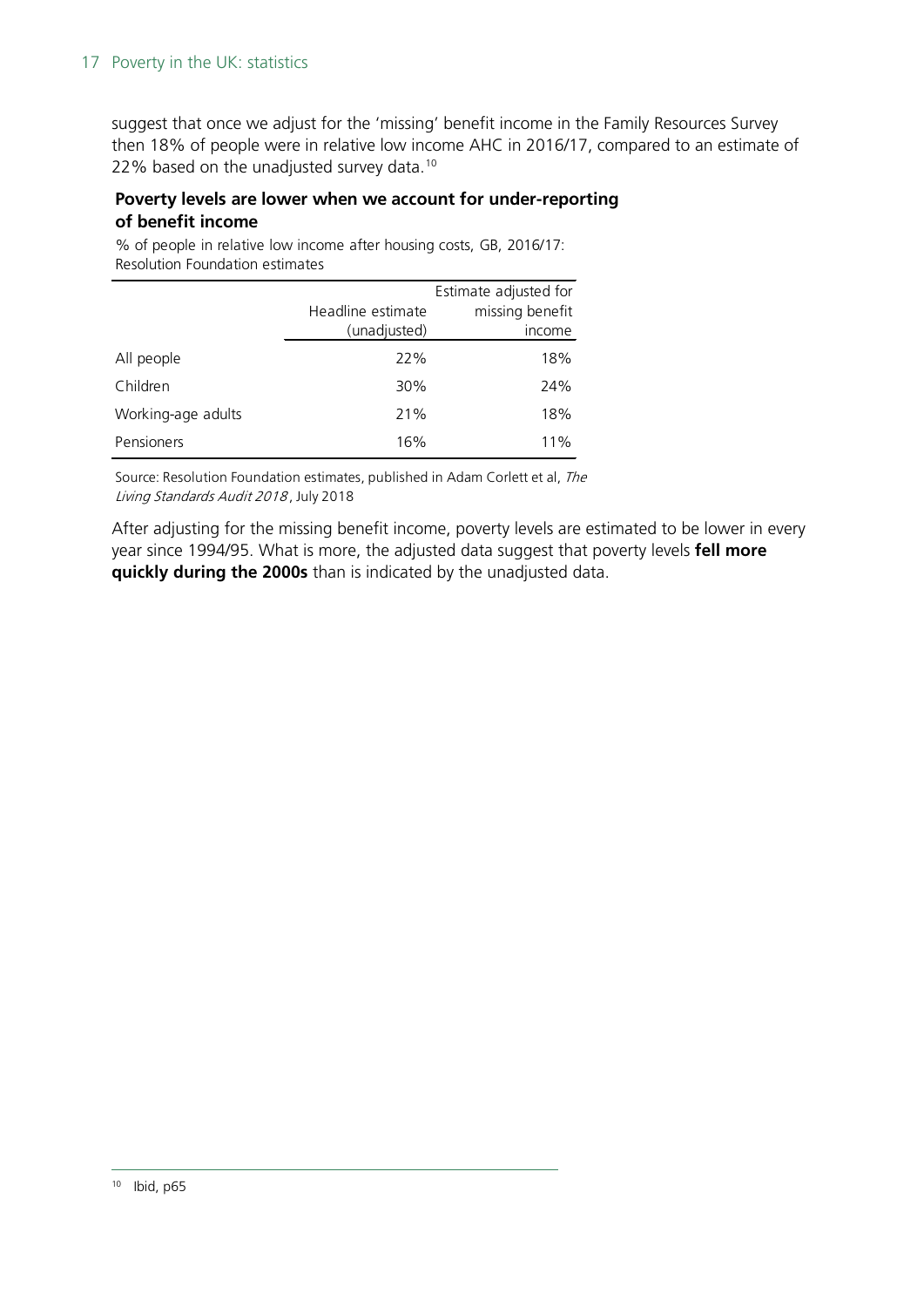## <span id="page-17-0"></span>3. Long-run trends since 1961

This section briefly summarises poverty trends over the long-run (since the 1960s) using [data](http://www.ifs.org.uk/tools_and_resources/incomes_in_uk)  [compiled by the Institute for Fiscal Studies](http://www.ifs.org.uk/tools_and_resources/incomes_in_uk) (IFS).

There was a large increase in the proportion of people in relative poverty during the 1980s, followed by a more gradual decline.



for Fiscal Studies (IFS), using data compiled from the Family Resources Survey and Family Expenditure Survey; DWP

The proportion of people in absolute low income, on the other hand, has greatly reduced over the past fifty years because over most of this period growth in incomes outstripped inflation.



Notes: Years refer to calendar years up and including 1992 and financial years from 1993/94 onwards. Source: Institute for Fiscal Studies (IFS), using data compiled from the Family Resources Survey and Family Expenditure Survey; DWP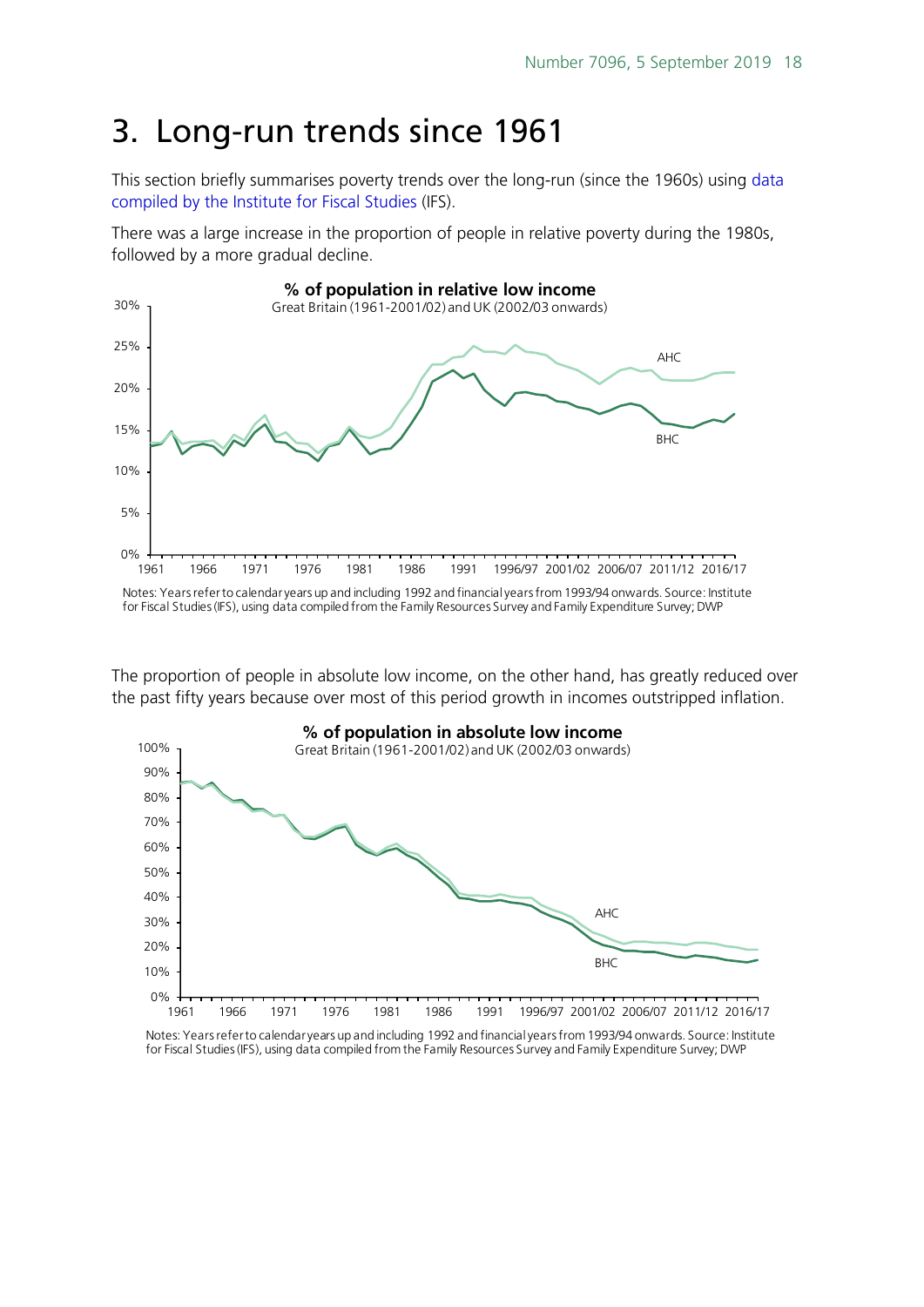These overall trends mask marked differences between groups. The proportion of pensioners in poverty is much lower now than during the 1960s, but poverty rates for children and workingage adults are higher than they were 50 years ago. Poverty rates for children, pensioners and working-age adults converged after the economic downturn in 2008 and are currently much closer than has historically been the case.



Notes: Years refer to calendar years up and including 1992 and financial years from 1993/94 onwards. Source: Institute for Fiscal Studies (IFS), using data compiled from the Family Resources Survey and Family Expenditure Survey; DWP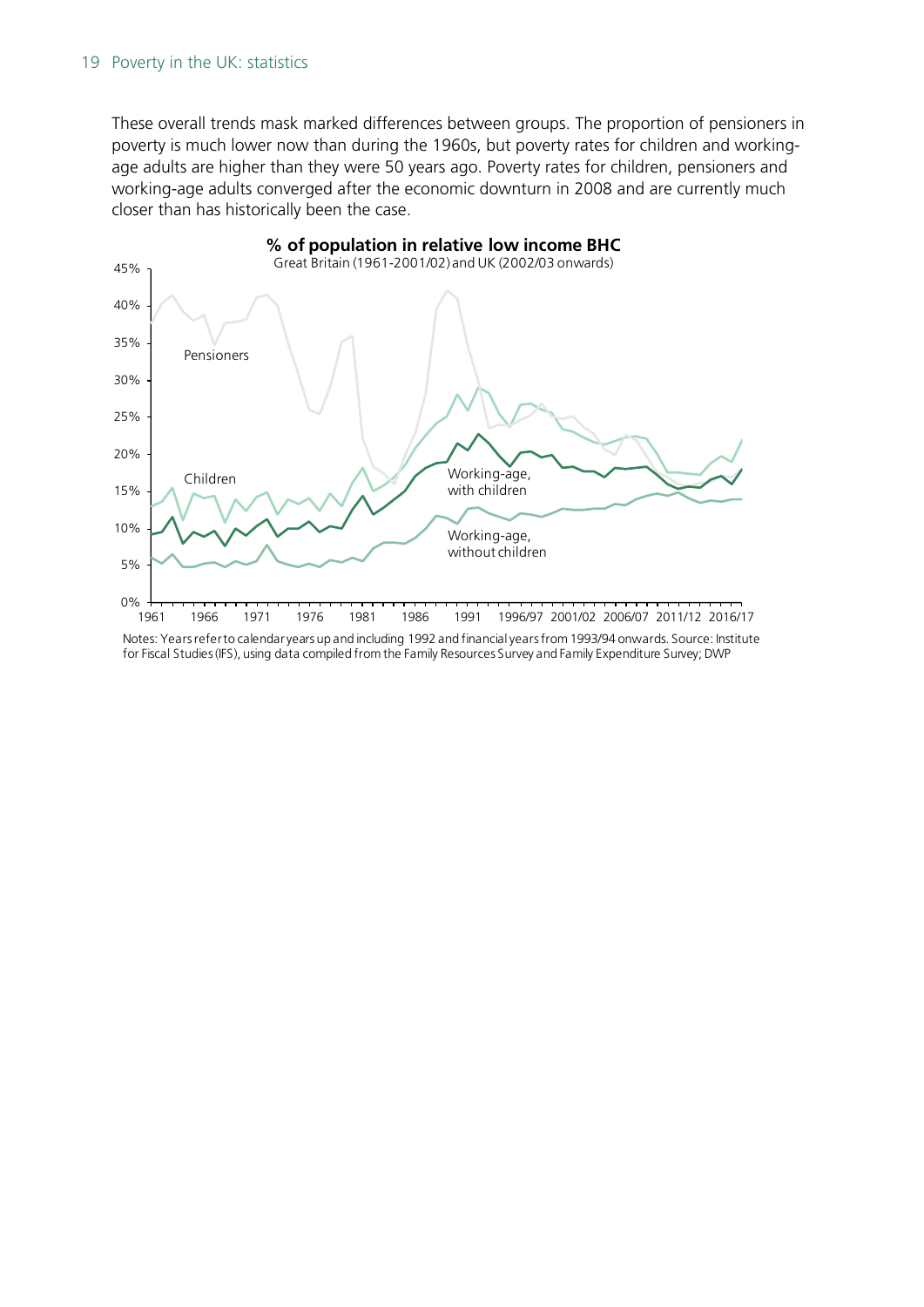# <span id="page-19-0"></span>4. Prospects for future years

Projections produced by the Institute for Fiscal Studies (IFS) and Resolution Foundation suggest that the share of children in relative low income will increase sharply between 2015/16 and 2021/22, assuming no change in government policy.<sup>[11](#page-19-2)</sup> These projections were prepared before the publication of the latest poverty estimates.

The Resolution Foundation's projections suggest child poverty will rise to record levels within the next five years, and will be 6 percentage points higher in 2023/24 than in 2016/17: equivalent to an extra 1 million children in poverty. The Resolution Foundation have also modelled the effect of various benefit changes on child poverty – finding that child poverty is likely to rise without "serious new spending or the cancellation of planned cuts".

Changes for other groups are forecast to be less dramatic, as can be seen in the Resolution Foundation's chart below.[12](#page-19-3) 



Source: RF analysis of DWP, Households Below Average Income, and RF projection

## <span id="page-19-1"></span>4.1 Regional differences

The IFS earlier published projections by country and region of the UK. These are presented as three year averages to make the estimates more robust. So instead of comparing projected rates in 2021/22 with 2015/16, the regional analysis compares the three years 2019/20- 2021/22 with the three years 2013/14-2015/16. Current data on poverty levels by region are presented in [section 9](#page-32-0) of this paper.

The share of the total population (and the share of children) in relative low income after housing costs is expected to increase across all regions over this period. The projected increase in poverty tends to be larger for regions which already have higher rates of poverty, with the notable exception of London.

<span id="page-19-2"></span><sup>&</sup>lt;sup>11</sup> A Hood and T Waters, *[Living Standards, Poverty and Inequality in the UK: 2017-18 to 2021-22](https://www.ifs.org.uk/publications/10028)*, IFS Report R136, 2 November 2017.

Resolution Foundation, [Living Standards Outlook 2019,](https://www.resolutionfoundation.org/publications/the-living-standards-outlook-2019/) February 2019

<span id="page-19-3"></span><sup>&</sup>lt;sup>12</sup> Resolution Foundation, [Living Standards Outlook 2019,](https://www.resolutionfoundation.org/publications/the-living-standards-outlook-2019/) February 2019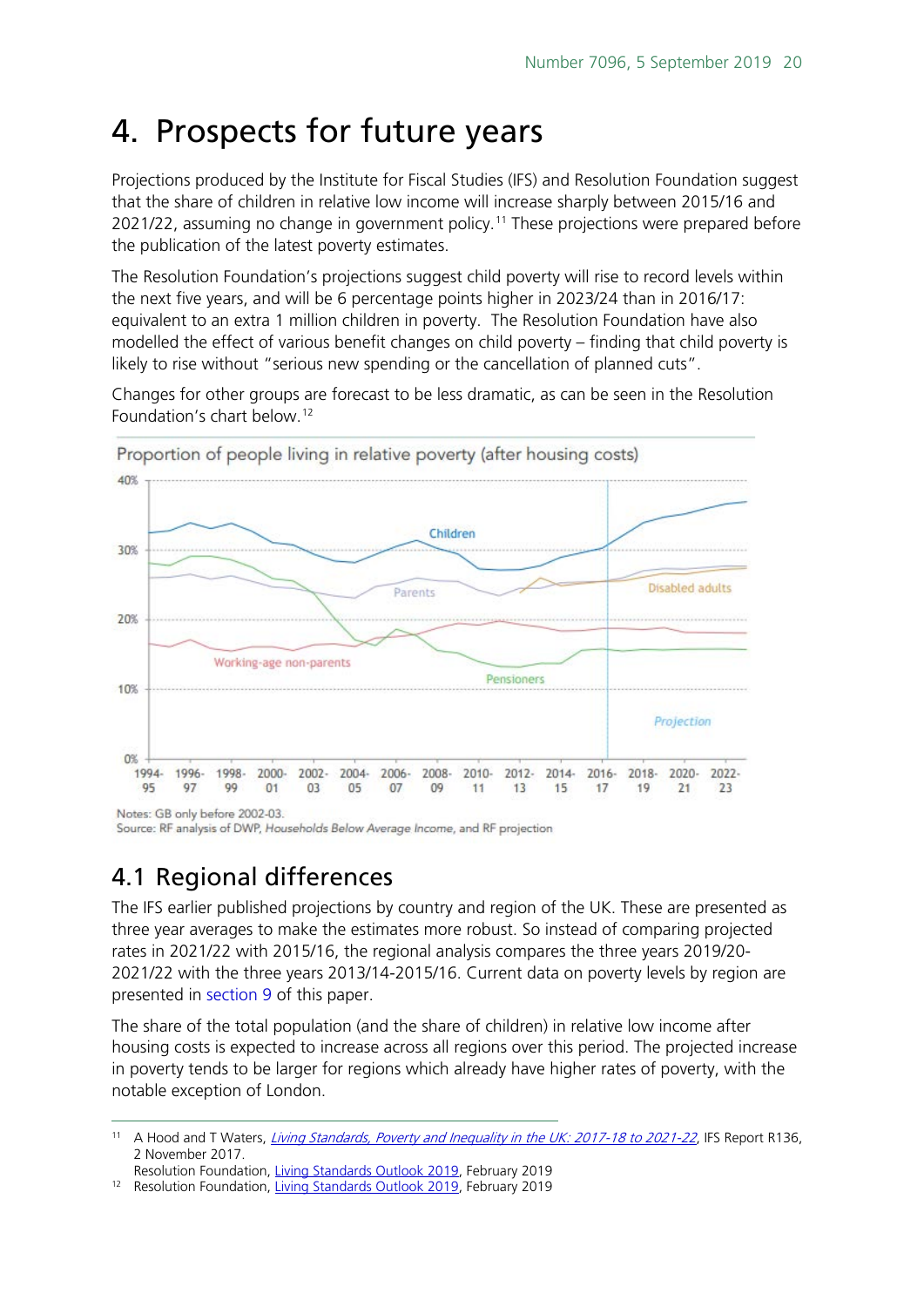

**Projected increase in rate of relative low income by region (% points)**

2013/14-2015/16 compared with 2019/20-2021/22, based on income after housing costs

The pattern of projected increases across regions partly reflects the extent to which poorer households in each region are dependent on income from earnings rather than benefits. The effect of benefit cuts over this period will be more pronounced in regions where benefits tend to comprise a larger share of total income for poor households. But where poor households draw a larger share of their income from earnings, then these households will be more able to benefit from expected growth in real earnings.

In the absence of any official macroeconomic forecasts by region from the Office for Budget Responsibility, these regional projections assume average earnings and rents grow at the same pace across all regions over the relevant period. The IFS acknowledges this a simplistic assumption and is highly uncertain. Nevertheless, it represents a "broadly central expectation on the basis of recent historical patterns".

## <span id="page-20-0"></span>4.2 Limitations

In general, the projections obviously come with much uncertainty. They build on macroeconomic forecasts produced by the Office for Budget Responsibility (OBR) and demographic projections from the Office for National Statistics (ONS), which are themselves uncertain.

The projections do not take into account the latest poverty estimates for 2017/18 as published in the latest *Households below average income* release. Nor do they account for more recent economic and demographic forecasts, including those made by the OBR at the time of the 2019 Spring Statement.

The projections offer an estimate of future poverty levels in a scenario where policy remains unchanged. They do not account for possible behavioural responses to tax and benefit changes. If changes lead to some individuals entering employment or increasing their earnings, actual trends may be more favourable than the projections suggest.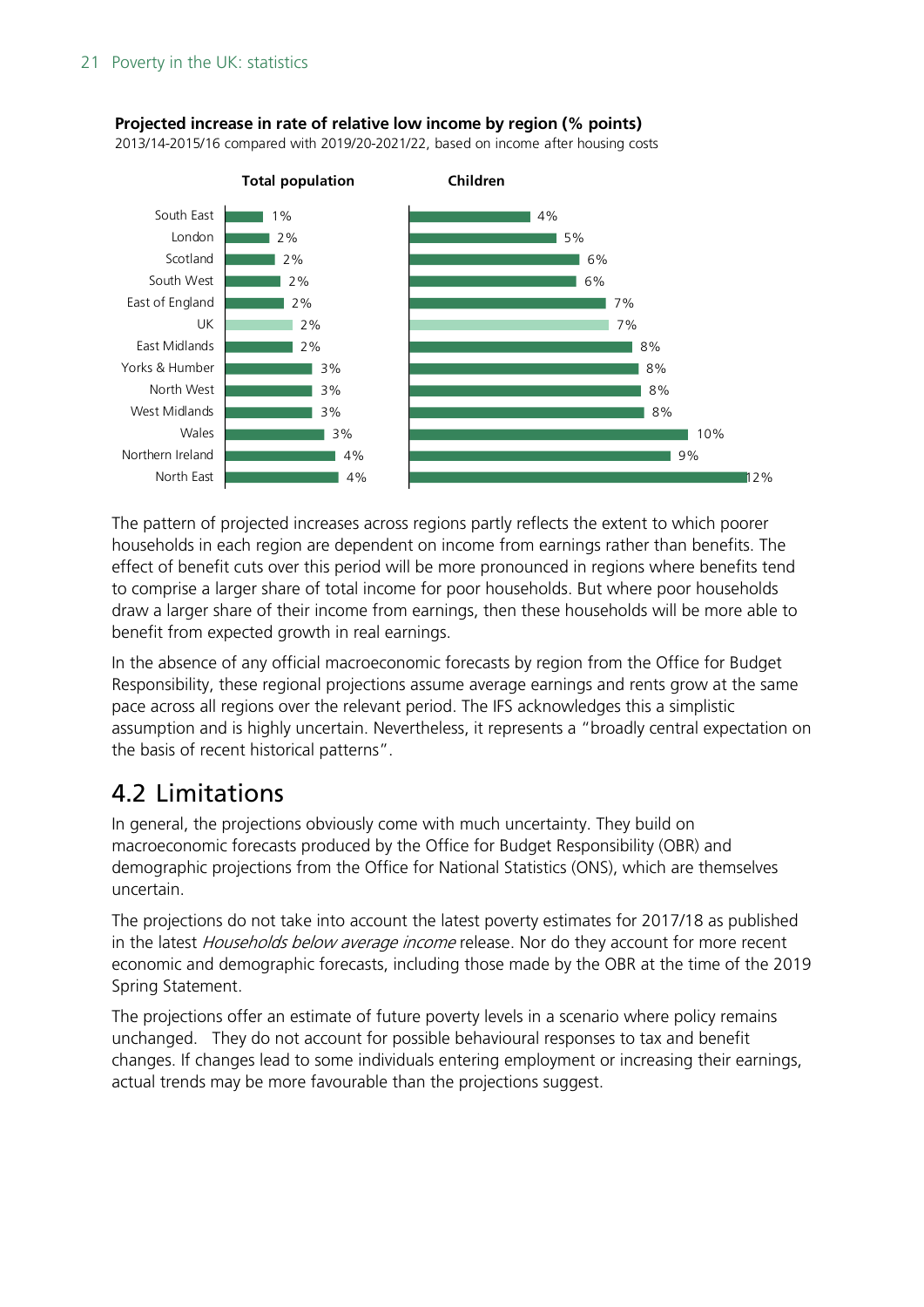# <span id="page-21-0"></span>5. Poverty dynamics

Households may move in and out of poverty from year to year. The figures presented earlier in this note are a snapshot of the number of people in poverty at one point in time and do not tell us how many people are entering or exiting poverty each year, or for how long someone experiences poverty. For information on the duration of poverty we need to turn to surveys which track individuals over a number of years.

## <span id="page-21-1"></span>5.1 Persistent poverty

An individual is defined as being in persistent low income **if they are in relative low income for at least three out of the past four years**. [13](#page-21-2)

Between 2013 and 2017, 9% of individuals were in persistent low income before housing costs (BHC) and 13% were in persistent low income after housing costs (AHC), based on data from the Understanding Society survey. [14](#page-21-3)

- On an AHC basis, children were most likely and pensioners were least likely to experience persistent low income compared to other population groups, as shown in the table below.
- On a BHC basis, children were most likely and working-age adults were least likely to experience persistent low income. Since most pensioners own their own homes, their housing costs tend to be lower than for other groups.

|                        |                       |     | Compared to % of people in  |     |  |
|------------------------|-----------------------|-----|-----------------------------|-----|--|
|                        | Persistent low income |     | relative low income, 16/17* |     |  |
|                        | BHC<br>AHC            |     | BHC                         | AHC |  |
| <b>All individuals</b> | 9%                    | 13% | 15%                         | 19% |  |
| Children               | 11%                   | 20% | 19%                         | 26% |  |
| Working-age adults     | 7%                    | 12% | 13%                         | 18% |  |
| Pensioners             | 11%                   | 11% | 16%                         | 16% |  |

### **% of people in persistent low income: UK, 2013/14 to 2016/17**

Source: DWP, Income dynamics, Tables 1 and M.9 (based on Understanding Society survey)

\* These figures are not the official estimates for the proprotion of people in relative low income;

rather they are provided here for comparative purposes only. Official estimates for relative low

income are collected via the Family Resources Survey and are set out in section 2.

These statistics are classed as 'experimental statistics' meaning they are still in development. The figures are collected via the Understanding Society survey, which gives a slightly lower estimate for the proportion of people in relative low income in 2016/17 than the Family Resources Survey (the main source of statistics on relative and absolute low income).

### Who experiences persistent low income?

The likelihood that an individual is in persistent low income varied according to the employment status of the family and housing tenure, among other factors. Rates of persistent low income

<span id="page-21-2"></span><sup>&</sup>lt;sup>13</sup> This was the definition used in the Child Poverty Act 2010, which set targets (later removed by the Welfare Reform and Work Act 2016) for reducing child poverty as counted using four different poverty measures,

<span id="page-21-3"></span>including persistent low income.<br><sup>14</sup> Figures are published in DWP, *[Income Dynamics, 2010 to 2017](https://www.gov.uk/government/statistics/income-dynamics-2016-to-2017)*, 28 March 2019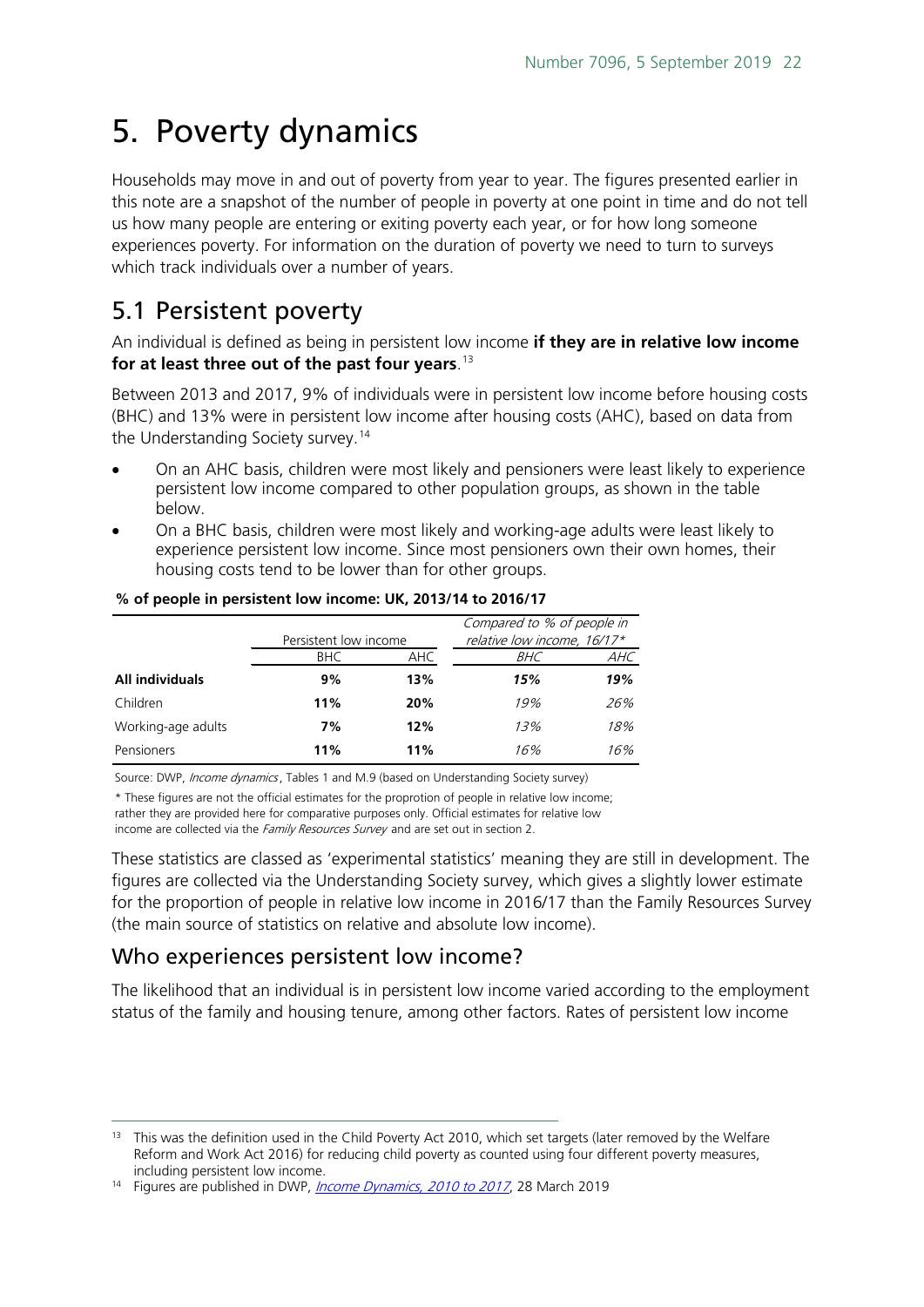were particularly high for the following groups (based on people's circumstances at the start of the four year period 2012/13 to 2015/16): [15](#page-22-0)

- 19% of individuals living in families **where no adults worked** were in persistent low income BHC and 24% AHC.
- 18% of individuals in **social rented** accommodation were in persistent low income BHC and 36% AHC.
- Although the proportion of people in **private rented** accommodation in persistent low income BHC was similar to the average at 10%, the proportion increased to 25% based on incomes AHC.
- 19% of adults **with no qualifications** were in persistent low income BHC and 23% AHC.
- Levels of persistent low income were higher in households where the head of household was from certain ethnic groups: 14% of people from a Black/ African/ Caribbean/ Black British background were in persistent low income BHC and 29% AHC. For people from an Asian / Asian British background, the proportions were at 18% BHC and 26% AHC.
- 20% of **children in lone parent families** were in persistent low income BHC and 36% AHC.
- In **families with three or more children**, 20% of children were in persistent low income BHC and 31% AHC.

The rate of persistent low income for families with children and pensioners decreased from the start of the 1990s. However, the rate has increased for single working-age people without children. This is similar to the trends in the proportion of people in relative low income in any one year, as discussed in section 2 of this briefing paper.<sup>[16](#page-22-1)</sup>

### Other estimates: EU-SILC survey

The figures above are taken from DWP's *[Income Dynamics](https://www.gov.uk/government/statistics/income-dynamics-experimental)* publication, which is based on the Understanding Society survey. This survey has been running since 2009/10 and replaced the older British Household Panel Survey. Data from the older survey were formerly published in a DWP release, [Low Income Dynamics](https://www.gov.uk/government/statistics/low-income-dynamics-1991-to-1998).<sup>[17](#page-22-2)</sup>

Current data on persistent low income is also collected through the *European Union Statistics* on Income and Living Conditions (EU-SILC) survey.[18](#page-22-3) This source similarly indicates **around 8%** of the UK population were in persistent low income BHC in 2016, although it defines income slightly differently to Understanding Society and uses a different definition for persistent low income. Specifically, the EU-SILC survey counts someone as in persistent low income if they are in relative low income *in the current year* and in at least two out of the three preceding years, based on household income before housing costs. [19](#page-22-4)

<span id="page-22-0"></span><sup>&</sup>lt;sup>15</sup> For some individuals, their circumstances will have changed over this period. For example, the group of individuals living in families where no one was in work in 2012/13 will include individuals who were working in subsequent

<span id="page-22-1"></span>years.<br><sup>16</sup> DWP, *[Income Dynamics, 2010 to 2017](https://www.gov.uk/government/statistics/income-dynamics-2016-to-2017)*, 28 March 2019, Table 2.1 and DWP, *Low-Income Dynamics: 1991-2008* [\(Great Britain\)](https://www.gov.uk/government/uploads/system/uploads/attachment_data/file/200978/low_income_dynamics_1991-2008.pdf), September 2010, Table 8.1

<span id="page-22-2"></span><sup>17</sup> The last release was published in September 2010 and provided statistics for four year periods from 1991-1994<br>up to 2005-2008.

<span id="page-22-3"></span><sup>&</sup>lt;sup>18</sup> Eurostat, Income and Living Conditions database, [Persistent at-risk-of-poverty rate by](http://appsso.eurostat.ec.europa.eu/nui/show.do?dataset=ilc_li21&lang=en) sex and age - EU-SILC [survey,](http://appsso.eurostat.ec.europa.eu/nui/show.do?dataset=ilc_li21&lang=en) Table ilc\_li21. See also ONS, [Persistent Poverty in the UK and EU: 2017](https://www.ons.gov.uk/peoplepopulationandcommunity/personalandhouseholdfinances/incomeandwealth/datasets/persistentpovertyintheukandeu), 6 June 2019.

<span id="page-22-4"></span><sup>&</sup>lt;sup>19</sup> In the Understanding Society figures, an individual may be counted as in persistent low income even if they are not in relative low income in the current year.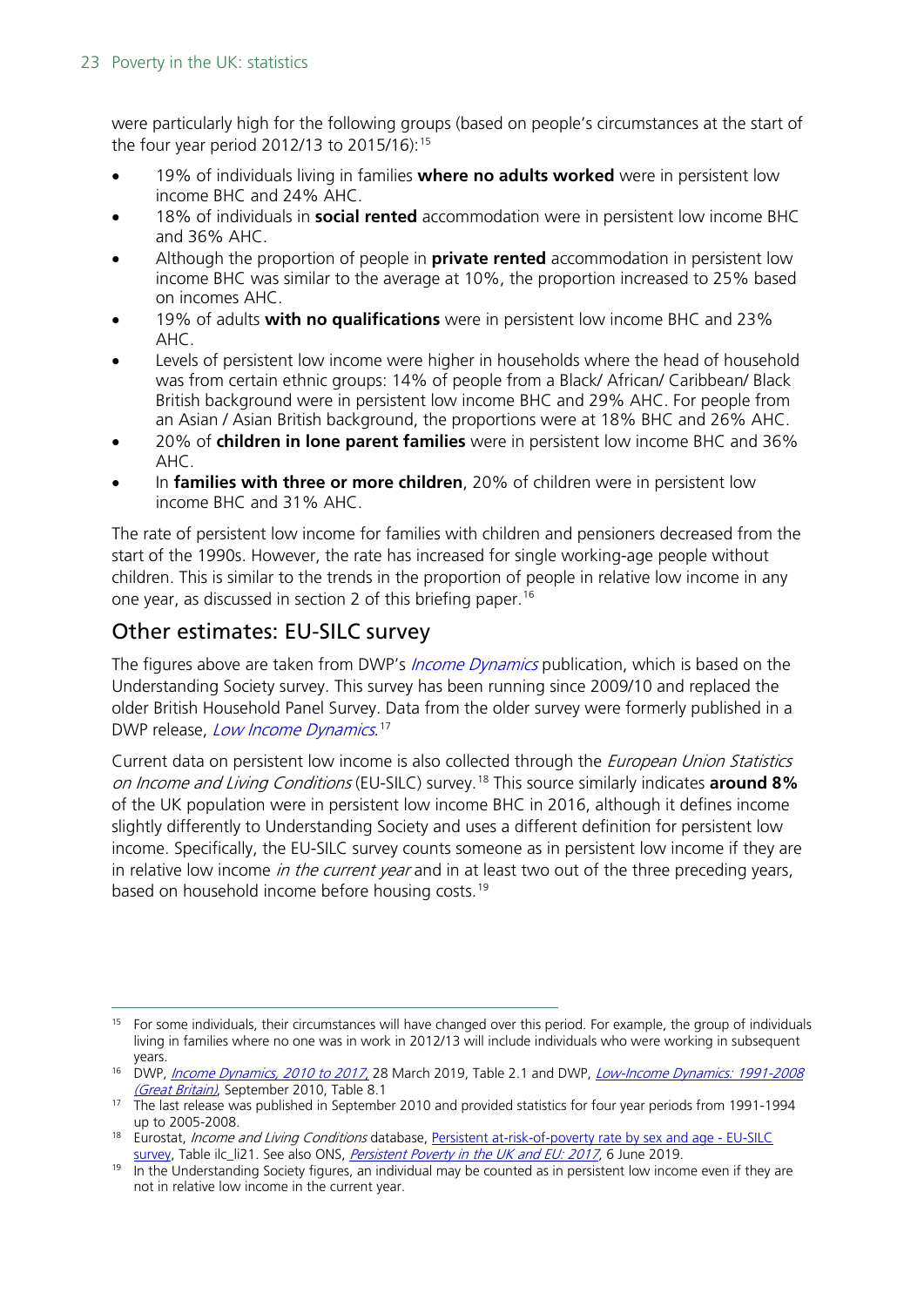## <span id="page-23-0"></span>5.2 How many people experience poverty?

Data from the EU-SILC survey suggest that just under a third (31%) of the total population were in relative low income BHC in at least one of the four years from [20](#page-23-3)13 to 2016.<sup>20</sup>

Previous ONS analysis showed that people aged 65 and over were more likely than younger age groups to have been in relative low income in at least one of the four years 2011 to 2014. Single parent and single adult households were more likely to have experienced relative low income than households with two or more adults.[21](#page-23-4)

## <span id="page-23-1"></span>5.3 Poverty entry and exit rates

Understanding Society provides estimates of the proportion of people entering and exiting low income between one year and the next. It uses a strict definition of entry and exit so that the estimates "only include 'clear' transitions" into and out of low income. Thus only people who move from having an income above the relative low income threshold to having an income **at least 10% below** the threshold in the following year are counted as entering poverty. Similarly, for someone to be counted as exiting poverty, they must go from having an income below the threshold to having an income **at least 10% above** the following year's threshold. Figures refer to income before housing costs.<sup>[22](#page-23-5)</sup>

- On this basis, around a third of the population (35%) in relative low income in 2015/16 were no longer in relative low income the next year (the "exit rate").
- Of those people not in relative low income in 2015/16, around 6% were in relative low income in 2016/17 (the "entry rate").

The exit rate is calculated as a percentage of the population in relative low income while the entry rate is calculated as a percentage of the population *not* in relative low income. Since there are many fewer people in poverty than there are people not in poverty, the exit rate is much higher than the entry rate.

ONS analysis of the EU-SILC survey reports higher poverty entry and exit rates, in part because it does not use as strict a definition of entry and exit. Instead, if someone moves from below the relative low income threshold in one year to just above the threshold in the next, then that is counted as an exit and similarly for entries. Based on this source, between 2016 and 2017: [23](#page-23-6)

- Around two-fifths of the population (42%) who were in relative low income in one year were no longer in relative low income the next year.
- Of those who were not in relative low income in the first year, around 9% were in relative low income in the next.

Figures refer to incomes BHC. Older data for the proportions of people entering and exiting poverty over the period 1991-2008 can be found in the DWP [Low-Income Dynamics](https://www.gov.uk/government/uploads/system/uploads/attachment_data/file/200978/low_income_dynamics_1991-2008.pdf) publication.

## <span id="page-23-2"></span>5.4 Factors associated with entering or exiting poverty

Several reports discuss the reasons or events associated with people entering or exiting poverty. These include:

<span id="page-23-3"></span><sup>&</sup>lt;sup>20</sup> Eurostat, *Income and Living Conditions* database, Distribution of population by number of years spent in poverty [within a four-year period,](http://appsso.eurostat.ec.europa.eu/nui/show.do?dataset=ilc_li51&lang=en) Table ilc\_li51

<span id="page-23-4"></span><sup>&</sup>lt;sup>21</sup> ONS, *[Persistent Poverty in the UK and EU: 2017](https://www.ons.gov.uk/peoplepopulationandcommunity/personalandhouseholdfinances/incomeandwealth/datasets/persistentpovertyintheukandeu)*, 6 June 2019.

<span id="page-23-5"></span><sup>&</sup>lt;sup>22</sup> DWP, *[Income Dynamics, 2010 to 2017](https://www.gov.uk/government/statistics/income-dynamics-2016-to-2017)*, 28 March 2019

<span id="page-23-6"></span><sup>&</sup>lt;sup>23</sup> ONS, *[Persistent Poverty in the UK and](https://www.ons.gov.uk/peoplepopulationandcommunity/personalandhouseholdfinances/incomeandwealth/datasets/persistentpovertyintheukandeu) EU: 2017*, 6 June 2019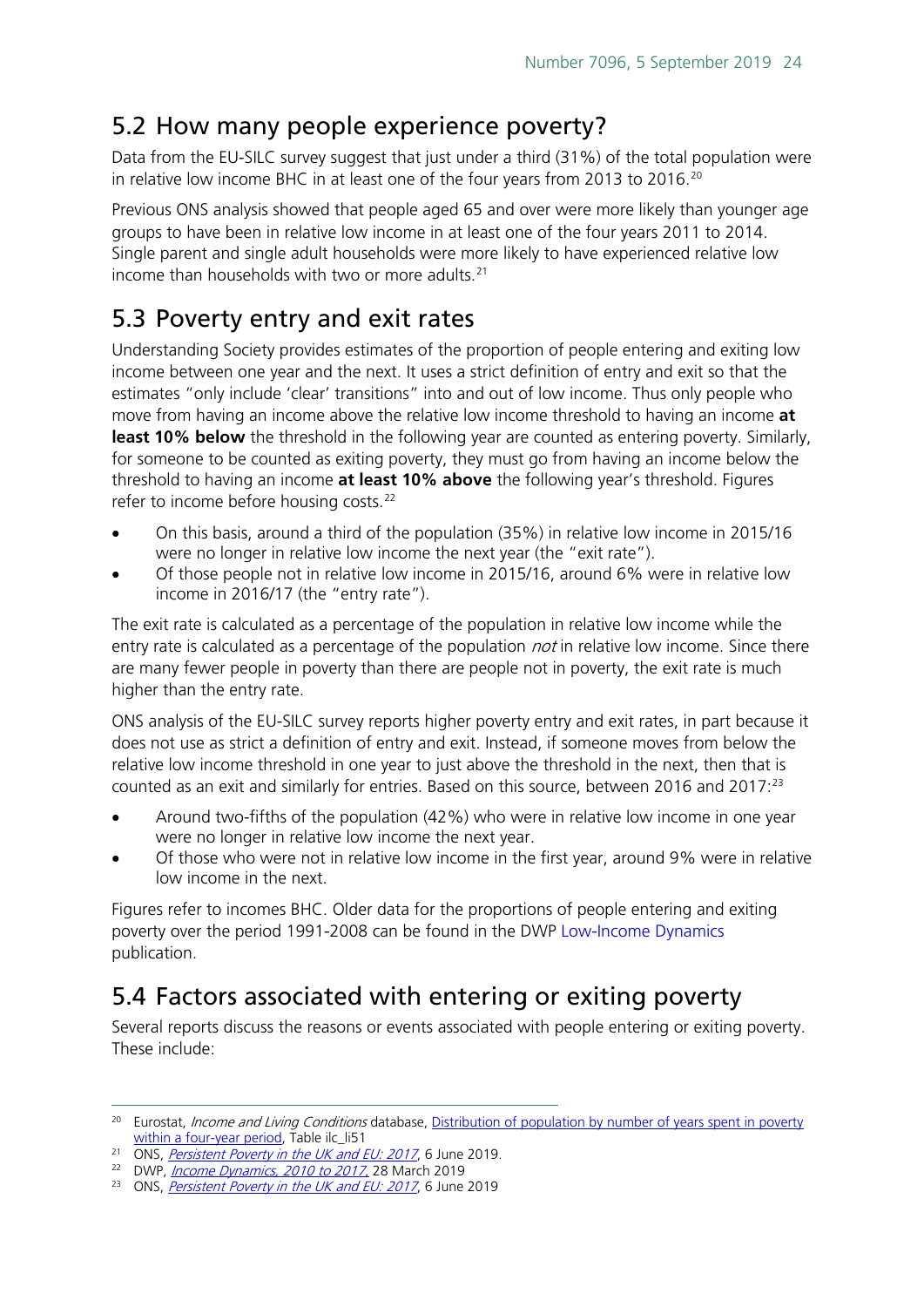- DWP, [An evidence review of the drivers of child poverty for families in](https://www.gov.uk/government/uploads/system/uploads/attachment_data/file/285389/Cm_8781_Child_Poverty_Evidence_Review_Print.pdf) poverty now and [for poor children growing up to be poor adults](https://www.gov.uk/government/uploads/system/uploads/attachment_data/file/285389/Cm_8781_Child_Poverty_Evidence_Review_Print.pdf), January 2014 (discussed further below)
- ONS, [Persistent poverty in the UK and EU: 2017](https://www.ons.gov.uk/peoplepopulationandcommunity/personalandhouseholdfinances/incomeandwealth/articles/persistentpovertyintheukandeu/2017), 6 June 2019
- Conor D'Arcy and David Finch, [The Great Escape? Low pay and progression in the UK's](https://www.resolutionfoundation.org/app/uploads/2017/10/Great-Escape-final-report.pdf)  [labour market](https://www.resolutionfoundation.org/app/uploads/2017/10/Great-Escape-final-report.pdf), Resolution Foundation report for the Social Mobility Commission, October 2017
- DWP, [Child poverty transitions: exploring the routes into and out of poverty 2009 to](https://www.gov.uk/government/publications/child-poverty-transitions-exploring-the-routes-into-and-out-of-poverty)  [2012](https://www.gov.uk/government/publications/child-poverty-transitions-exploring-the-routes-into-and-out-of-poverty), June 2015
- ONS, [Poverty and employment transitions](https://www.ons.gov.uk/employmentandlabourmarket/peopleinwork/employmentandemployeetypes/articles/povertyandemploymenttransitionsintheukandeu/2015-03-10) in the UK and EU: 2007-2012, March 2015
- J Nelson, K Martin and G Featherstone, [What Works in Supporting Children and](http://www.nfer.ac.uk/publications/NIEQ01/NIEQ01_home.cfm)  [Young People to Overcome Persistent Poverty? A Review of UK and International](http://www.nfer.ac.uk/publications/NIEQ01/NIEQ01_home.cfm)  [Literature](http://www.nfer.ac.uk/publications/NIEQ01/NIEQ01_home.cfm), Office of the First Minister and Deputy First Minister (OFMDFM) of Northern Ireland, May 2013
- DWP, [Low-Income Dynamics: 1991-2008 \(Great Britain\)](https://www.gov.uk/government/uploads/system/uploads/attachment_data/file/200978/low_income_dynamics_1991-2008.pdf), September 2010 (in particular see Tables 10.1 and 11.1)

In particular, the DWP [Evidence Review](https://www.gov.uk/government/uploads/system/uploads/attachment_data/file/285389/Cm_8781_Child_Poverty_Evidence_Review_Print.pdf) investigated the extent to which different factors contribute to children's chances of exiting or remaining in relative low income. The Review considered firstly the factors which make it harder for families currently in poverty to exit it in the short term, and secondly the factors which increase children's chances of being in poverty as adults.

The relative importance of various factors were assessed by considering their (i) Certainty – does the factor have an effect; (ii) Strength – how big is the effect; (iii) Coverage – how many children are affected. These are summarised in the tables below, although individual factors are discussed in depth in Chapter 4 of the Review.<sup>[24](#page-24-0)</sup>

The Review found that the most important factors standing in the way of families exiting poverty now were those factors contributing to a lack of sufficient income from parental employment:

| Factor                                | Certainty | Strength      | Coverage      |
|---------------------------------------|-----------|---------------|---------------|
| Long-term Worklessness & Low Earnings | High      | High          | High          |
| Parental Qualifications               | High      | High          | High          |
| Family Instability                    | High      | <b>Medium</b> | <b>Medium</b> |
| Family Size                           | High      | Medium        | <b>Medium</b> |
| Parental III Health and Disability    | Medium    | Medium        | <b>Medium</b> |
| Drug & Alcohol Dependency             | High      | High          | Low           |
| Child III Health                      | Medium    | Low           | Low           |
| Housing                               | Low       | Low           | <b>Medium</b> |
| Debt                                  | Low       | Low           | <b>Medium</b> |
| Neighbourhood                         | Low       | Low           | <b>Medium</b> |
| Educational Attainment                | N/A       | N/A           | N/A           |
| Non-Cognitive Development             | N/A       | N/A           | N/A           |
| Home Learning Environment             | N/A       | N/A           | N/A           |

Table 1: Relative influence of factors on length of child poverty spell

Although educational attainment does not have a bearing on poverty in the short term, it was identified as the main driver that causes poor children to become poor adults:

<span id="page-24-0"></span><sup>&</sup>lt;sup>24</sup> HM Government, *An evidence review of the drivers of child poverty for families in poverty now and for poor* [children growing up to be poor adults](https://www.gov.uk/government/uploads/system/uploads/attachment_data/file/285389/Cm_8781_Child_Poverty_Evidence_Review_Print.pdf), Cm 8781, January 2014, pp6-8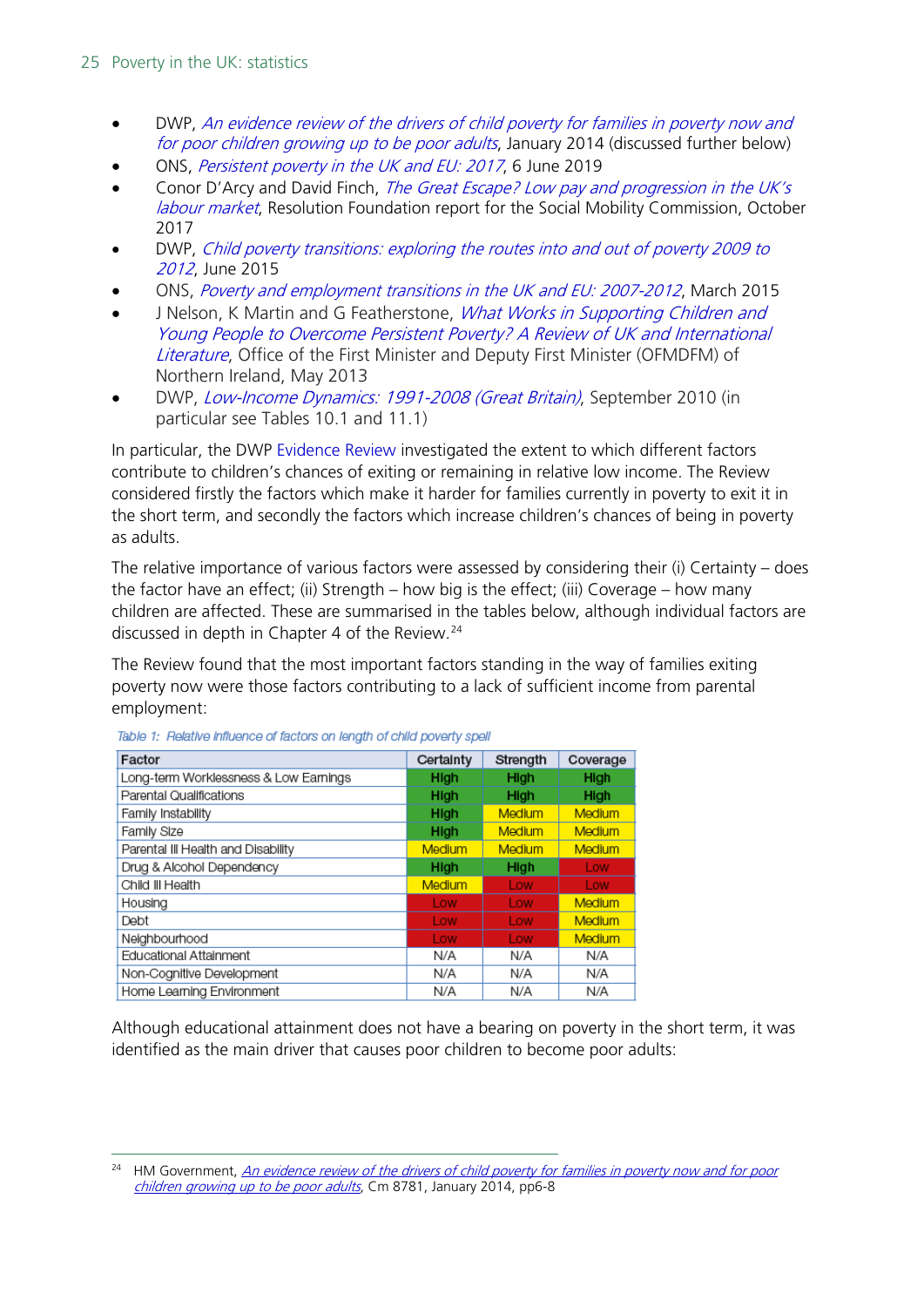ge

| Factor                                | Certainty     | Strength      | Covera |
|---------------------------------------|---------------|---------------|--------|
| Educational Attainment                | High          | High          | High   |
| Parental Qualifications               | High          | <b>Medium</b> | High   |
| Childhood Poverty                     | Medium        | <b>Medium</b> | High   |
| Home Learning Environment             | Medium        | <b>Medium</b> | High   |
| Non-Cognitive Development             | Medium        | <b>Medium</b> | High   |
| Parental III Health and Disability    | Medium        | <b>Medium</b> | Mediur |
| Child III Health                      | High          | <b>Medium</b> | Low    |
| Long-term Worklessness & Low Earnings | <b>Medium</b> | Low           | High   |
| Family Size                           | Medium        | Low           | Mediur |
| Neighbourhood                         | <b>Medium</b> | Low           | Mediur |
| Family Instability                    | Medium        | Low           | Mediur |
| Drug & Alcohol Dependency             | Low           | <b>High</b>   | Low    |
| Housing                               | Low           | Low           | Mediur |
| Debt                                  | Low           | Low           | Mediur |

## <span id="page-25-0"></span>5.5 Government indicators of disadvantage affecting families and children

The Government set out various indicators to be used "to track progress in tackling the disadvantages that affect families' and children's lives" in an April 2017 policy paper, *Improving* [Lives: Helping Workless Families](https://www.gov.uk/government/publications/improving-lives-helping-workless-families).

The indicators fall into nine areas. Six parental indictor areas track worklessness and "associated disadvantages":

- parental worklessness
- parental conflict
- poor parental mental health
- drug and alcohol dependency
- problem debt
- homelessness

Three indicator areas look at outcomes for children and young people:

- early years
- educational attainment
- youth employment

Statutory "life chances" indicators relating to children in workless households in England and educational attainment of children at the end of Key Stage 4 in England, as introduced by the Welfare Reform and Work Act 2017, come under the parental worklessness and educational attainment indicator areas respectively.<sup>[25](#page-25-1)</sup>

Data on each indicator is published as part of a DWP [evidence base](https://www.gov.uk/government/publications/improving-lives-helping-workless-families-evidence-base) for the *Improving Lives:* Helping Workless Families publication. A detailed [Analysis and Research Pack](https://assets.publishing.service.gov.uk/government/uploads/system/uploads/attachment_data/file/696368/improving-lives-helping-workless-families-web-version.pdf) looks in depth at the characteristics and outcomes for children living in families where no parent is in work and for children experiencing the other kinds of disadvantage reflected in the indicators. It also provides a concise summary of research literature on the relevance of and associations between different indicators.[26](#page-25-2)

<span id="page-25-1"></span><sup>&</sup>lt;sup>25</sup> For further background information on these statutory indicators, see the Library briefing paper prepared for Second Reading of the *Child Poverty in the UK (Target for Reduction) Bill, 2016-17* [\(1](http://researchbriefings.parliament.uk/ResearchBriefing/Summary/CBP-7891) February 2017).<br><sup>26</sup> DWP, *Improving Lives: Helping Workless Families – Analysis and Research Pack,* 4 April 2017

<span id="page-25-2"></span>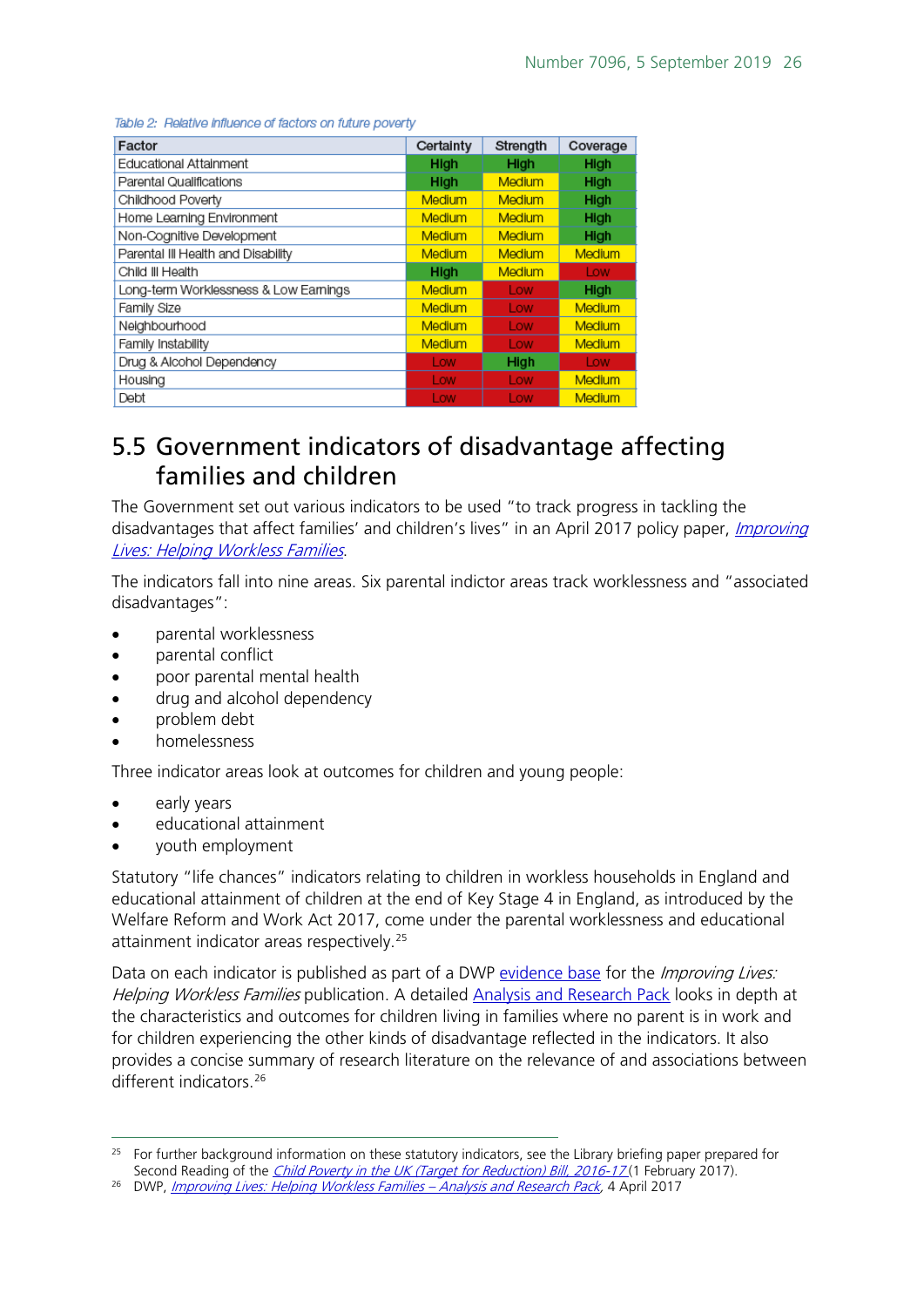### Poverty in the UK: statistics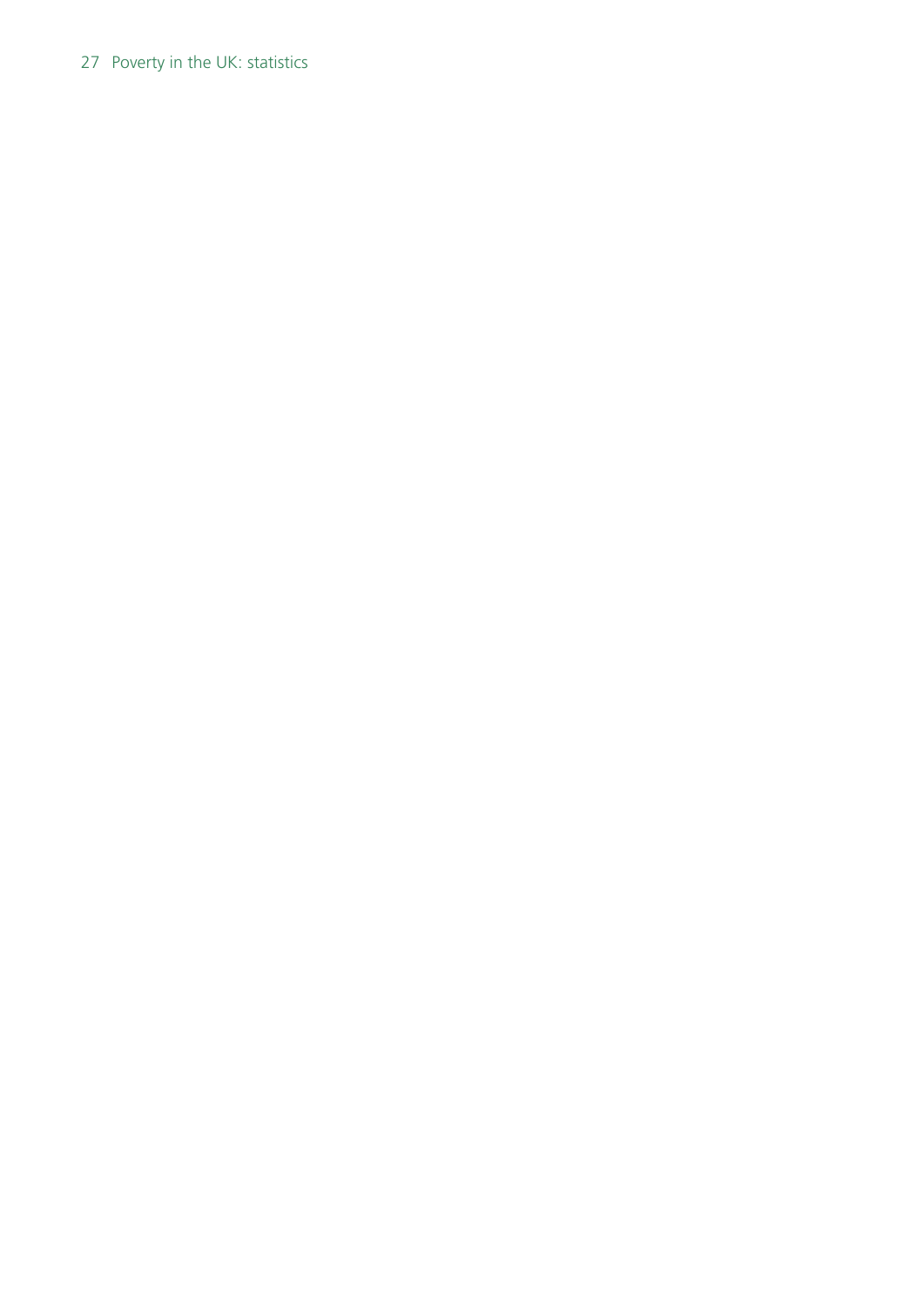# <span id="page-27-0"></span>6. Poverty and employment

People living in workless families are much more likely to be in poverty than people living in families where at least one person works. Around 38% of working-age adults living in workless families were in relative low income BHC in 2016/17, compared to 10% in families where at least one adult was in work.

Nevertheless, working-age adults living in families where at least one person is in work make up the majority (56%) of all working-age adults in relative low income. This reflects the fact there are many more working than workless households to begin with: 84% of working-age adults live in families where at least one person works.

The same holds true for child poverty: 56% of children in workless families were in relative low income BHC compared to 17% in families where at least one person works. But since there are many more working than workless families, children living in working families comprise the majority (69%) of children in relative low income.



### **% of people (all ages) in relative low income**

By economic status of adults in the family: UK, 2017/18

The risk of relative low income for children in workless families is lower than at the end of the 1990s, as shown in the chart on the left below. Following the 2008 recession, there was a sharp reduction in the proportion of children in workless families in relative low income. Although real incomes from employment fell after the recession, benefit income (which is the most important income source for workless families) was more stable. However, the past few years have seen a clear break from the longer term trend as the proportion of children in workless families who are in relative low income increased from 38% in 2013/14 to 56% in 2017/18.

For families where at least one adult is in work ("working families"), the proportion of children in relative low income has remained broadly similar over the past twenty years, although it appeared to increase a little in 2017/18, to 17%.

During this period, the total population of children living in working families has increased and the population living in workless families has decreased. As the total number of children living in workless families has decreased along with the risk of poverty for these children, children in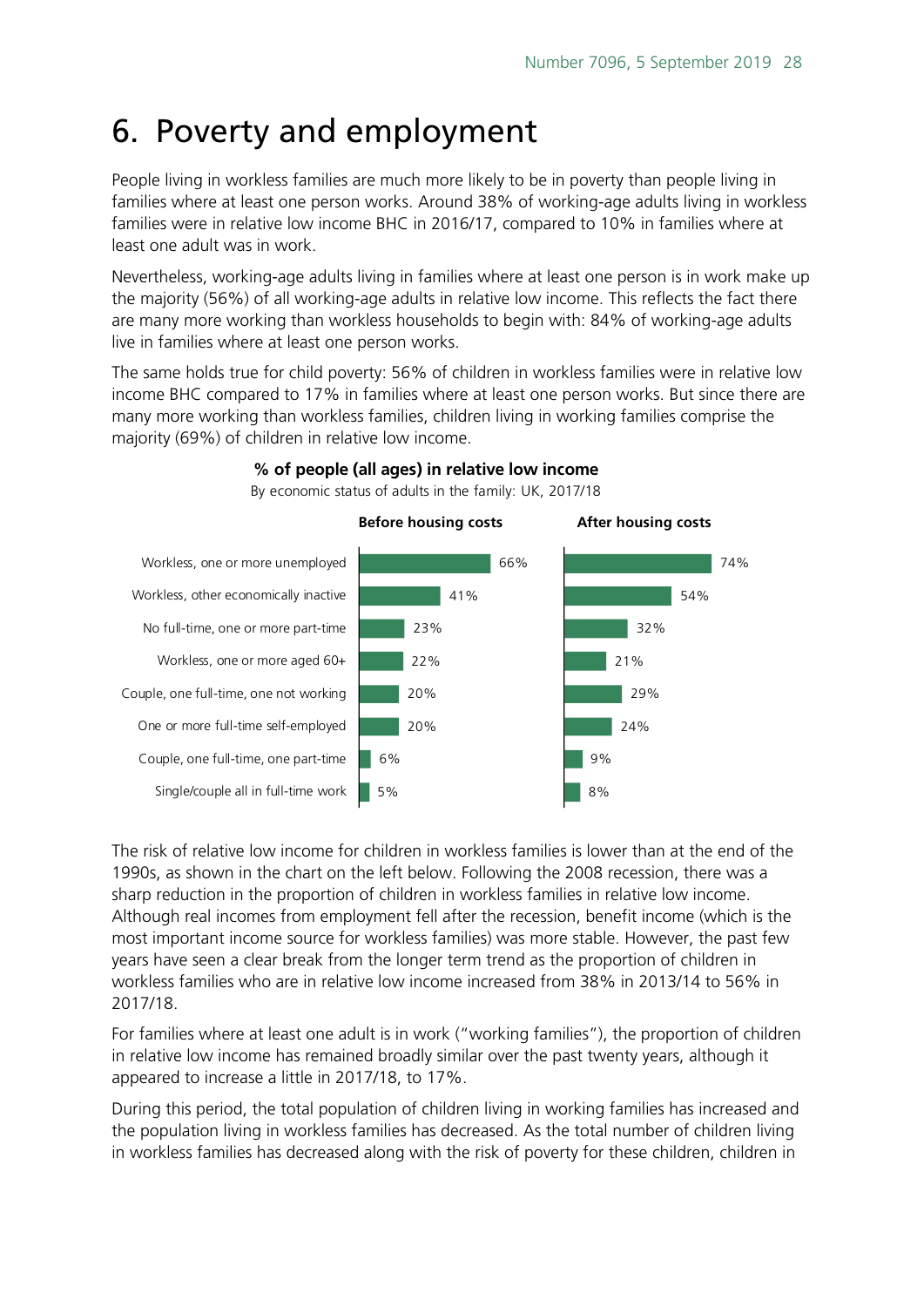working families have formed an increasing share of all children in poverty. This is shown in the chart on the right.



Note: figures for 1994/95 to 2001/02 are for Great Britain; figures for 2002/03 onwards are for the UK

Looking at the working-age adult population, the share of individuals in poverty who live in working families has also increased over the past decade but changes are more muted than for children. The risk of poverty for individuals in both working and workless families remained fairly steady until the 2008 recession. After 2008, there was a reduction in the proportion of working-age adults in workless families who were in relative poverty.



Note: figures for 1994/95 to 2001/02 are for Great Britain; figures for 2002/03 onwards are for the UK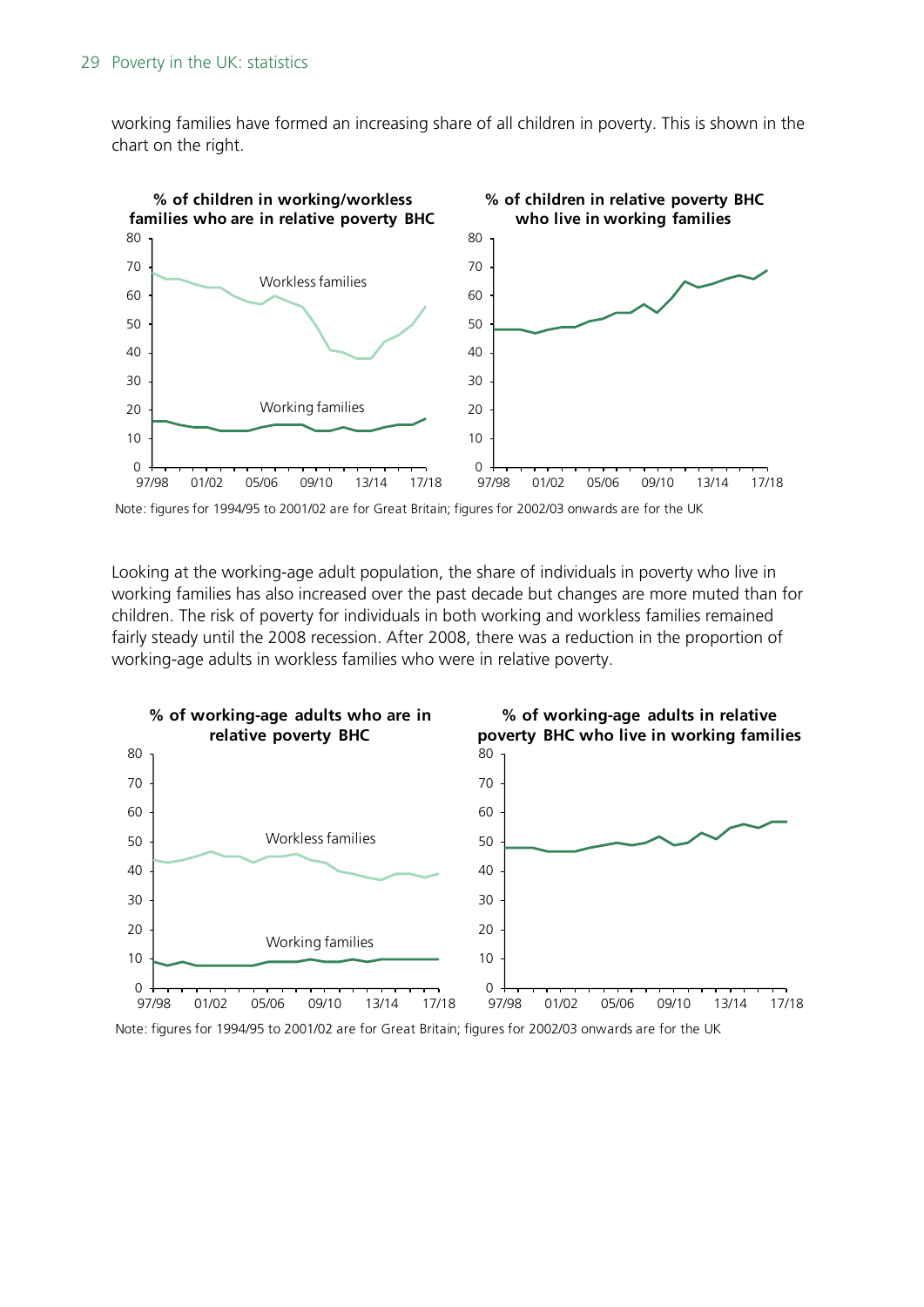# <span id="page-29-0"></span>7. Poverty and housing tenure

People living in social rented or private rented accommodation are more likely to be in relative low income after housing costs (AHC) than people who own their home. Around 47% of people in the social rented sector and 35% of people in the private rented sector were in relative low income AHC in 2017/18.

The lack of housing costs for people who own their homes outright means that fewer owner occupiers are counted as being in poverty based on incomes AHC than incomes before housing costs (BHC).<sup>[27](#page-29-1)</sup>



## **% of people (all ages) in relative low income, by housing tenure**

Around half of **children** living in both the social and private rented sectors were in relative low income AHC in 2016/17.

### **% of children in relative low income, by housing tenure**



UK, 2017/18

Although the proportion of owner occupiers in relative low income AHC is much smaller than the proportion of private or social renters, people who own their own home still formed a third of people (and a quarter of all children) in relative low income AHC in 2016/17. This is because the overall population who are owner occupiers is larger than the population living in the private or social rented sectors.

The rate of relative low income within each sector is lower than it was at the end of the 1990s, as shown in the first of the charts below. However, over the same period the private rented sector has greatly increased in size, with the result that a higher share of all poor people are now living in the private rented sector. Around 12.5 million people in the UK were living in private rented housing in 2017/18, up from 5.0 million in 1997/98.<sup>[28](#page-29-2)</sup> This can be attributed to a fall in the proportion of households who own their own home, but also to reduced availability

<span id="page-29-2"></span><span id="page-29-1"></span><sup>&</sup>lt;sup>27</sup> Housing costs include mortgage interest payments but exclude mortgage capital repayments.<br><sup>28</sup> Estimates based on *Households below average income* microdata and StatXplore analysis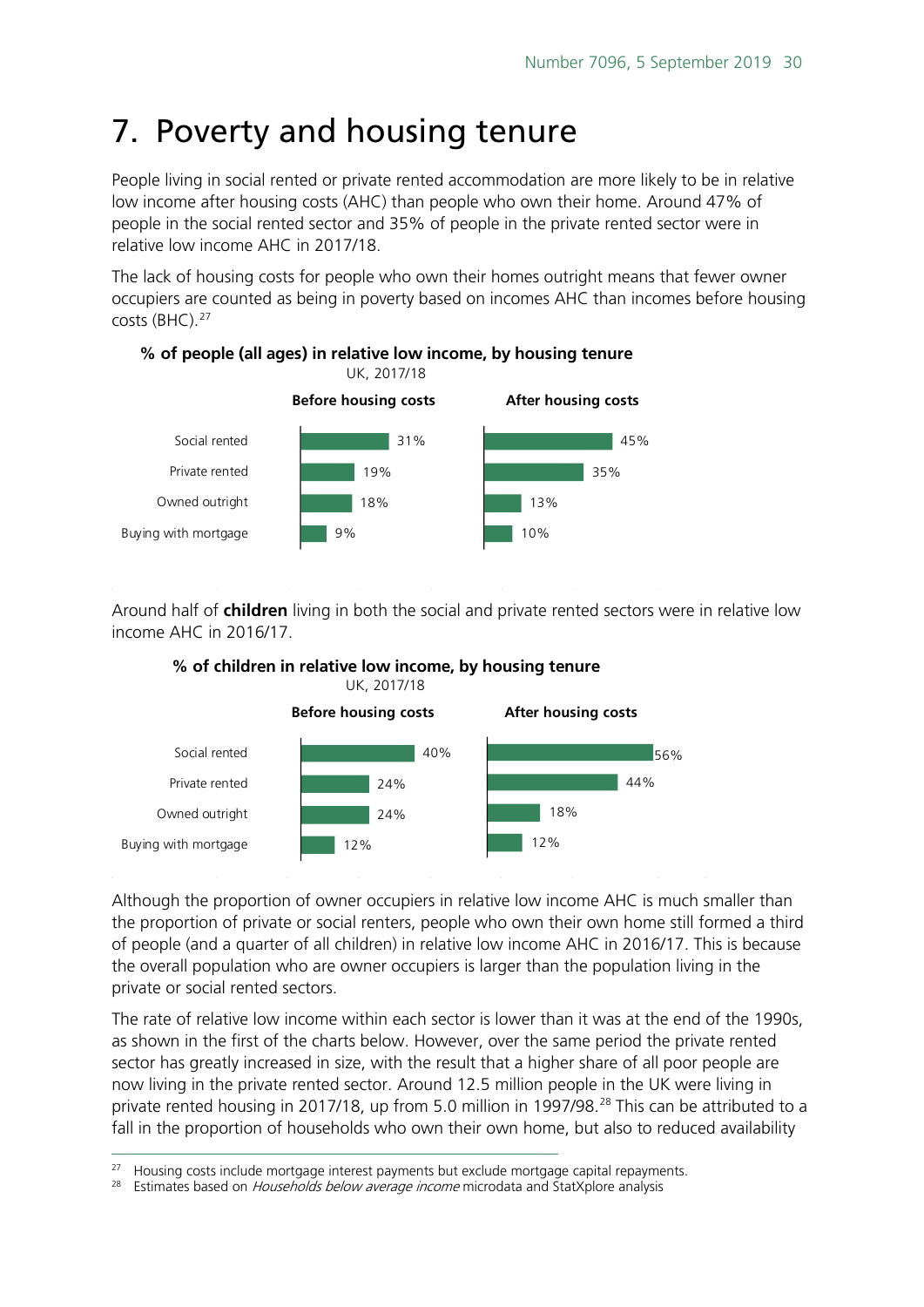of social rented accommodation for poorer households.<sup>[29](#page-30-0)</sup> As the overall size of the private rented sector has grown, the number of people in relative low income AHC living in the private rented sector has increased from 2.1 million to 4.3 million.

Just under a third (31%) of all people in relative low income AHC lived in the private rented sector in 2018/19, similar to the proportion who were owner occupiers or in the social rented sector. This compares to 15% of people in relative low income AHC renting privately in 1997/98.

**The risk of poverty for different tenure types has decreased since the 1990s…**





% of people in relative low income AHC who live in different tenure types



Source: DWP Households below average income, 2016/17 release and microdata analysis Figures for 1994/95 to 2001/02 are for Great Britain; figures for 2002/03 onwards are for UK.

<span id="page-30-0"></span><sup>&</sup>lt;sup>29</sup> Robert Joyce et al, *[The cost of housing for low-income renters](https://www.ifs.org.uk/publications/9986)*, Institute for Fiscal Studies report R132, 13 October 2017; see also Helen Barnard et al, [UK Poverty 2018](https://www.jrf.org.uk/report/uk-poverty-2018), Joseph Rowntree Foundation Analysis Unit, 4 December 2018, p41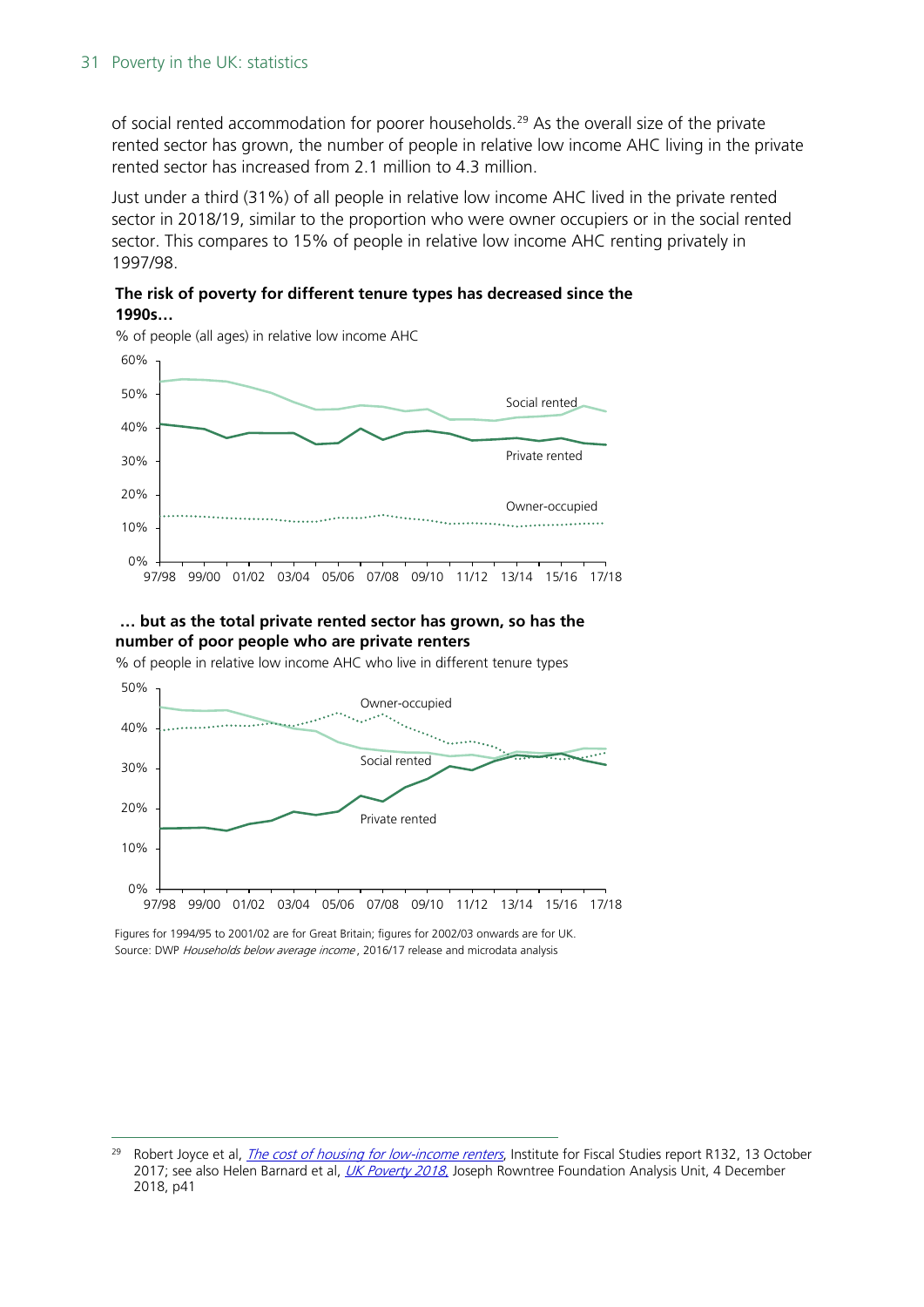# <span id="page-31-0"></span>8. Poverty and disability

Poverty rates are higher among families where at least one member is disabled, compared to families where no one is disabled. In 2017/18:

- The proportion of people in relative low income before housing costs (BHC) was 21% for families where someone is disabled, compared to 15% for people living in families where no one is disabled.
- The rate of relative low income after housing costs (AHC) was 26% for families where someone is disabled, compared to 20% for those where no one is disabled.

People living in families where someone is disabled comprised around two-fifths of the population in relative low income in 2017/18, both BHC and AHC. This compares to 33% of people across the total UK population living in families where someone is disabled.

However, these figures take no account of the **additional living costs** that people with disabilities might face. If we could take these costs into account then it is very likely that more disabled people would be counted as living in poverty, but this is complicated by the fact that costs vary widely both in nature and level. Nevertheless, the measure of income used to calculate the relative low income threshold does include benefits paid as a contribution towards the extra costs of disability: Disability Living Allowance (DLA), Attendance Allowance (AA) and Personal Independence Payment (PIP). Around 10% of the total UK population live in families in receipt of disability benefits. Excluding these benefits from income means more families with a disabled member are counted as being in relative low income:



Using this adjusted measure of income, then people living in families where someone is disabled made up around 41% of the total population in relative low income BHC and 39% AHC.

Poverty rates are higher for **children** living in families where someone is disabled than for the population as a whole. Based on income excluding disability benefits, the rate of relative low income for children living in families where someone is disabled was 27% BHC and 35% AHC. Children in families with a disabled member were more than twice as likely to experience **low income and material deprivation** (20%) than children in families where no one is disabled (8%). [Section 11](#page-36-0) provides further information on material deprivation measures.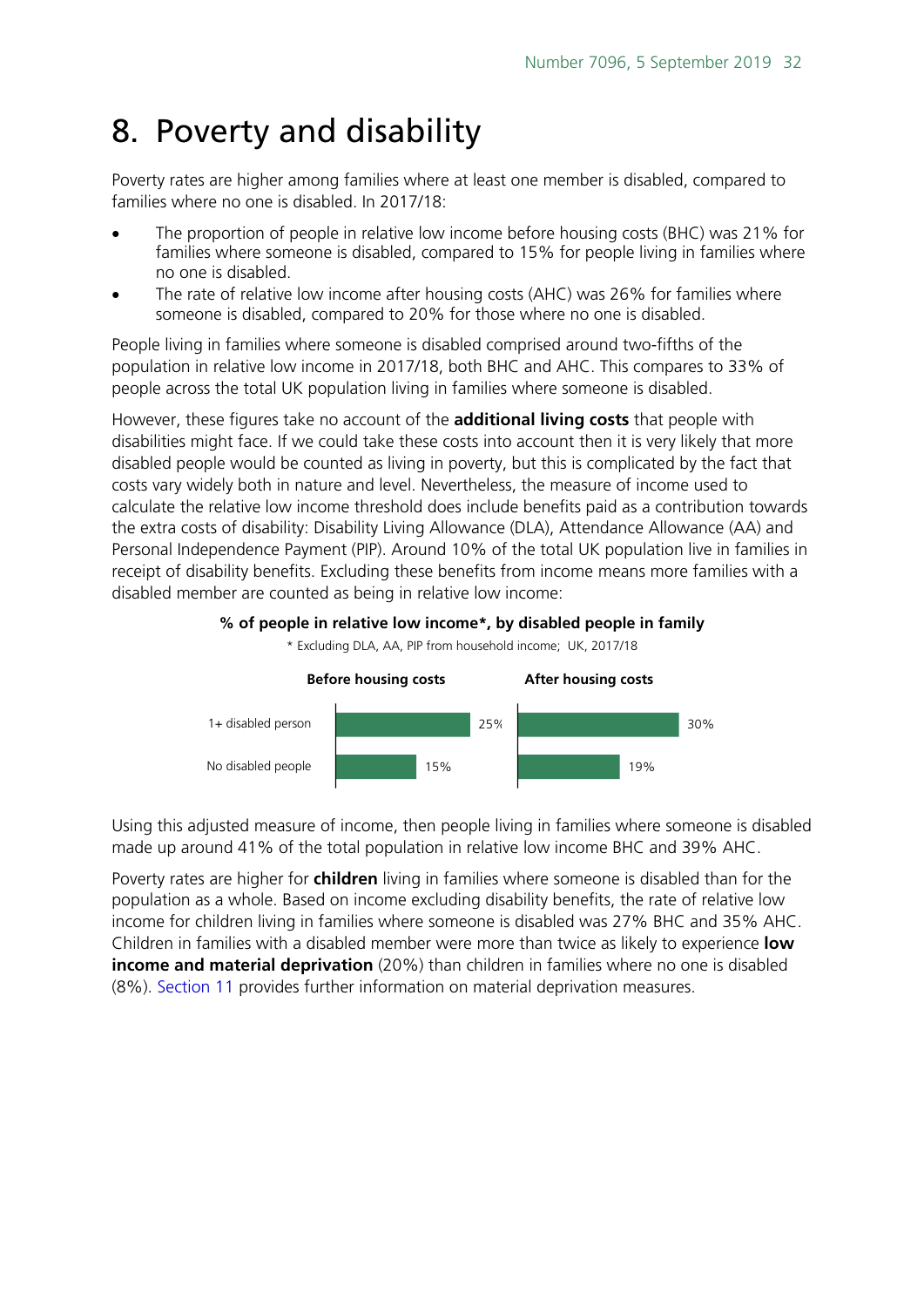# <span id="page-32-0"></span>9. Regional poverty data

## <span id="page-32-1"></span>9.1 Relative low income

The proportion of individuals in relative low income BHC was highest in Wales, the West Midlands, the North West, the North East and Yorkshire and Humber (all 19%) over the three year period 2015/16 to 2017/18 and was lowest in the South East and South West of England (both 13%). On an AHC basis, the proportion is highest in London (28%). A much higher people in London are counted as being in poverty based on incomes AHC owing to the high cost of housing relative to other parts of the UK. Data on poverty trends by region are [published](http://researchbriefings.files.parliament.uk/documents/SN07096/CBP7096-trends-by-country-and-region.xlsx)  [alongside this briefing paper.](http://researchbriefings.files.parliament.uk/documents/SN07096/CBP7096-trends-by-country-and-region.xlsx)



**% of people (all ages) in relative low income by region, 2015/16 to 2017/18**

**Individuals living in relative low income by region** Three year average for 2015/16 to 2017/18

|                       | All people        |      |            |     | <b>Children</b>   |     |            |     |
|-----------------------|-------------------|------|------------|-----|-------------------|-----|------------|-----|
|                       | Number (millions) |      | Percentage |     | Number (millions) |     | Percentage |     |
|                       | <b>BHC</b>        | AHC  | <b>BHC</b> | AHC | BHC               | AHC | <b>BHC</b> | AHC |
| North East            | 0.5               | 0.6  | 19%        | 24% | 0.1               | 0.2 | 25%        | 35% |
| North West            | 1.3               | 1.6  | 19%        | 23% | 0.4               | 0.5 | 25%        | 32% |
| Yorkshire & Humber    | 1.0               | 1.2  | 19%        | 22% | 0.3               | 0.3 | 24%        | 30% |
| East Midlands         | 0.8               | 1.0  | 18%        | 21% | 0.2               | 0.3 | 21%        | 28% |
| West Midlands         | 1.1               | 1.4  | 19%        | 24% | 0.3               | 0.4 | 26%        | 34% |
| East of England       | 0.9               | 1.2  | 15%        | 20% | 0.2               | 0.3 | 17%        | 27% |
| London                | 1.3               | 2.4  | 15%        | 28% | 0.4               | 0.7 | 19%        | 37% |
| South East            | 1.1               | 1.6  | 13%        | 19% | 0.3               | 0.5 | 15%        | 25% |
| South West            | 0.7               | 1.0  | 13%        | 19% | 0.2               | 0.3 | 15%        | 25% |
| Wales                 | 0.6               | 0.7  | 19%        | 24% | 0.1               | 0.2 | 20%        | 29% |
| Scotland              | 0.9               | 1.0  | 17%        | 20% | 0.2               | 0.2 | 20%        | 24% |
| Northern Ireland      | 0.3               | 0.3  | 17%        | 18% | 0.1               | 0.1 | 21%        | 24% |
| <b>United Kingdom</b> | 10.7              | 14.1 | 17%        | 22% | 2.8               | 4.1 | 20%        | 30% |

Source: DWP, Households Below Average Income, 2016/17 , Tables 3.17ts, 3.18ts, 4.16ts, 4.17ts

Poverty estimates by country and region are subject to greater sampling variability than estimates for the UK as a whole, since the number of households surveyed is smaller. Therefore these regional estimates are presented as three year averages so that the figures are less volatile.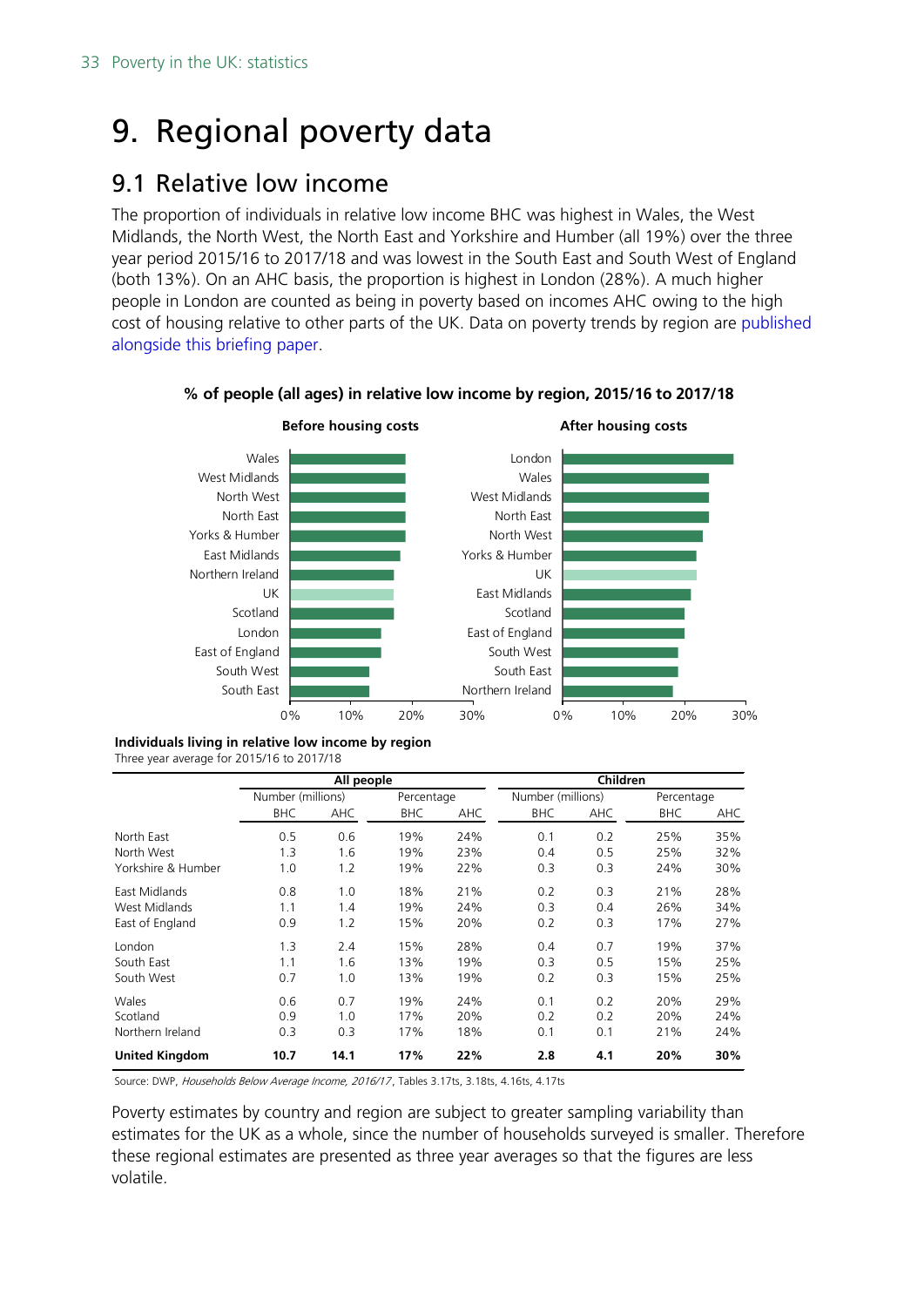The Institute for Fiscal Studies has produced projections for the proportion of people in relative and absolute low income by region in the three years ending 2021/22. The projections are discussed in [section 4.2](#page-19-1) of this paper.<sup>[30](#page-33-1)</sup>

## <span id="page-33-0"></span>9.2 Persistent low income

The prevalence of persistent low income also varies by region. As discussed in [section 5.1,](#page-21-1) someone is in persistent low income if they have been in relative low income for three out of the past four years.

On a BHC basis, Yorkshire and the Humber had the highest rate of persistent low income (13%) and the South East and East had the lowest rate (both 6%) during the period 2013/14 to 2016/17.

On an AHC basis, London had the highest rate (18%).<sup>[31](#page-33-2)</sup>

**% of people (all ages) in persistent low income by region, 2013 to 2017**



### **Before housing costs After housing costs**

<span id="page-33-1"></span><sup>&</sup>lt;sup>30</sup> A Hood and T Waters, *[Living Standards, Poverty and Inequality in the UK: 2017-18 to 2021-22](https://www.ifs.org.uk/publications/10028)*, IFS Report R136, 2 November 2017<br><sup>31</sup> DWP, *[Income Dynamics, 2010 to 2017](https://www.gov.uk/government/statistics/income-dynamics-2016-to-2017)*, 28 March 2019, Table 2.2

<span id="page-33-2"></span>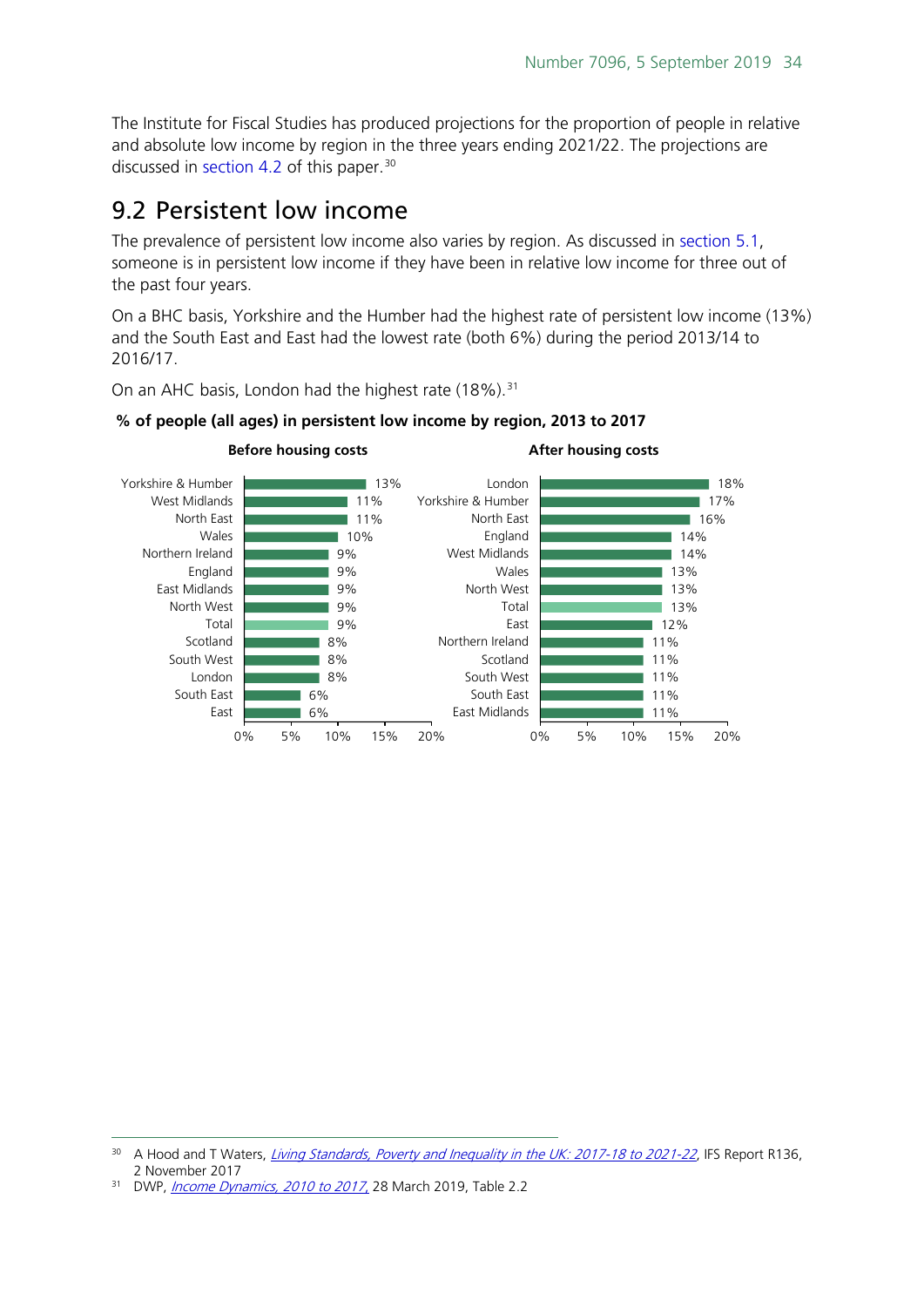# <span id="page-34-0"></span>10. Constituency and local area data – child poverty

The official source for poverty statistics for the UK is the annual *Households below average* income (HBAI) report, published by the Department for Work and Pensions and based on data from the Family Resources Survey, but this only provides data at the national and regional level. Unofficial estimates for **child poverty** by local area have been published by [HMRC](https://www.gov.uk/government/statistics/personal-tax-credits-children-in-low-income-families-local-measure-2016-snapshot-as-at-31-august-2016) and [End](http://www.endchildpoverty.org.uk/poverty-in-your-area-2019/)  [Child Poverty.](http://www.endchildpoverty.org.uk/poverty-in-your-area-2019/)

Both the HMRC and End Child Poverty figures attempt to measure the proportion of children falling under an income threshold that is broadly analogous to the "relative low income" threshold in HBAI, although income is defined slightly differently in the HMRC case. Both sets of estimates are based on benefits data, at least in part.

The latest End Child Poverty estimates are for 2017/18 while the latest HMRC figures are for August 2016. HMRC presents estimates on a before housing costs (BHC) basis only, but End Child Poverty also reports estimates based on income after housing costs (AHC).

## <span id="page-34-1"></span>10.1 End Child Poverty estimates

The End Child Poverty figures are calculated by academics at the Centre for Research in Social Policy at Loughborough University.

They have recently changed their methodology, to correct for issues with HMRC statistics outlined below and account for complications in estimation that come with the introduction of universal credit.<sup>[32](#page-34-3)</sup> They have developed a 'small area estimation' approach, using the Office for National Statistics' Labour Force Survey along with administrative data to consider the relationship between the risk of poverty for households in the survey and the socioeconomic and demographic characteristics of their area. In other words, these are credible estimates of relative low income child poverty in each area but may not be accurate for each area.

Estimates for [May 2019](http://www.endchildpoverty.org.uk/poverty-in-your-area-2019/) are published on the End Child Poverty website – with figures for local authorities, constituencies and wards, AHC and BHC.<sup>[33](#page-34-4)</sup>

An [interactive map](http://www.endchildpoverty.org.uk/poverty-in-your-area-2019/) shows the estimated number and proportion of children in relative low income AHC by constituency. [34](#page-34-5) 

## <span id="page-34-2"></span>10.2 HMRC estimates

The HMRC figures are derived from benefits and tax credits data. Specifically, they show the proportion of children living in families in receipt of out of work means-tested benefits, or living in families in receipt of tax credits with reported income less than 60% of the median.

However, at the national level the HMRC figures overestimate poverty in families in receipt of out-of-work benefits, since all of these families are assumed to be in poverty. Similarly, they underestimate poverty in families where someone is in work compared to the official figures

<span id="page-34-3"></span><sup>&</sup>lt;sup>32</sup> For more details as to how the estimates are constructed, see Juliet Stone et al, [Local indicators of child poverty](http://www.endchildpoverty.org.uk/wp-content/uploads/2019/05/Local-child-poverty-indicators-method-paper-April-2019.pdf)[explanatory note,](http://www.endchildpoverty.org.uk/wp-content/uploads/2019/05/Local-child-poverty-indicators-method-paper-April-2019.pdf) Centre for Research in Social Policy, Loughborough University, April 2019

<span id="page-34-4"></span><sup>&</sup>lt;sup>33</sup> Note that constituency figures for Scotland are based on Scottish (rather than Westminster) parliamentary constituencies.

<span id="page-34-5"></span><sup>&</sup>lt;sup>34</sup> <http://www.endchildpoverty.org.uk/poverty-in-your-area-2019/> [accessed 27 June 2019]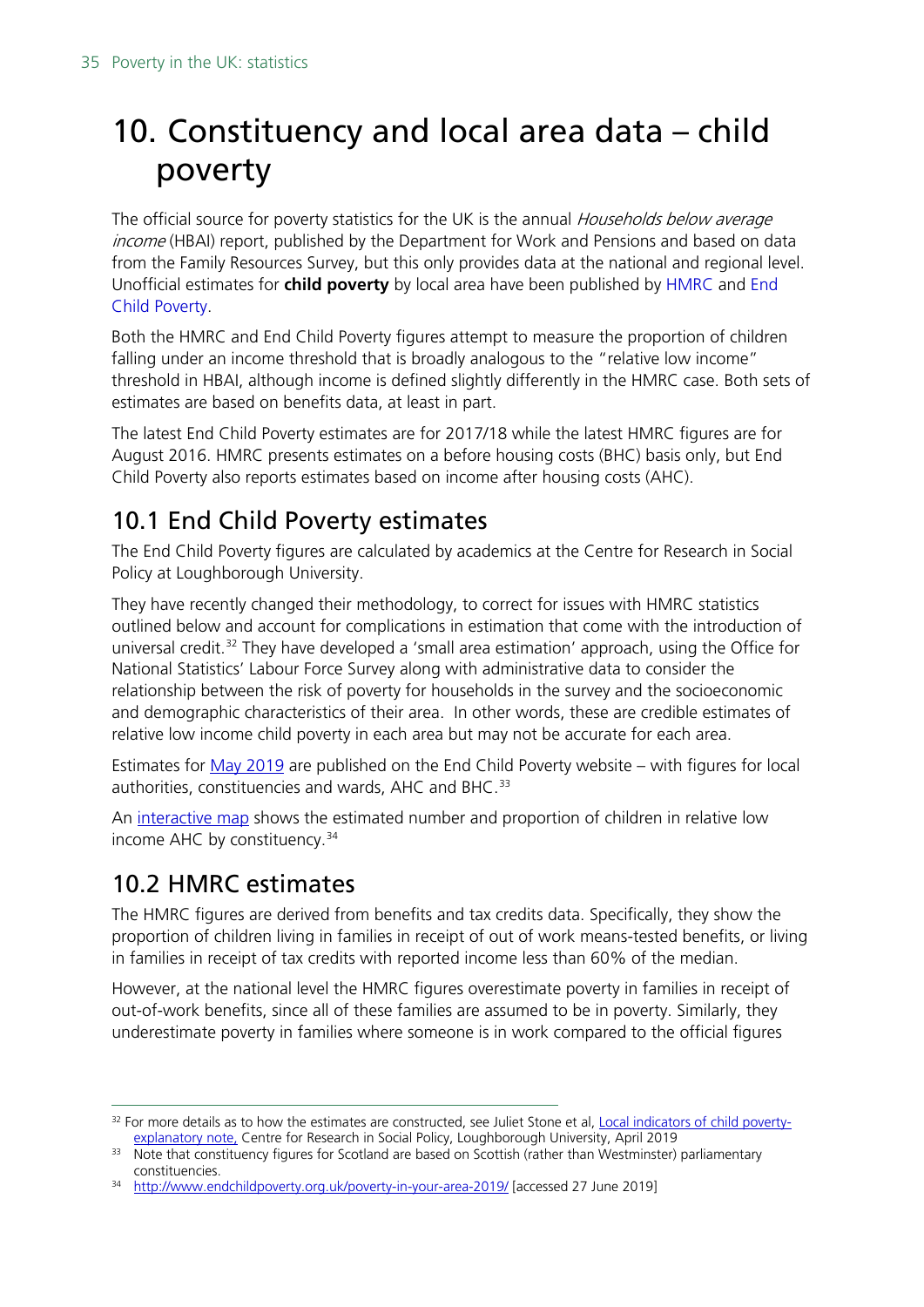from HBAI. Therefore depending on local circumstances it is possible that **estimates for individual constituencies could be substantially different from the actual value.** 

The latest HMRC estimates are for [August 2016.](https://www.gov.uk/government/statistics/personal-tax-credits-children-in-low-income-families-local-measure-2016-snapshot-as-at-31-august-2016) Contrary to the trend indicated in HBAI, these suggest the total number of children in low-income families falling over recent years. The fact the figures are moving in the opposite direction from the official HBAI figures gives further reason to think they may not be a reliable indicator for local areas.

Figures for August each year back to 2006 are available via the following links: [2015;](https://www.gov.uk/government/statistics/personal-tax-credits-children-in-low-income-families-local-measure-2015-snapshot-as-at-31-august-2015) [2014;](https://www.gov.uk/government/statistics/personal-tax-credits-children-in-low-income-families-local-measure-2014-snapshot-as-at-31-august-2014-30-september-2016) [2013;](https://www.gov.uk/government/statistics/personal-tax-credits-children-in-low-income-families-local-measure-2013-snapshot-as-at-31-august-2013) [2012;](https://www.gov.uk/government/uploads/system/uploads/attachment_data/file/359026/4_CPI_2012_-_Parliamentary_Constituencies.xls) [2011;](http://webarchive.nationalarchives.gov.uk/+/http:/www.hmrc.gov.uk/statistics/child-poverty-stats.htm) [2010 and previous.](http://webarchive.nationalarchives.gov.uk/20121103084242/http:/www.hmrc.gov.uk/stats/personal-tax-credits/child_poverty.htm)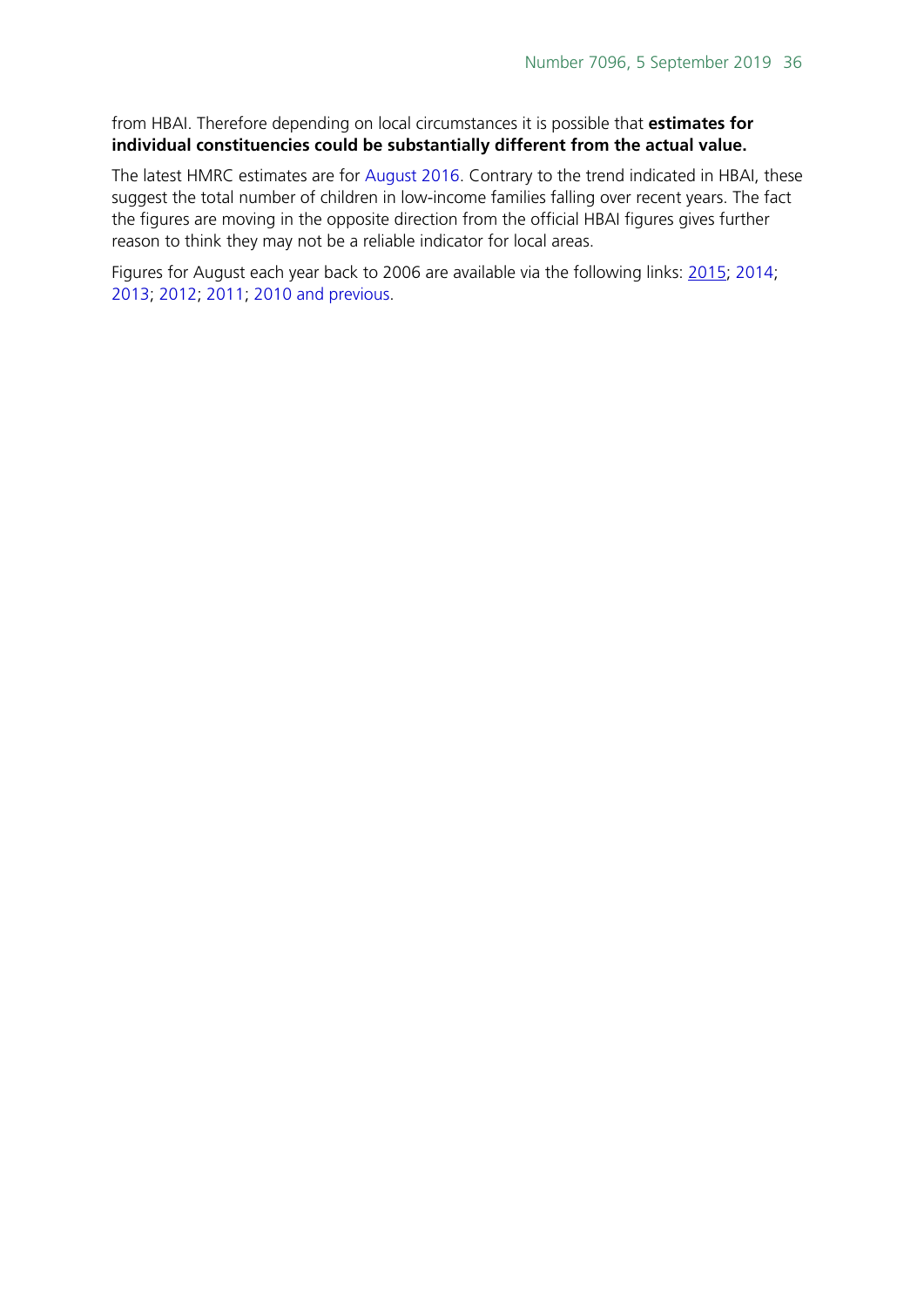# <span id="page-36-0"></span>11. Material deprivation

Poverty may be defined in other ways besides having a low household income. Another approach is to consider if a household is materially deprived, meaning they lack the ability to access key goods or services.<sup>[35](#page-36-1)</sup>

DWP's Households below average income report includes data on children experiencing both low income and material deprivation, where 'low income' means a household income below 70% of the median. [36](#page-36-2) Also included are figures for pensioners experiencing material deprivation, for either financial or non-financial reasons.

1.6 million **children** were in low income and material deprivation in 2017/18, 12% of children in the UK. The proportion has decreased from around 13% in 2014/15, having remained roughly the same between 2010/11 and 2014/15. Figures prior to 2010/11 were based on a different set of deprivation indicators and are not comparable.

The chart shows the proportion of all children (not just those with low household incomes) lacking key goods or services:



**% of children whose parents want but cannot afford specific goods or services for their children or for themselves: UK, 2017/18**

Source: DWP, Households below average income, 2017/18, Tables 4.7 and 4.8db

800,000 **pensioners** aged 65 and over experienced material deprivation (but not necessarily low income) in 2017/18, 7% of pensioners in the UK. This is about the same as the previous year but is down from 10% in 2009/10.

<span id="page-36-1"></span><sup>&</sup>lt;sup>35</sup> For more information about food banks and government food insecurity indicators, see Library Briefing Paper 8585, [Food banks in the UK,](https://researchbriefings.parliament.uk/ResearchBriefing/Summary/CBP-8585) 25<sup>th</sup> June 2019

<span id="page-36-2"></span>Library Research Paper 04/23, [Poverty: Measures and Targets](http://researchbriefings.files.parliament.uk/documents/RP04-23/RP04-23.pdf), provides background information on the development of the combined low income and material deprivation measure.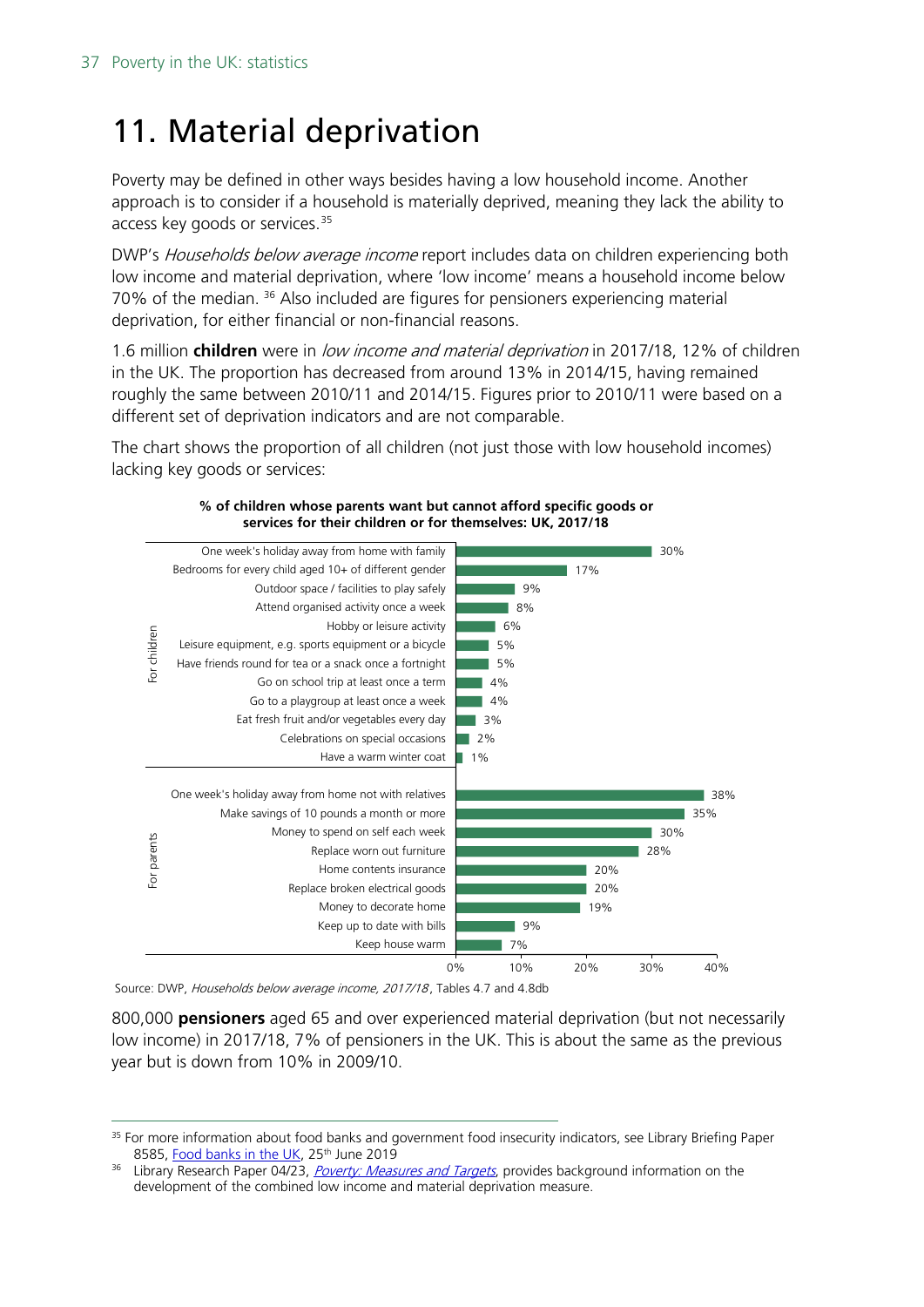For pensioners, the material deprivation measure includes items lacking for non-financial reasons (for example, because of ill health).





### **Methodology**

21 indicators are used to assess material deprivation among families with children, covering access to different goods and services. The indicators were selected using various analytical techniques to determine the best discriminators between those families that are deprived and those that are not. The *Family Resources Survey* asks respondents whether they have each item and, if not, whether this is because they do not want them or cannot afford them. The questions are reviewed regularly to ensure they remain relevant.

A different suite of 15 indicators is used to assess material deprivation for pensioners. In this case, material deprivation extends to items lacking for either financial or non-financial reasons; for example, respondents are asked whether they lack the item due to reasons such as health/disability, if it is too much trouble or tiring, or if they have no one to help them or do the activity with.

The deprivation indicators are attributed different weights and respondents are counted as in material deprivation when they score above a certain threshold. Further details of the methodology can be found in the HBAI *[Quality and Methodology Information Report](https://assets.publishing.service.gov.uk/government/uploads/system/uploads/attachment_data/file/691919/households-below-average-income-quality-methodology-2016-2017.pdf)*.

Source: DWP Households below average income, 2017/18 , Table 6.11db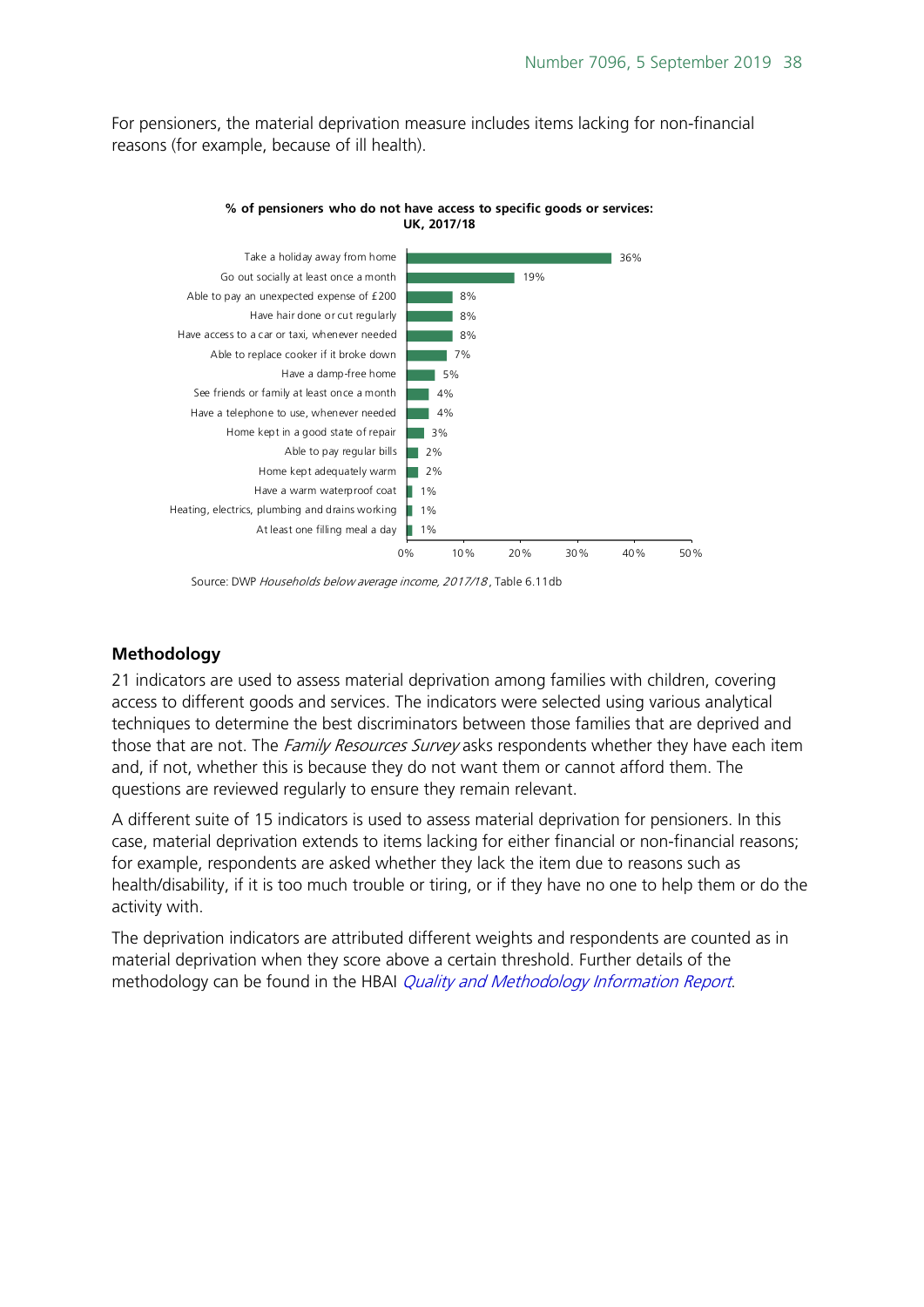# <span id="page-38-0"></span>12. Social Metrics Commission

The Social Metrics Commission (SMC) is an independent and non-partisan Commission formed to develop a new approach to poverty measurement. It includes, among others, Commissioners from the Legatum Foundation, the IFS, the LSE Joseph Rowntree foundation, Calouste Gulbenkian Trust.

The SMC proposed a new measure of poverty, based on the extent to which someone's resources meet their needs.<sup>[37](#page-38-3)</sup> This accounts for differences among households such as costs of childcare and disability, savings and access to assets.

The trends in the SMC measure are similar to relative poverty measured after housing costs (AHC), though the SMC measure is lower for pensioner poverty, and higher for poverty among children and people in families where someone is disabled than the official statistics.



## <span id="page-38-1"></span>12.1 Lived experience of poverty

The SMC also provides detailed analysis of the nature of poverty including characteristics that impact the experience of poverty, using SMC poverty numbers, such as experiences of community, family finances, health, and labour marker opportunity.<sup>[38](#page-38-4)</sup>

### <span id="page-38-2"></span>Community

The table below suggests that while people above and below the SMC poverty line are similarly worried about being affected by crime, more people below the SMC poverty line feel unsafe walking home at night.

<span id="page-38-3"></span><sup>37</sup> Social Metrics Commission[, Measuring Poverty 2019](https://socialmetricscommission.org.uk/social-metrics-commission-2019-report/)

<span id="page-38-4"></span><sup>38</sup> The Lived Experience Indicators use data from a range of survey years as not all questions are asked every year.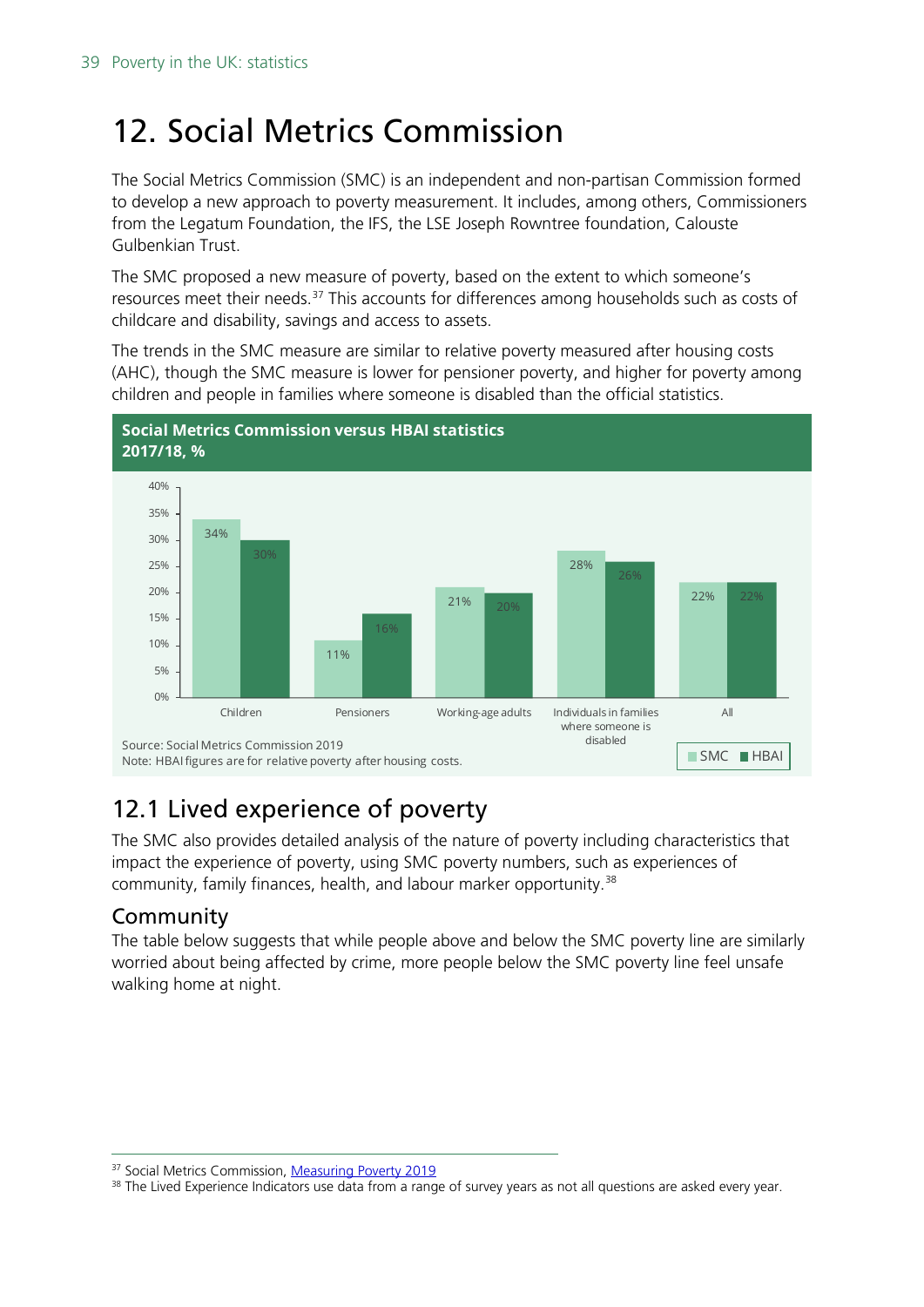

### <span id="page-39-0"></span>Family finances

This table shows that poverty is associated with being behind on bills, low savings, and material deprivation.



### <span id="page-39-1"></span>Health

People in poverty are more likely to have poor physical and mental health, and low life and health satisfaction. Nearly half of people in poverty are in a family which includes a disabled person.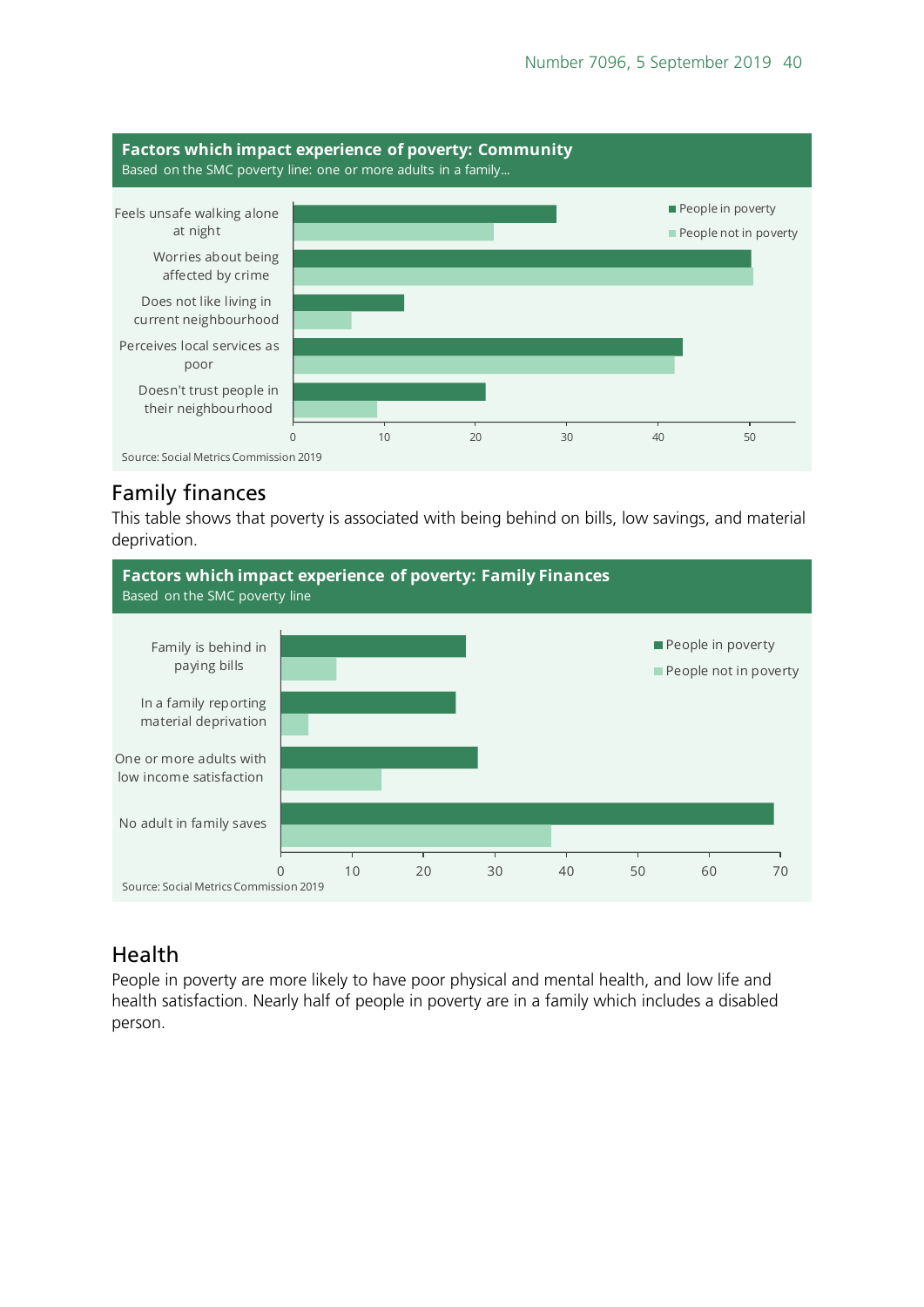

### <span id="page-40-0"></span>Labour market opportunity

Families in poverty are more likely to have no member with formal qualifications and no adult member with a qualification equal to or above 5a\*-c GCSEs, and spend less time travelling to work.



## <span id="page-40-1"></span>12.2 Depth of poverty

The SMC also provides a breakdown of poverty statistics by how far families are below the poverty line.

On average, people living below the poverty line have moved closer to it since 2000/2001. However, 7% of the UK population, 31% of people in poverty, are 50% or more below the poverty line, and this has not changed very much over the last 17 years.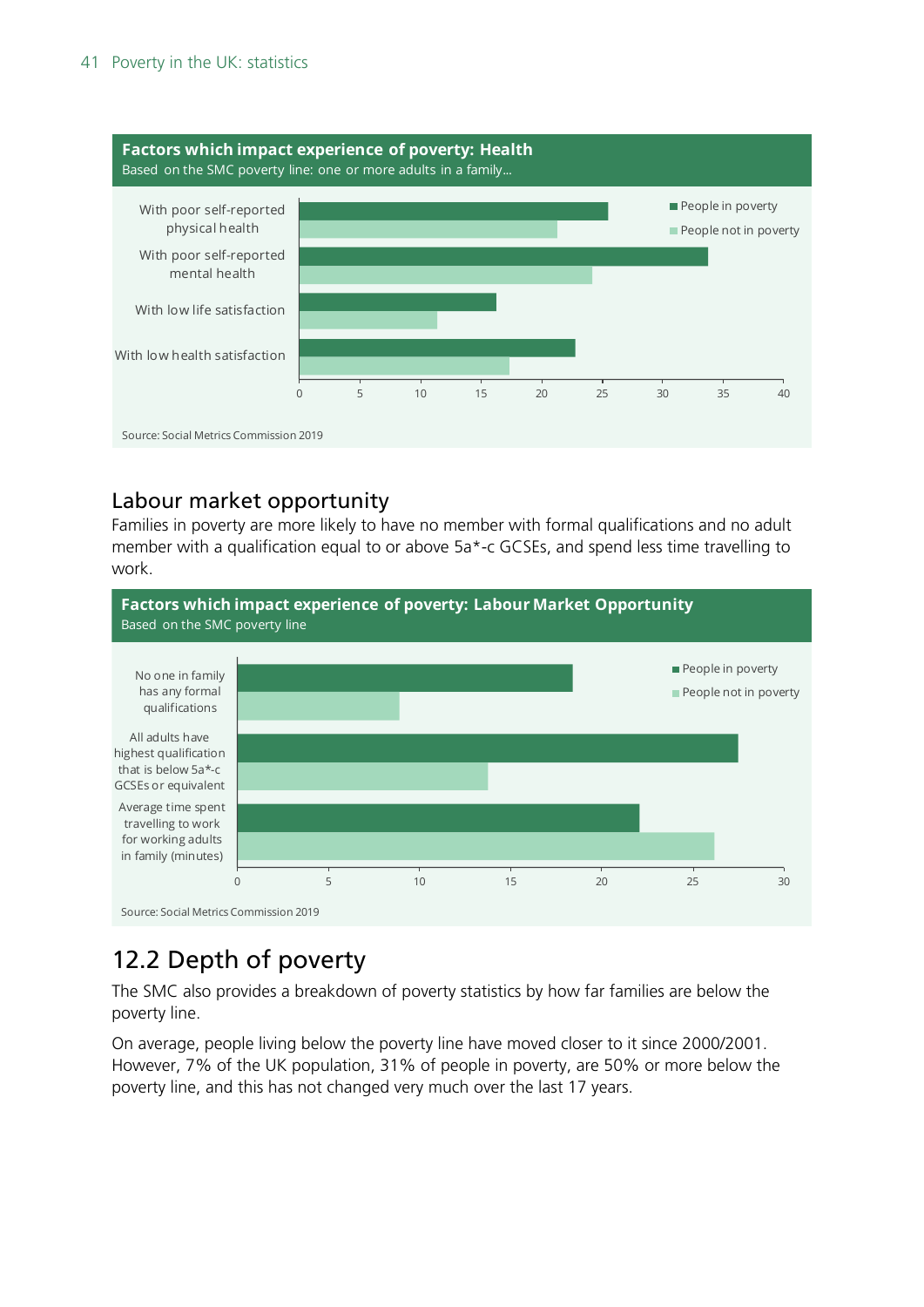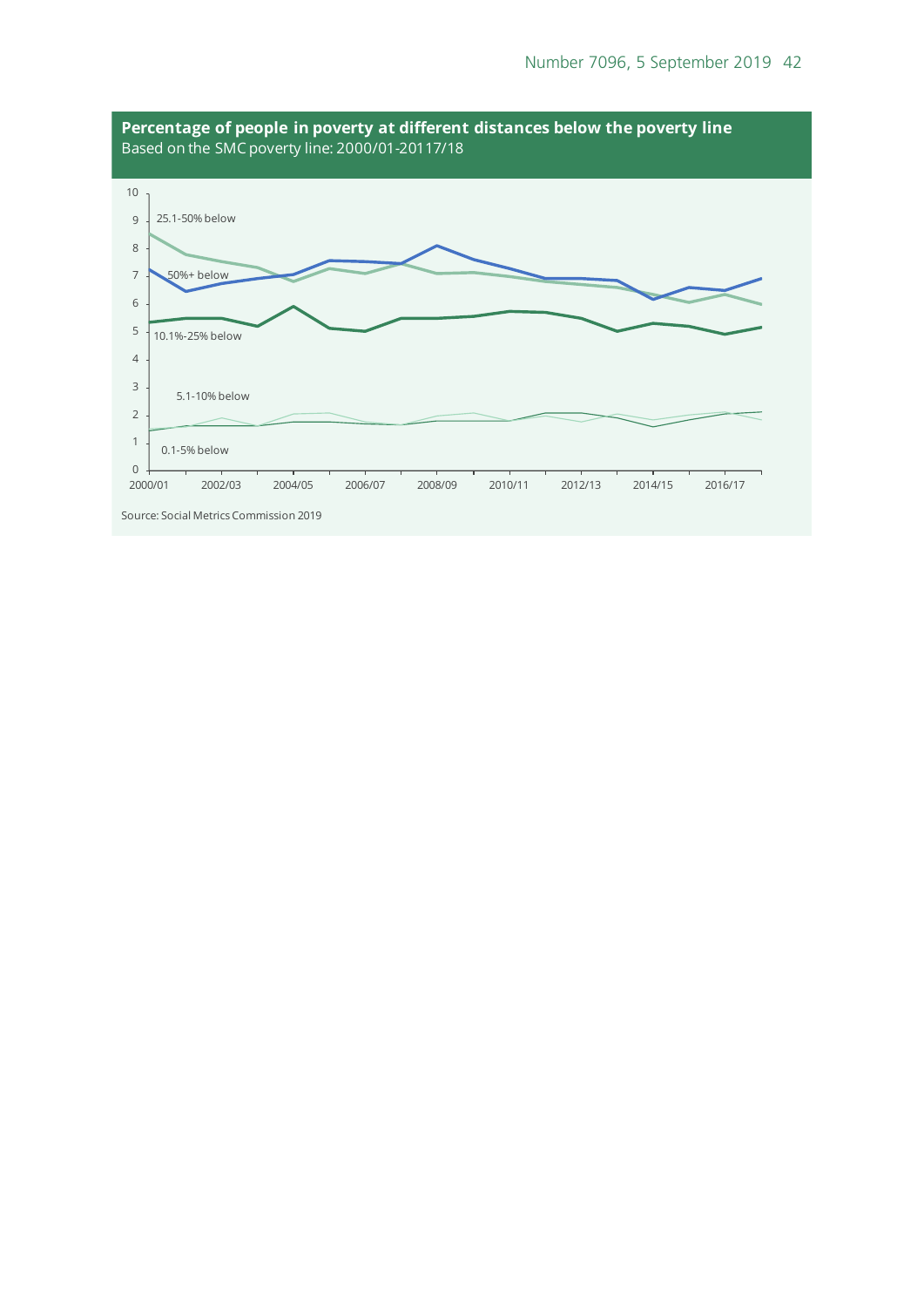# <span id="page-42-0"></span>13. Minimum Income Standards

Another way of looking at poverty is to consider what income a family needs to meet some minimum acceptable standard of living, known as the "budget standards" approach. This obviously involves some judgement about what constitutes minimum needs. Successive governments have argued there is no single, objective way of determining what constitutes a minimum acceptable income for a particular person or family, although independent researchers have made a number of attempts. Section 2 of Library Research Paper 13/1, Welfare [Benefits Uprating Bill, 2013](http://researchbriefings.files.parliament.uk/documents/RP13-1/RP13-1.pdf), gives an overview of the debate.

One such attempt is a major annual research project funded by the Joseph Rowntree Foundation, which estimates [Minimum Income Standards](https://www.jrf.org.uk/report/minimum-income-standard-uk-2017) (MIS) for different household types in the UK. This involves in-depth consultation with members of the public, combined with expert knowledge, to identify the level of income required to meet a minimum acceptable standard of living: "having what you need in order to have the opportunities and choices necessary to participate in society." The first findings were published in 2008 and are updated each year.<sup>[39](#page-42-1)</sup>

For most household types, the MIS is well above the relative low income threshold. This suggests that even if someone is not counted as being in relative low income, their income may still be too low for them to have what is considered a minimum acceptable standard of living:

| Minimum Income Standards (MIS) for 2018 compared with threshold for |
|---------------------------------------------------------------------|
| relative low income in 2017/18: UK, £ per week                      |

Threshold for relative low income is 60% of median income

|                                | Single,     | Couple,   |            | Couple, Lone parent, |
|--------------------------------|-------------|-----------|------------|----------------------|
|                                | working age | pensioner | 2 children | 1 child              |
| <b>Before housing costs</b>    |             |           |            |                      |
| Relative low income threshold  | f204        | £304      | £426       | £264                 |
| MIS excluding childcare and    |             |           |            |                      |
| council tax                    | £288        | £364      | £544       | £376                 |
| % difference                   | 41%         | 20%       | 28%        | 42%                  |
| After housing costs            |             |           |            |                      |
| Relative low income threshold  | £152        | £262      | £367       | £204                 |
| MIS excluding childcare,       |             |           |            |                      |
| council tax, water rates, rent | £191        | £273      | £444       | £282                 |
| % difference                   | 26%         | 4%        | 21%        | 38%                  |

Note: income figures are equivalised to take account of household needs, which means that the median is higher for larger households. The figures for families with children assume that all children are aged under 14 years.

Source: A Davis, D Hirsch, M Padley and C Shepherd, A Minimum Income Standard for the UK 2008-2018 , 2 July 2018; DWP Households below average income, 2017/18 , Table 2.2db

When income is measured BHC, the MIS is higher than the relative low income threshold (based on figures for 2017/18) for each of the four household types in the above table. Based on income AHC, the MIS is similar to the relative low income threshold for pensioner couples, but is considerably higher for the other three household types in the table. The 2015 MIS report suggests that "the more meaningful comparison is between net MIS budgets and income after housing costs" given the difficulty in quantifying the 'minimum' cost of housing.

<span id="page-42-1"></span><sup>&</sup>lt;sup>39</sup> A Davis, D Hirsch, M Padley and C Shepherd, *[A Minimum Income Standard for the UK in 2018](https://www.jrf.org.uk/report/minimum-income-standard-uk-2018)*, Joseph Rowntree Foundation, 2 July 2018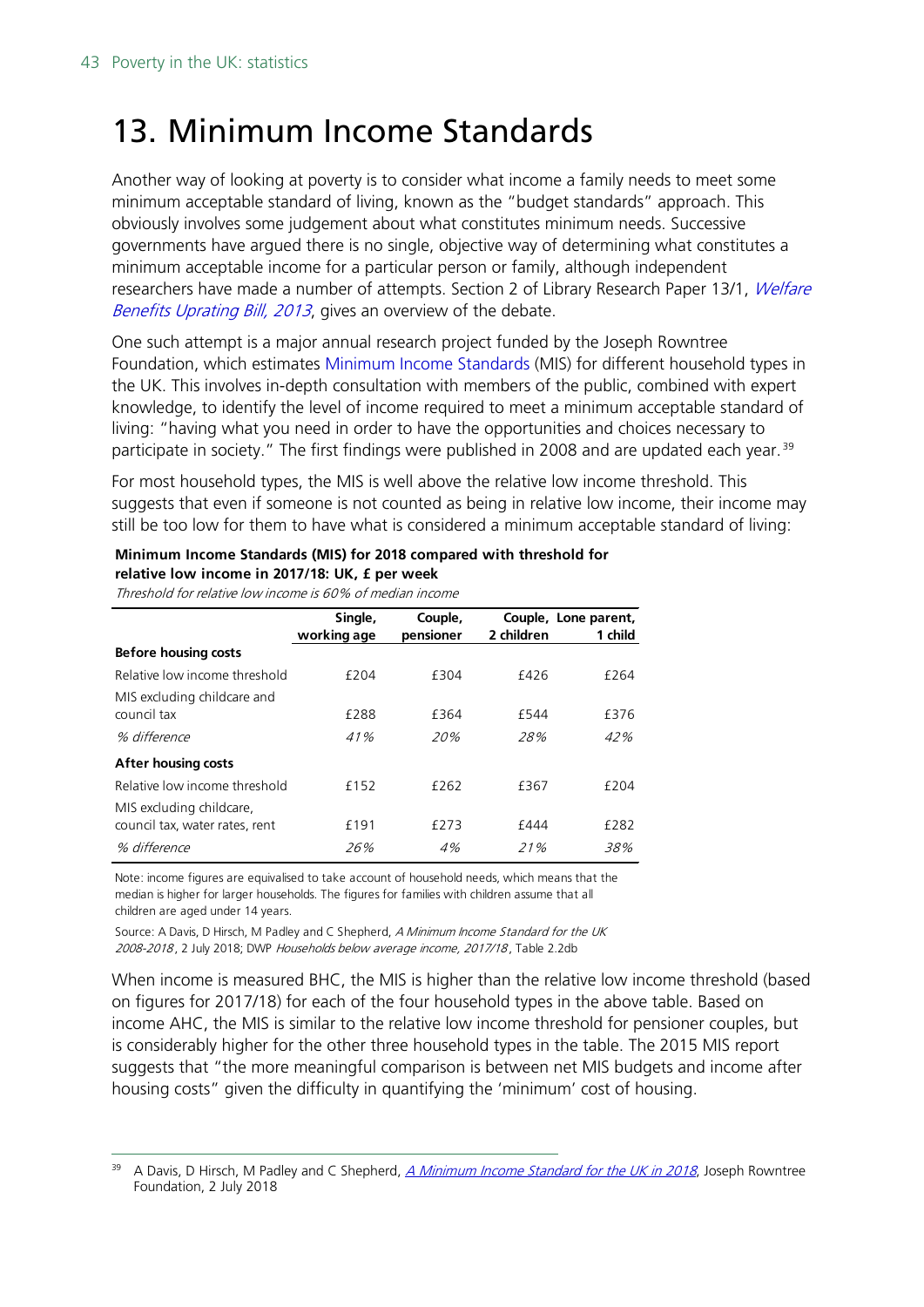### <span id="page-43-0"></span>Number of people with income below the standard

Nearly 19 million people had income below the MIS in 2016/17, up from 16.5 million in 2008/09. The share of the population with income below the MIS increased from 27% to 29%.[40](#page-43-2)

More people also had an income substantially below the MIS (less than 75% of the MIS), up from 10.2 million in 2008/09 to 10.8 million in 2016/17.

Children are much more likely to have income bellows the MIS than older age groups: 42.5% of children lived in households with income below the MIS, compared to 28.7% of working-age adults and 16% of pensioners. For all groups, the likelihood of having income below the MIS has increased since 2008/09.

### <span id="page-43-1"></span>How has the standard changed over time?

The increase in the number of people with income below the MIS occurred between 2008/09 and 2013/14, with the number falling back slightly in the following two years to 2015/16. The same was true of the number of people with income below 75% of the MIS. However, the proportion of people in relative low income has followed a different pattern, decreasing between 2008/09 and 2013/14 but then increasing again (both before and after housing costs).

These contrasting trends can be explained by the fact that the relative low income threshold **is set with reference to median income**, which is not the case for the MIS. After adjusting for inflation, median income was lower in 2013/14 than in 2008/09, which pushed down the threshold below which someone is counted as in relative low income. Meanwhile the income required to meet a minimum acceptable standard of living, as measured by the MIS, increased. So while fewer people were below the relative low income threshold, more people were below the MIS threshold. Since 2013/14, the situation has reversed as median incomes have increased faster than the MIS<sup>[41](#page-43-3)</sup>

The main reason why the MIS has increased faster than CPI inflation since 2008 is likely to be **a rise in the prices of goods and services** required for a minimum acceptable standard of living. (Some of the increase is also due to changes in what goods and services are included in the MIS calculation.) The CPI looks at average spending patterns across all households, but the MIS looks at the cost of a collection of more basic goods and services and does not include 'luxury' items. Thus the MIS puts more weight on certain items that have risen significantly faster than the overall CPI since 2008, including public transport, domestic fuel and food. The relative low income threshold on the other hand does not bear any relation to prices.<sup>[42](#page-43-4)</sup>

Another difference between the MIS and the relative low income measure is **how they account for household size and composition**. The proportion of people in relative low income is measured with reference to *equivalised* household incomes, in order to compare living standards between households of different sizes or compositions. The equivalisation process uses a standard scale to compare between households of different sizes. For the MIS, however, annual income requirements for each household type are calculated separately so there is no fixed ratio that relates the MIS for a single adult, say, to that for a couple household. The MIS calculation also distinguishes between pensioner and non-pensioner households. Compared to the MIS research, the standard equivalisation scales in the official statistics

<span id="page-43-2"></span><sup>&</sup>lt;sup>40</sup> M Padley, L Valadez-Martinez and D Hirsch, *[Households below a Minimum Income Standard: 2008/09-2016/17](https://www.jrf.org.uk/report/households-below-minimum-income-standard-200809-201617)*, Joseph Rowntree Foundation, 6th February 2019

<span id="page-43-3"></span><sup>41</sup> Ibid, section 3, pp14-18

<span id="page-43-4"></span><sup>&</sup>lt;sup>42</sup> A Davis, D Hirsch, M Padley and C Shepherd, *[A Minimum Income Standard for the UK](https://www.jrf.org.uk/report/minimum-income-standard-uk-2018) in 2018*, Joseph Rowntree Foundation, 2 July 2018, p41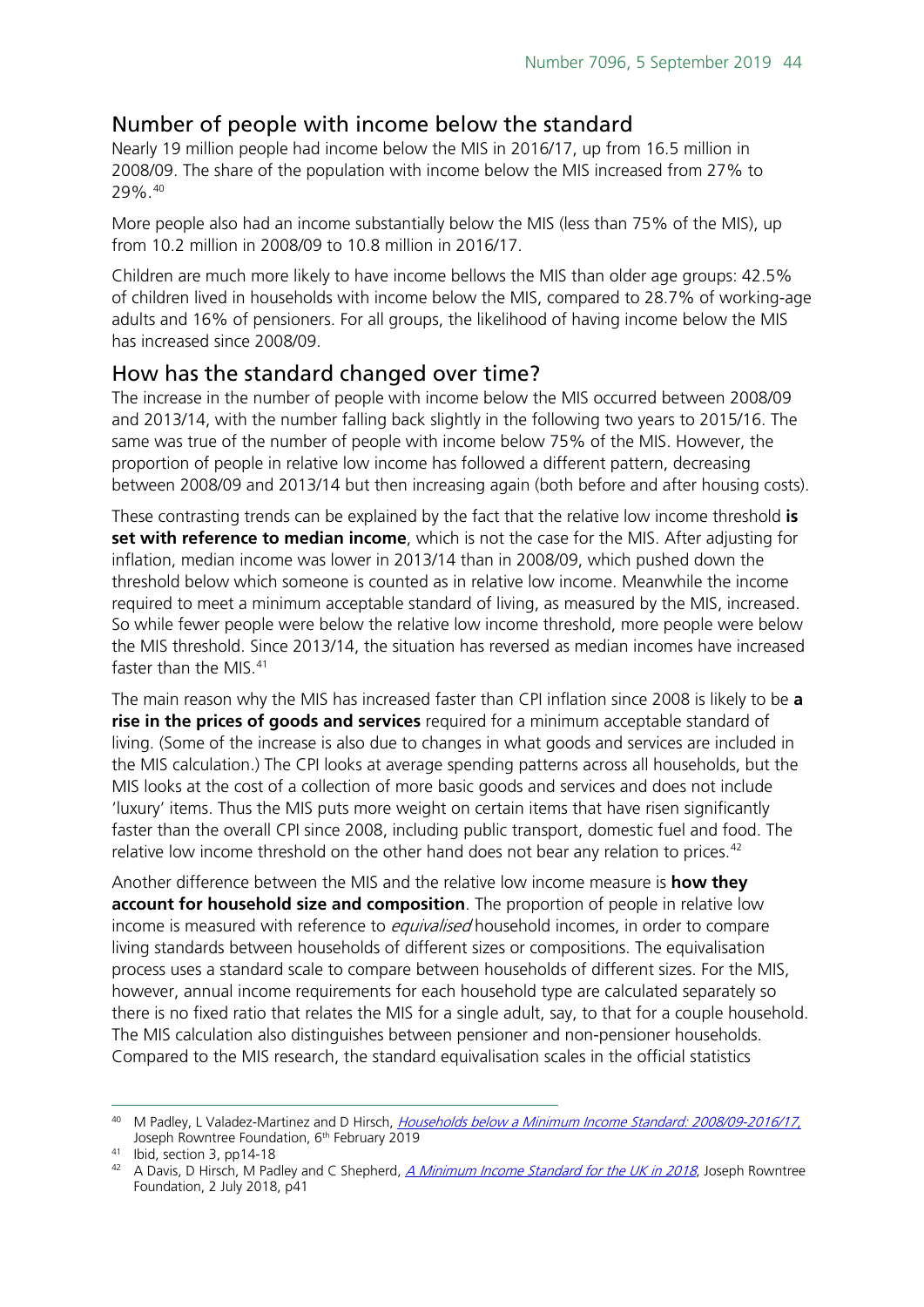### 45 Poverty in the UK: statistics

<span id="page-44-0"></span>"underestimate the relative cost of each additional child and also underestimate the cost of a lone parent family compared to a couple family".<sup>[43](#page-44-0)</sup>